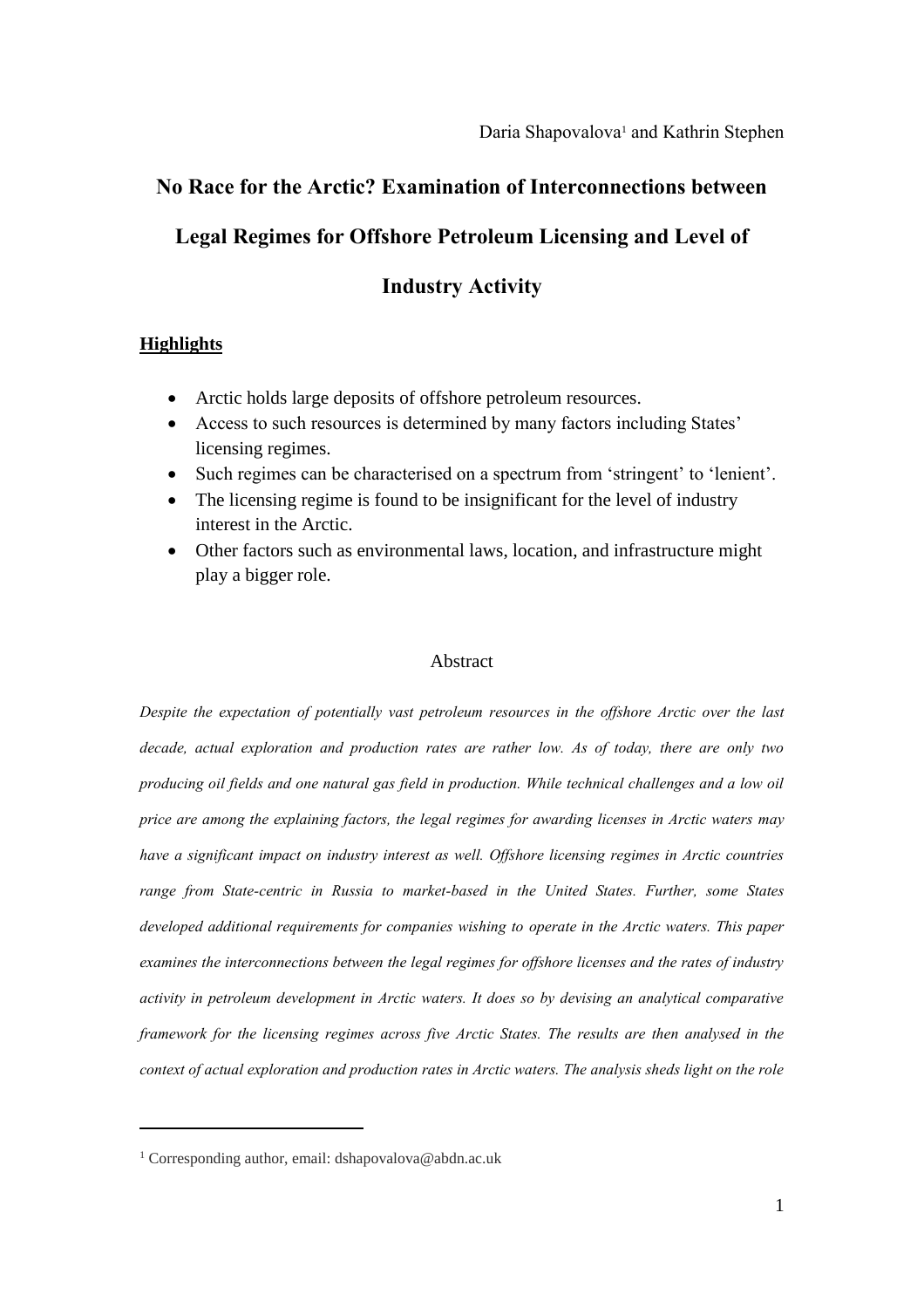*of licensing regimes on the level of industry interest and corresponding exploration and production rates.*

Key words: Arctic, oil, gas, petroleum licenses, offshore petroleum, legal regimes

### **1. Introduction**

 $\overline{a}$ 

Arctic petroleum<sup>2</sup> resources are an important issue on the Arctic discussion agenda ever since the receding sea ice has sparked hopes and fears about accessing thus far undiscovered resources in Arctic offshore areas (see *eg* [1-3, 93]). The expectation of potentially vast resources in the Arctic, however, did not lead to a wide industry uptake of offshore petroleum exploration and production activities. To date, there are three producing petroleum fields in Arctic waters: one in Russia and two in Norway. Commentators have explored a number of factors that could explain the lack of industry interest [26, 27]. The low oil price since late 2014 has indeed led many companies to announce and forecast slowed or even halted exploration and production activities [4]. However, the oil price is all but one factor in determining the pace and extent of petroleum exploration and production. There is a number of factors significantly affecting industry interest and the pace of exploration and production. Among the most influential are geography, geology, environmental regulations, political climate, availability of infrastructure, and past history of petroleum development in different parts of the Arctic. These have been explored by scholars [5, 28-30, 89], but are constantly evolving and warrant further research. A crucial and

<sup>&</sup>lt;sup>2</sup> Throughout the paper the word 'petroleum' is used as a collective term for hydrocarbons and includes both oil and gas, in line with the definition of the Norwegian Petroleum Directorate accessible at <http://www.npd.no/en/About-us/Information-services/Dictionary/>.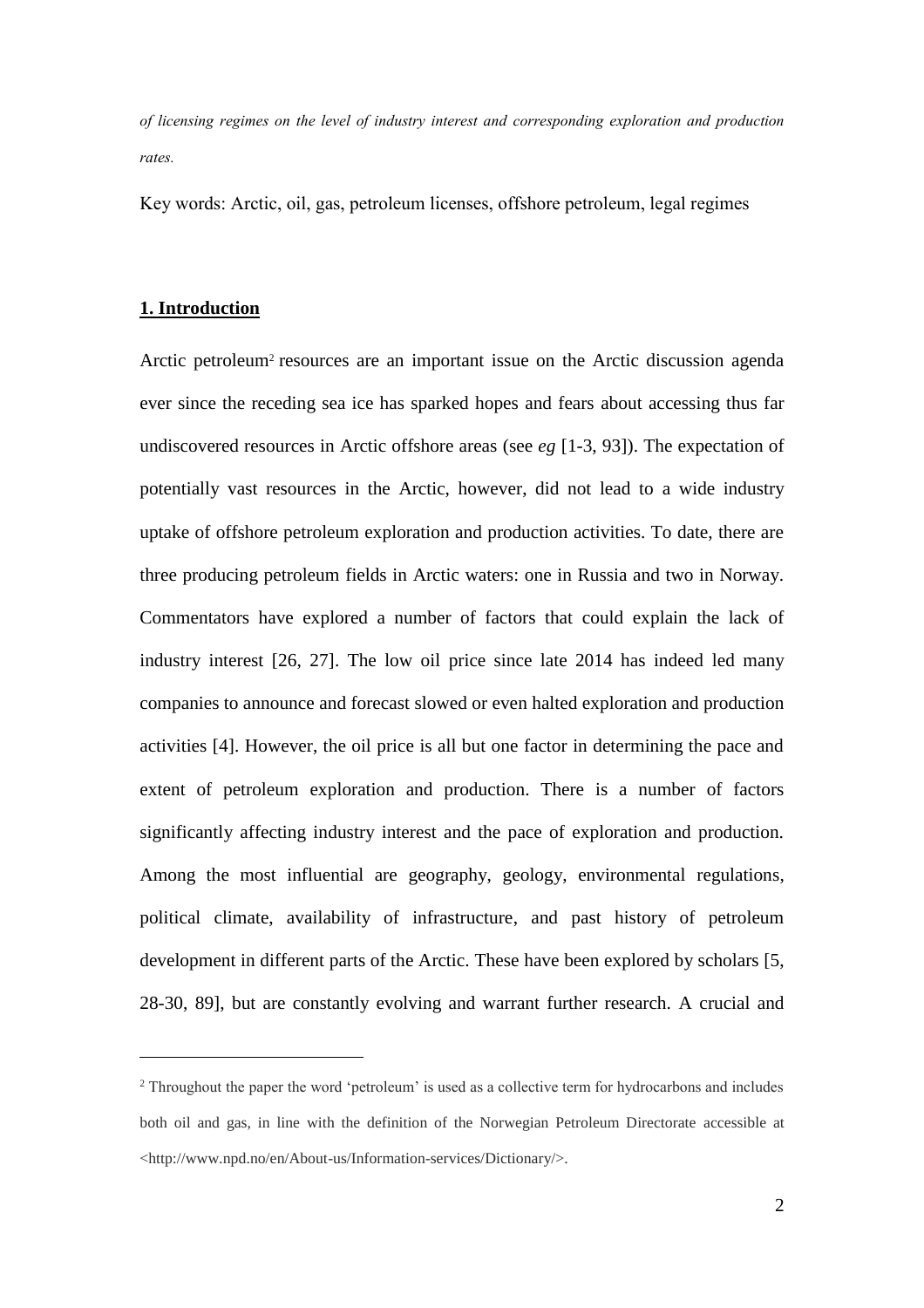thus far overlooked aspect is the nature of the licensing regimes in different countries and how they might affect the level of petroleum activities. This paper builds on existing research in energy law and policy [118-120] to examine the interconnections between upstream petroleum regulation, State policies, and offshore exploration and production activities in Arctic States. Scholars have examined in-depth both the legal character of petroleum licenses [13, 41] and licensing regimes in various States [41; 12]. The analysis of licensing regimes in the Arctic, however, has been presented in a rather fragmented manner in scholarly work. The licensing regimes of separate Arctic States are considered in volumes edited by Hunter [12] and Daintith [41]. Other authors look at licensing in passing when considering offshore legal regime more generally. Pelaudeix compares legal regimes for offshore drilling across Canada, Greenland, and Norway, considering the financial liability for oil spills, taxation, environmental assessment, and public consultation requirements. She further analyses the reasons behind the adopted legal regimes, which she sees in the value of resources to each State as reflected in their energy policies [28]. Bankes conducted a comparative analysis of the legal frameworks for offshore petroleum development in Canada, Norway, Russia, and the US with a brief discussion on the award of licenses and associated requirements [29]. A detailed overview of offshore development in the Arctic, including licenses, is presented by Henderson and Loe [30].

Despite the breadth of literature on the subject, there is a lack of a comprehensive upto-date comparative study on the licensing regimes across all five Arctic coastal States. Further, no previous study attempted to test the relationship between the licensing regimes and the level of industry activity in the Arctic.

Another telling puzzle is that over the years we can observe very different responses to licensing rounds issued by Arctic states. While in some rounds, especially in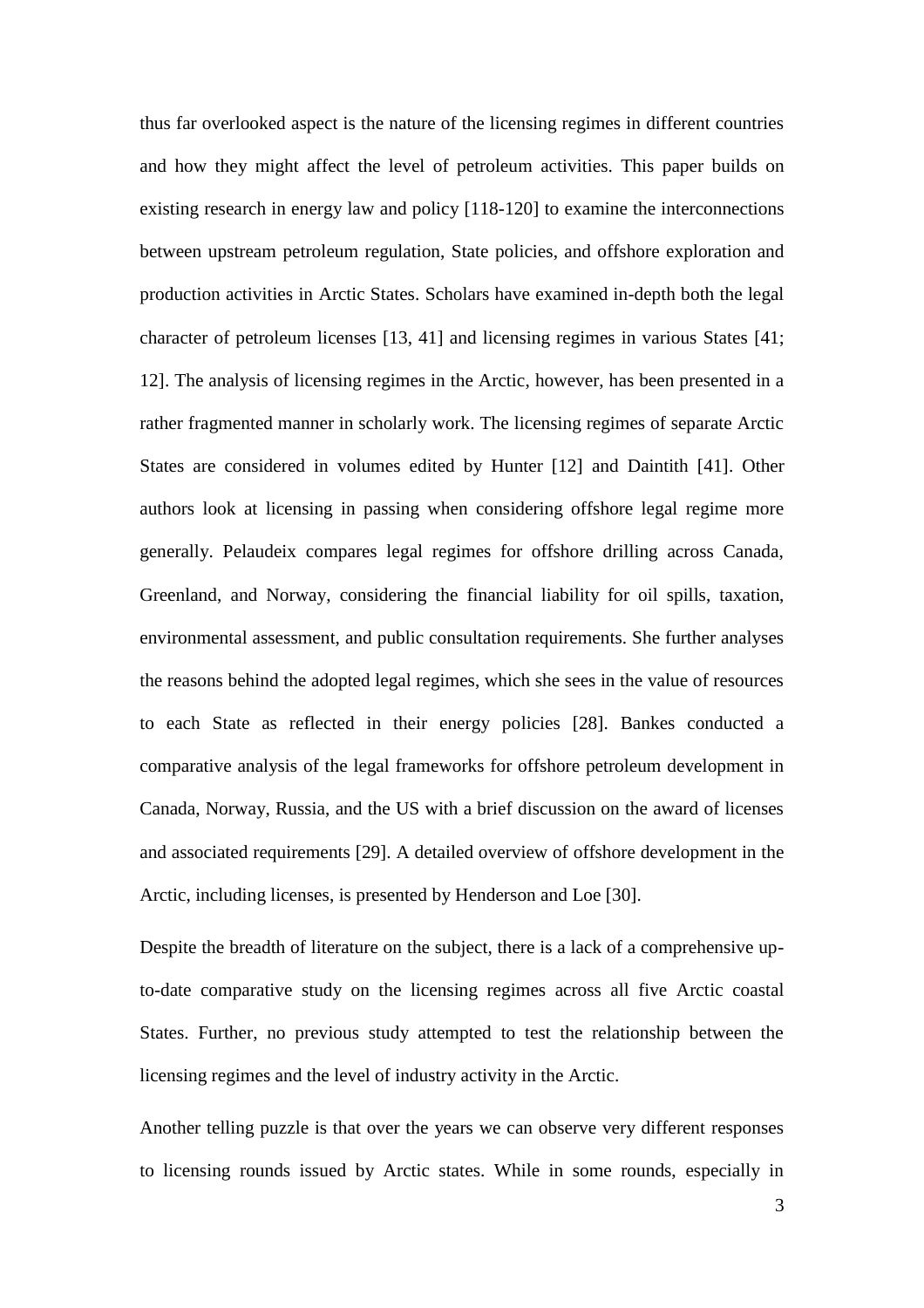Norway, we observe a high response rate from energy companies, other regions have seen very few or even no bids coming in response to licensing rounds [6] or even their outright cancellation [7].

This article thus analyses the licensing regimes of the five Arctic coastal states in relation to their Arctic offshore petroleum resources, *ie* including Canada, Denmark (Greenland), Norway, Russia, and the US, as a possible additional factor influencing the pace and extent of Arctic petroleum activities. The core research question of the article is: Is there a connection between the level of offshore petroleum activities in the respective States and the licensing regime? The according hypothesis is: A stricter licensing regime means less petroleum activity in offshore Arctic areas, while a more lenient licensing regime means more activity.

After an overview of petroleum licensing regimes (section 2), the analytical framework outlines the relevant factors for characterising a licensing regime as strict or lenient (section 3). The following country analysis (section 4) presents the licensing regimes of the five Arctic coastal states analysed in this paper. These findings are then juxtaposed with an overview of the level of petroleum activity in the five Arctic states since the 1960s with a particular focus on post-2008 activities<sup>3</sup>, allowing the testing of the hypothesis if countries with relatively lenient license regimes show high petroleum exploration and production activity and countries with stricter regimes show less activity (section 5). Section 6 concludes and suggests other factors for explaining levels of petroleum activity.

 $\overline{a}$ 

<sup>&</sup>lt;sup>3</sup> During the 1950s and 60s the first large Arctic oil and gas fields have been discovered in Russia, Alaska, and Canada [9, p. 14-16]. In 2008, the US Geological Survey published a report that estimates that up to 22% of the world's undiscovered oil and gas may be located in the Arctic [78].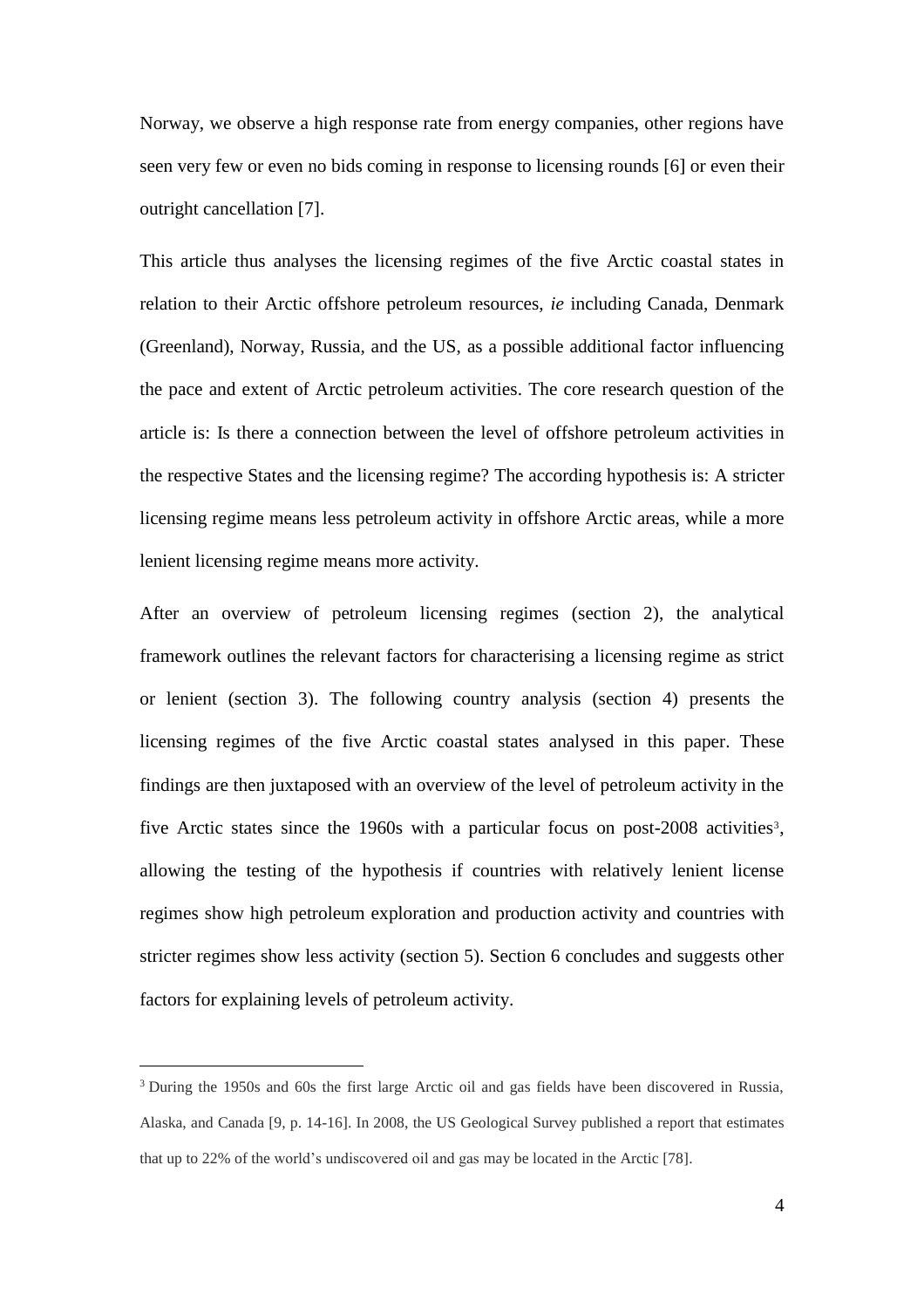### **2. Overview: Petroleum licensing regimes**

The right of States to grant licenses for the exploration and production of petroleum resources to companies stems from the notion of State sovereignty over their natural resources [10]. The UN Convention on the Law of the Sea confirms the sovereign rights of States 'for the purpose of exploring […] and exploiting […] natural resources' within their Exclusive Economic Zones and on their continental shelves [11, art. 56, 77, Part VI]. Petroleum regulatory systems can be divided into contractual, and licensing and concession systems [12, p. 37]. Contractual systems include risk service and petroleum sharing contracts and are used almost exclusively in developing and emerging nations [12, p. 37-40] (but see section 4.4 on the use of Production Sharing Agreements in Russia).

#### Licensing is

the identification by government of potential (upstream) petroleum investment opportunities in the national territory, their subdivision into discrete contract areas of prospective size, their offering to international oil companies by a suitable tendering process and the establishment and negotiation of technical, financial and contractual terms and conditions (for award) consistent with their petroleum prospectivity and with the national interest [13, p. xxii].

The legal nature of petroleum licenses is not definite and regulatory frameworks for awarding petroleum licenses have undergone considerable changes representing shifting priorities of States holding oil and gas resources [28]. While some highlight the elements of the contractual character of licenses, others emphasize their regulatory features [14-16]. Indeed, like other activities subject to licensing (*eg* driving or gun ownership), petroleum exploration and development is potentially hazardous and might interfere with other important maritime activities, such as navigation or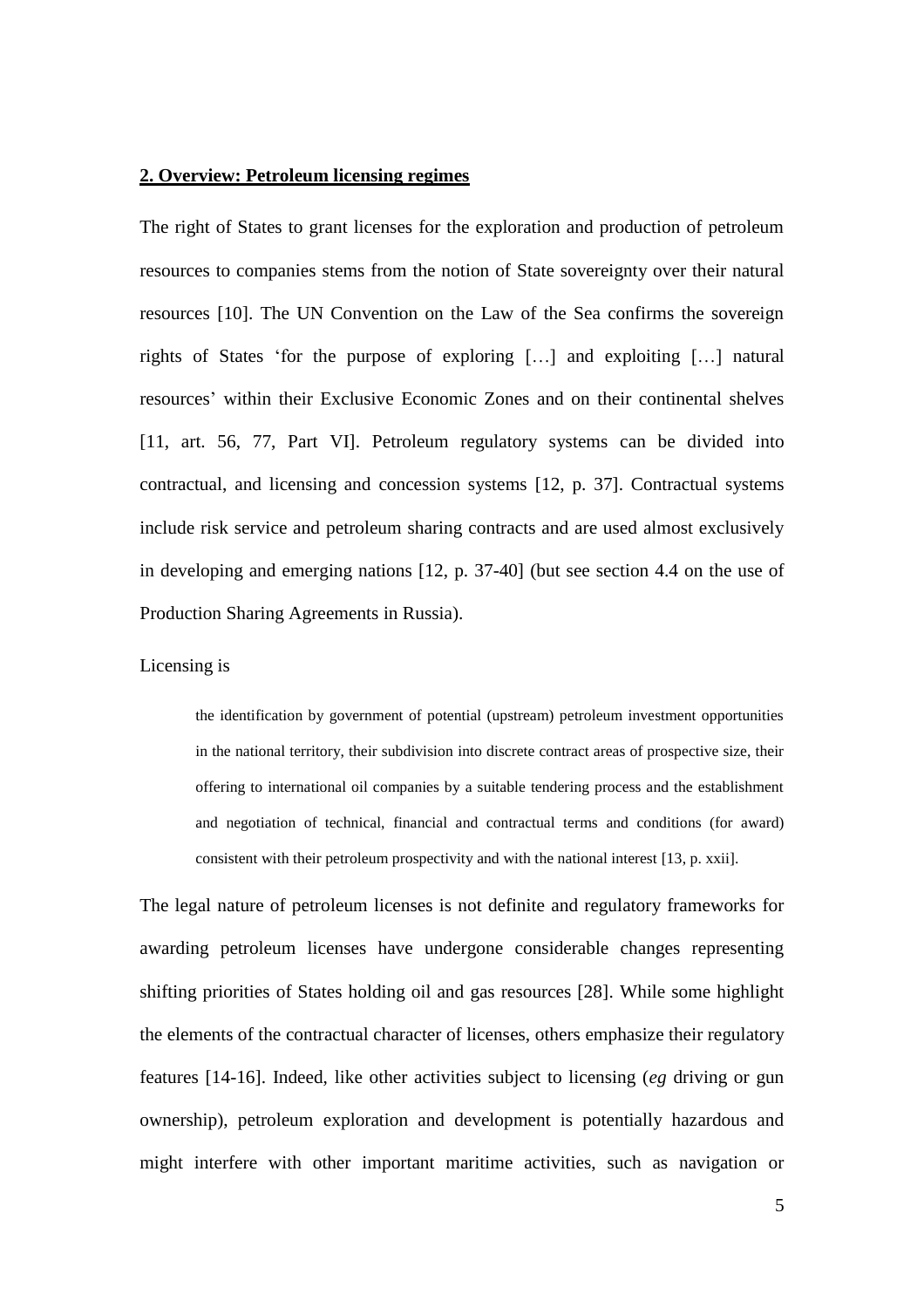fisheries. Licenses do not merely give permission to conduct exploration or production but also set out conditions and rules. Licensing further contributes to State revenue collection; however, for oil and gas activities the licensing itself is a less important income generator than the tax on the production and the resulting profits [16, p. 54; 17].

The national authority responsible for license awards varies among States. In some, there is a designated agency responsible for awarding petroleum licenses (*eg* Norwegian Petroleum Directorate in Norway), while in others this is done through the ministry of natural resources or other ministries (*eg* Ministry of Indian Affairs and Northern Development in Canada). Since the *Deepwater Horizon* blowout, the functions of awarding petroleum licenses, revenue collection, and overseeing the enforcement of health and safety regulations are increasingly performed by separate agencies to ensure the independence and avoid conflict of interests. In federal States, the federation units often retain authority to oversee offshore petroleum licensing regimes, while in some this may be restricted to certain offshore areas (*eg* in the US).

The award of licenses is usually done in four steps:

#### 1) Identification of areas and division into blocks

The identification of areas to be opened for petroleum activities is usually done by States. The areas are then divided into smaller blocks, which are offered to companies. Licensing blocks vary in size and are nominated either by companies or by the State itself [20, sec. 3-1; 21, sec. 14-2].

#### 2) Announcement of licensing round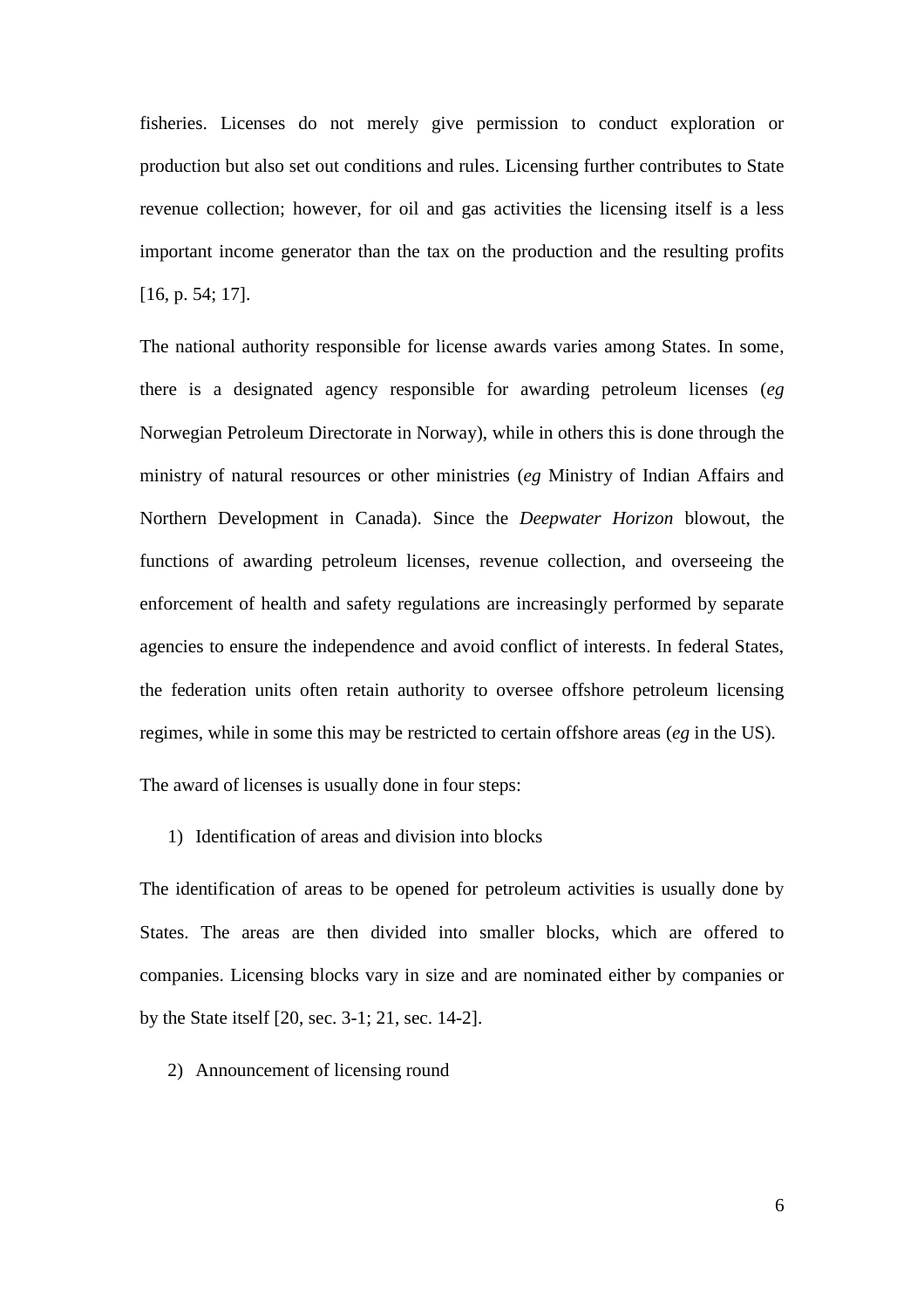Licensing rounds, as a rule, are announced publicly, specifying the areas and criteria for applicants' selection. Licensing rounds can be held on a regular or on an *ad hoc* basis [15, p. 78].

#### 3) Evaluation of applications

There are two main ways of selecting applicants: by bid (auction) and discretionary [12, p. 46; 22]. Under the bidding method, the licenses are awarded through auctions to the highest bidder. The bids can be in form of cash or a work programme in which case the license 'is awarded to the applicant that bids to spend the highest amount of work, in dollar terms, on exploration for petroleum' [12, p. 46] in the defined area. Bidding is an efficient way to avoid corruption through a transparent and open process and maximise State profits. However, where the geological properties of the area offered are not fully known, the interest from prospective licensees might be low resulting in only few or no bids at all. The discretionary method allows the competent authorities to select the licensees based on criteria they develop, such as technical competence and financial capacity [23, sec. 10]. In some States, licenses may be awarded exclusively to national oil companies (see section 4.4). In contrast, other jurisdictions, *eg* those subject to European Union law, require equal treatment of national and foreign companies.

#### 4) Award of licenses

Licenses for offshore petroleum activities are usually divided into exploration (EL) and production (PL) licenses. In some jurisdictions, other types of licenses are introduced to maximise recovery from a petroleum province, encourage industry to exploit resources in new, un(der)explored areas, or incentivise production in locations with challenging conditions [24]. Exploration and production licenses are awarded for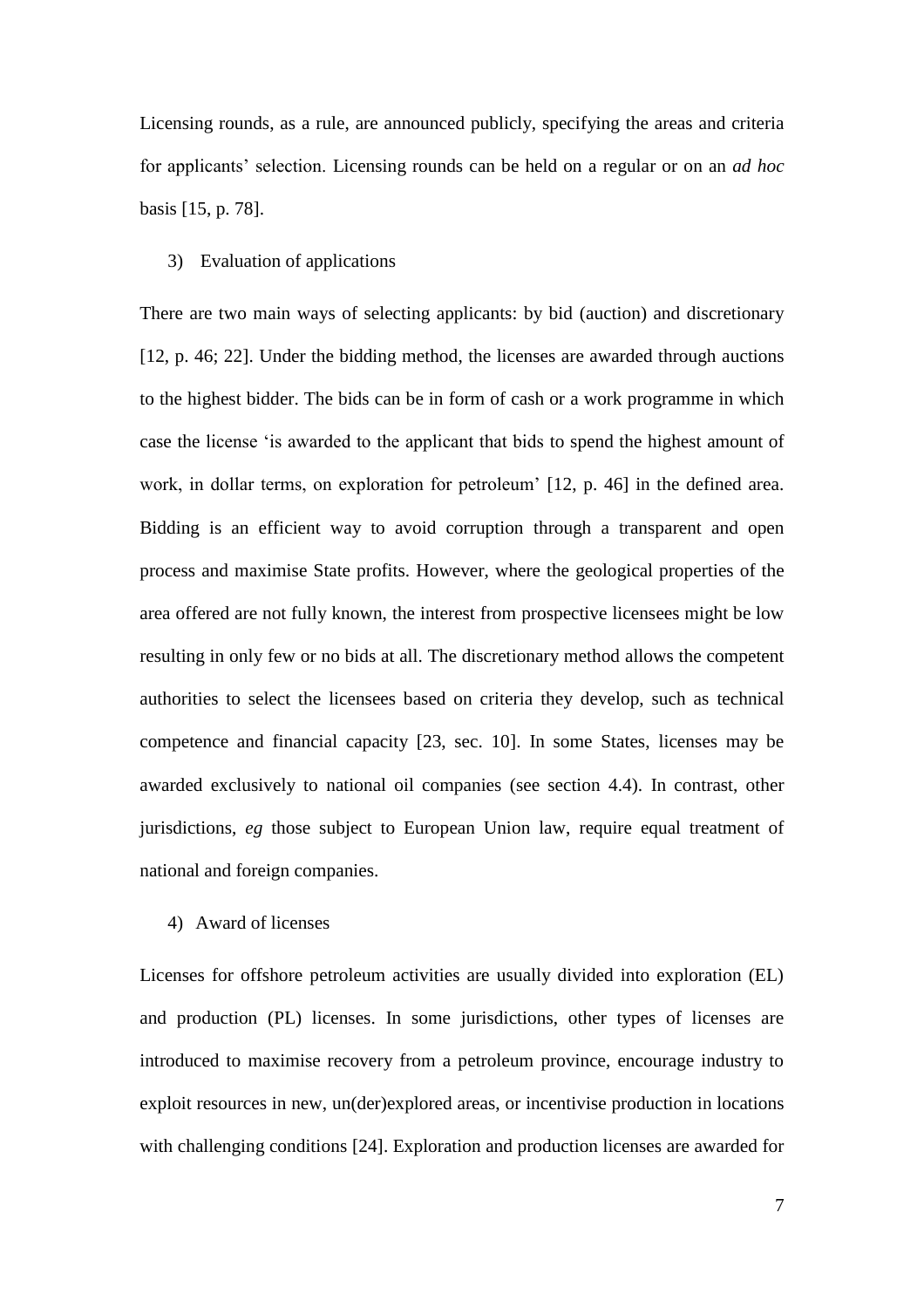a defined amount of time, usually with the possibility for extension subject to the approval of the respective authority.

Licenses outline duties and rights of licensees. They further specify conditions under which licenses may be revoked. Whereas the licensing conditions are generally the same for all offshore areas of a State [25], some features of the licensing framework may have different implications for petroleum development in Arctic waters.

### **3. Analytical framework**

As licensing regimes are part of national legislation, there are crucial differences but also striking similarities between Arctic States' approaches to licensing [25]. To determine whether the level of industry interest in offshore Arctic petroleum depends on the type of licensing regime, this paper relies on the hypotheses that there are features of a licensing regime that petroleum companies, *ie* the applicants for petroleum licenses, might generally favour and others which they might interpret as more restricting for the achievement of their goals. Based on the information about licensing regimes as outlined in section 2, this enables us to establish indicators for 'strict' and 'lenient' licensing regimes from the perspective of the petroleum industry, which in turn – according to our hypothesis – could be an indicator for the likelihood and extent of petroleum activities in the offshore Arctic.

A first indicator is the specific award method. Generally, the bidding method can be interpreted as a preferable license method for companies in contrast to the discretionary model since the open and transparent auction procedure provides them with more leeway and influence on the outcome of the licensing process. Further, a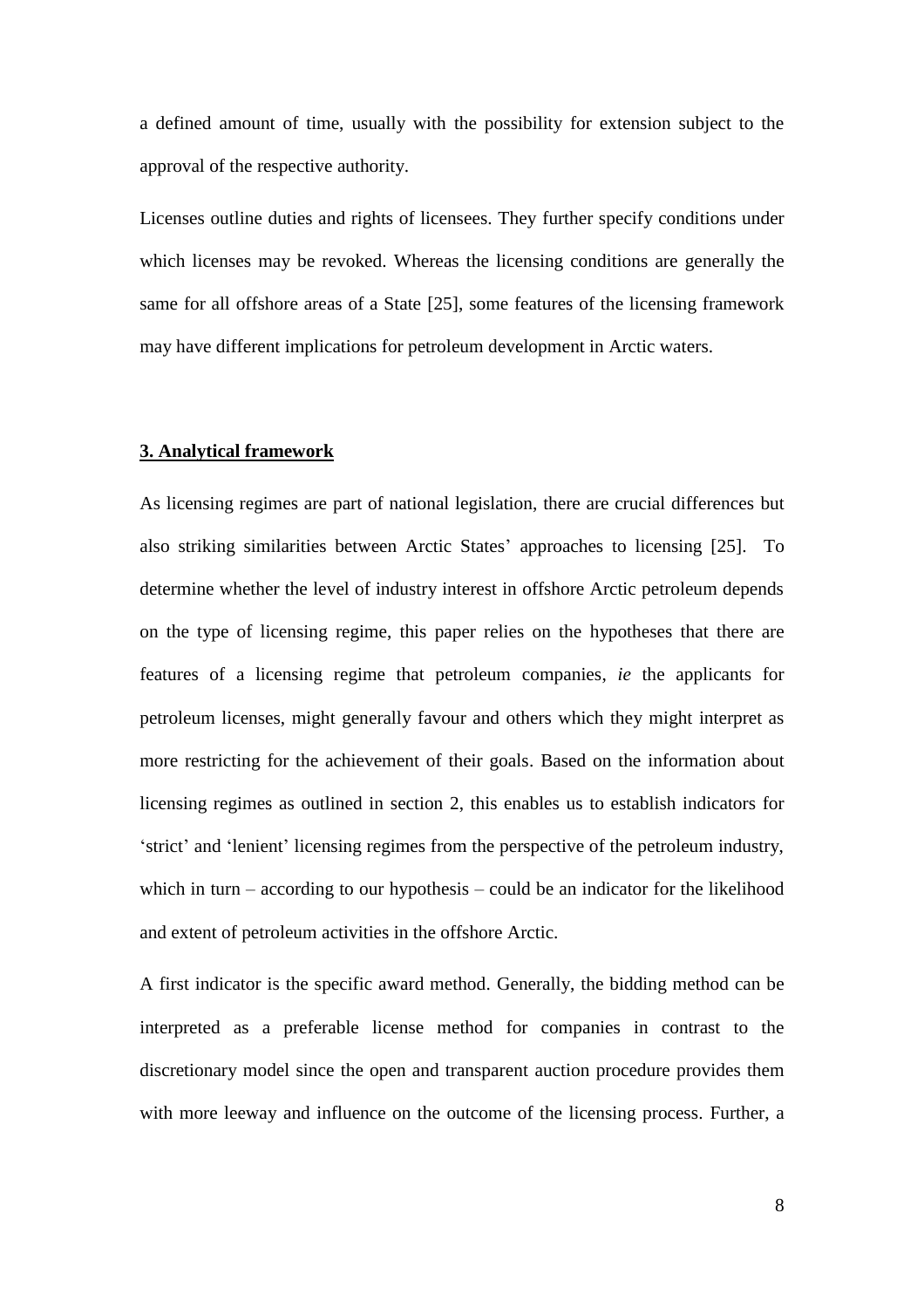more complex award method requires many pre-qualifications or eligibility requirements for those companies, which can obtain licenses.

A further indicator is related to the number of authorities involved in the licensing process, with several levels (*eg* at federal and state level) and institutions engaged in the licensing process indicating a more complicated licensing regime for companies.

An indicator for a lenient licensing regime is the possibility for companies to nominate blocks themselves as this provides them with an opportunity to directly influence the content of the license on offer. Further, companies are likely to prefer frequent and regular license rounds since this provides them with opportunities to get engaged in more offshore projects and in planning their production and revenue base for the future. Companies also favour calls for license applications on demand, since this gives them the possibility to influence the timing of licensing issuance.

Finally, companies favour long duration times of licenses, which gives them more planning leeway in the offshore petroleum sector, which is usually plagued with large uncertainties as to the amount and quality of resources that can actually be developed. In the Arctic, this is especially relevant due to very short ice-free drilling seasons and the possibility of facing litigation from environmental groups. Accordingly, companies also favour the possibility to extend and adjust licenses and thus to postpone investment and development requirements. Related to this, companies favour only a few conditions set by States in order to be able to achieve the retention of an expiring license.

A number of requirements linked to the issuing of a license induce more costs on the side of petroleum companies, such as various kinds of fees. Some States also impose a duty to conduct obligatory works on the license holders, such as to conduct a certain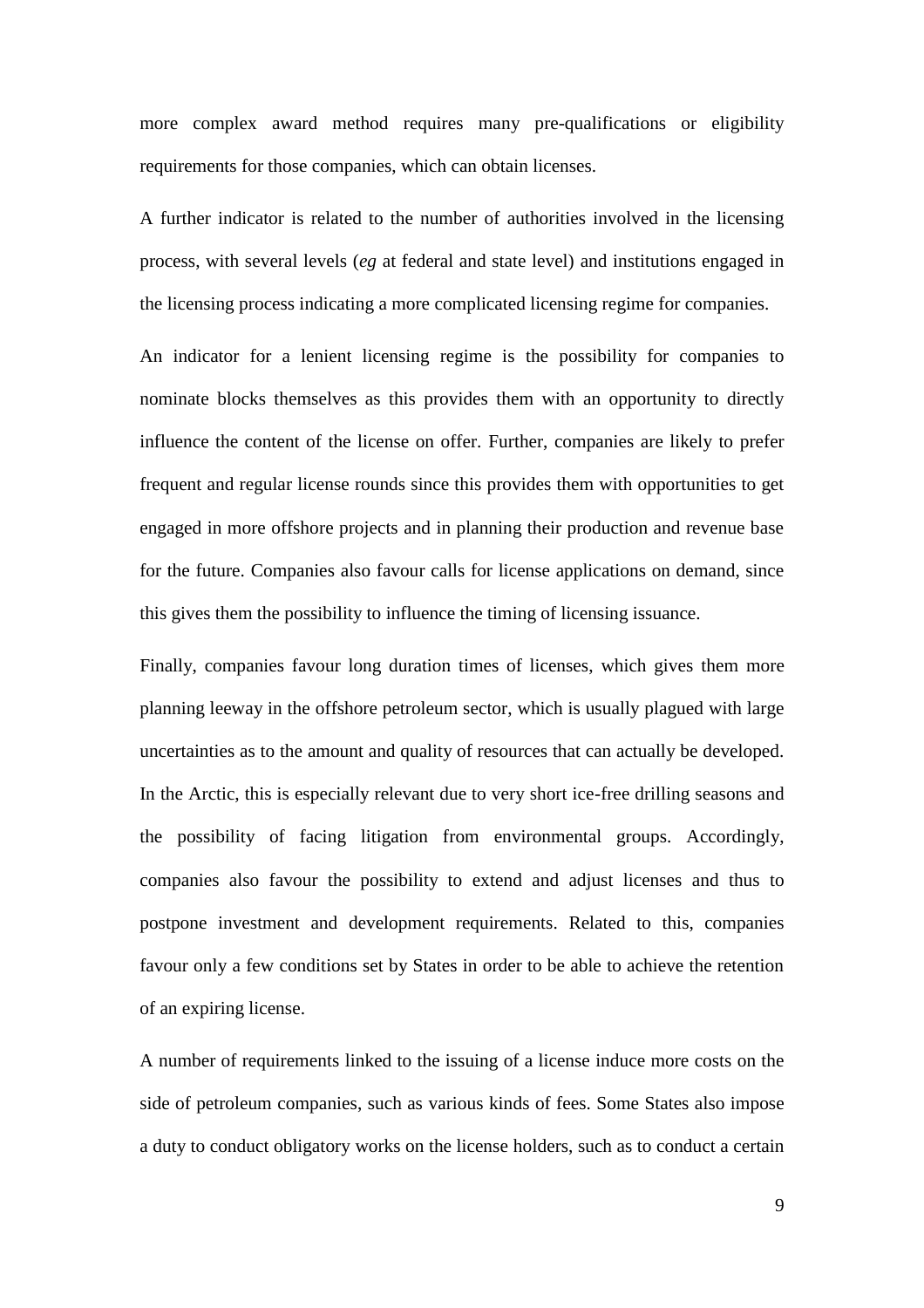coverage of seismic studies, local content, or drilling of a certain number of wells by a certain date. Finally, companies prefer to be granted so-called exclusive licences, which give them the exclusive right to exercise the rights conferred in the license, while non-exclusive licenses also allow other parties to be active in the respective area.

| <b>Indicator</b>                | <b>Strict</b>                 | Lenient                           |
|---------------------------------|-------------------------------|-----------------------------------|
| Award method                    | Discretionary                 | Bidding/Auction                   |
| Prequalification/Eligibility    | Many and/or difficult to meet | Minimal to none                   |
| requirements                    |                               |                                   |
| Authorities involved            | Several institutional scales  | One institutional scale involved, |
|                                 | involved, many authorities    | one or few authorities            |
| Nomination of blocks by         | Not possible                  | Possible                          |
| companies                       |                               |                                   |
| Frequency of issuance and       | Seldom, irregular/ad hoc      | Often, regular, on demand         |
| regularity                      |                               |                                   |
| Duration, extension, adjustment | Shorter duration, strict      | Longer duration, easy to extend,  |
|                                 | requirements for extension,   | adjustment possible               |
|                                 | adjustment not possible       |                                   |
| Fees                            | Apply                         | Do not apply                      |
| Duties under the license        | Obligatory works              | No obligatory works               |
| <b>Exclusivity of licenses</b>  | Non-exclusive                 | Exclusive                         |

## Table 1: Indicators for "strict" and "lenient" licensing regime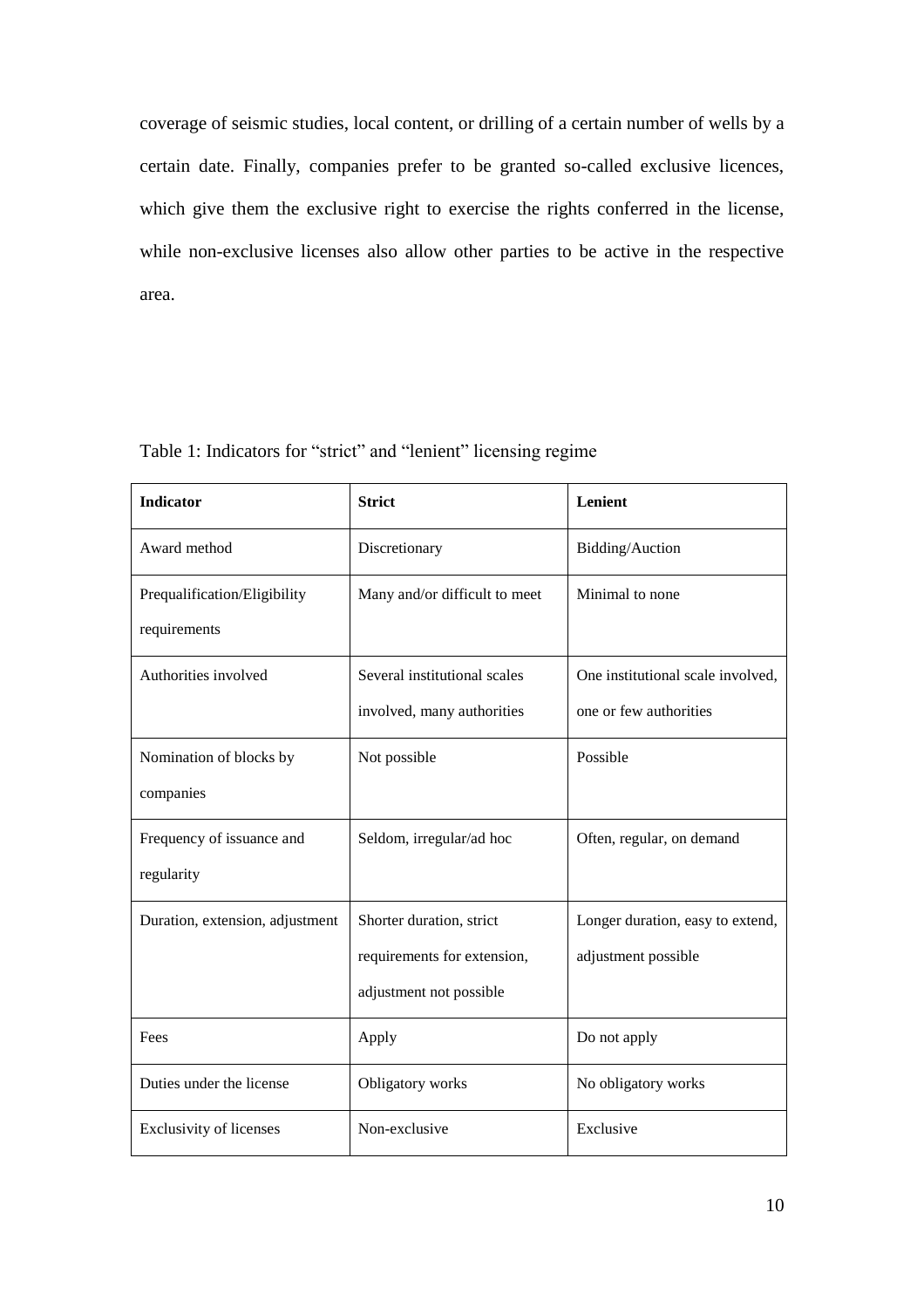### **4. Country analysis**

#### **4.1 Canada**

The management of Canadian Arctic offshore oil and gas resources is mainly exercised under federal statutes and regulations: the Canada Petroleum Resources Act (CPRA) [33] regulates the allocation of rights for resources and collection of royalties.

Canada adopts the bidding method for awarding Exploration Licenses [35]. The Minister of Aboriginal Affairs and Northern Development announces calls for bids and issues Exploration, Significant Discovery, and Production Licenses [33, sec. 13(1), 14]. The calls for bids take into account requests by the industry and remain open for at least 120 days [33, sec. 14]. Canadian legislation does not set any prequalification requirements for bidders.

In 2016, then-US President Obama and Canadian Prime Minister Trudeau issued a joint statement calling for a moratorium on new licenses for the Arctic offshore [8]. The Canadian authorities are implementing the moratorium and no call for bids was announced in 2016 or 2017 in Canadian Arctic waters. The moratorium in Canada is to be 'tested every five years by a science-based, life-cycle assessment, taking into account marine and climate change science' [45]. President Trump overturned the ban in April 2017 [92].

There are three types of licenses: EL, PL, and Significant Discovery License (SDL). An EL is granted for a nine-year term [33, sec. 26(2), 27(1)-(3)]. The SDL, a special feature of the Canadian petroleum regime, allows the operator to not engage in production activities immediately after the discovery of a significant petroleum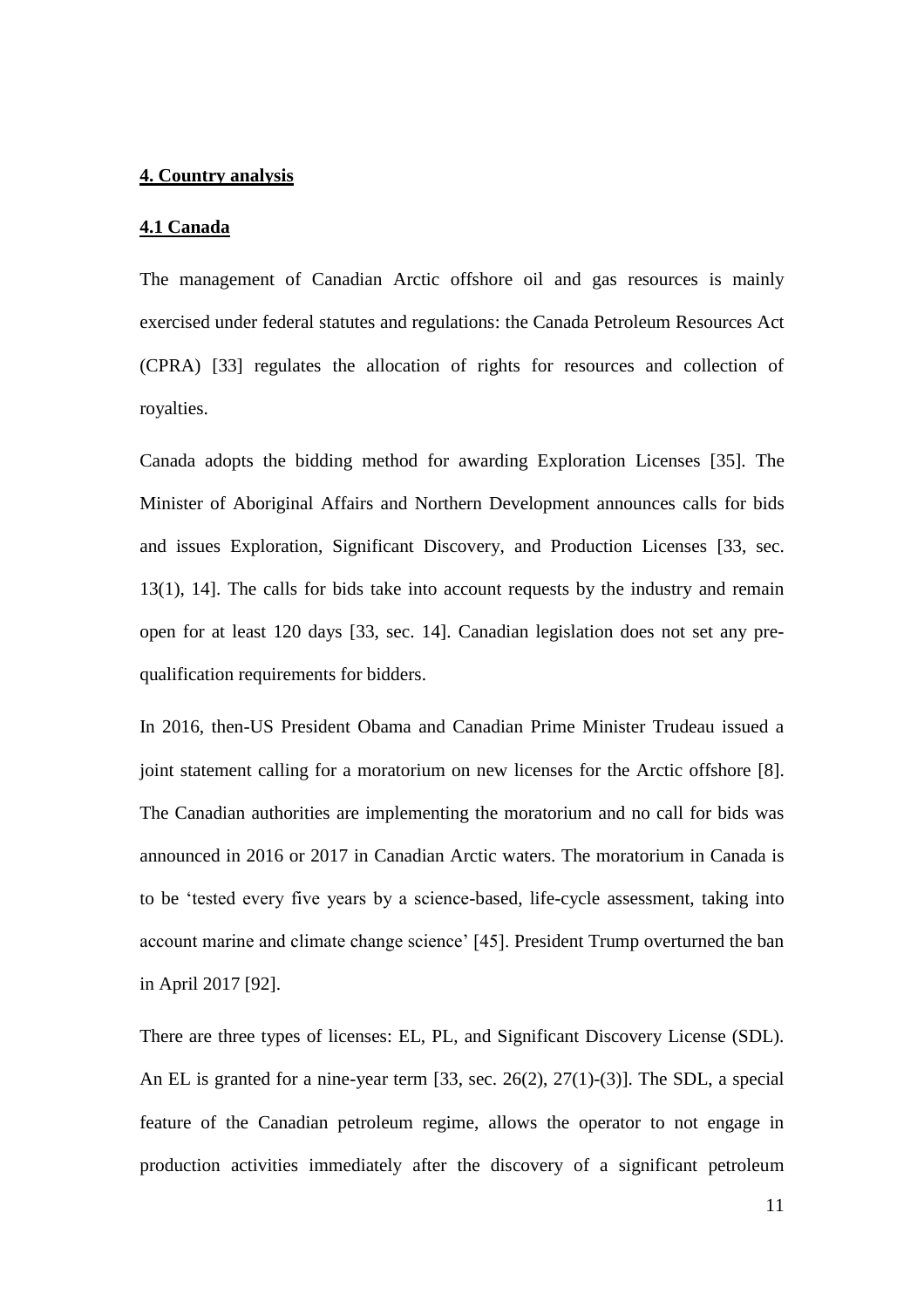deposit but to hold on to the exclusive rights to apply for a PL in the future. The Minister reserves a right to request that the license holder drills a well in any SDL area [33, sec. 33]. There can be conditions precluding such immediate production such as low oil or gas prices, infrastructure investment, or lack of technology. In the Arctic, these difficulties are especially pronounced. A SDL grants rights identical to those under the EL and is valid for an indefinite term as long as the Declaration of Significant Discovery issued by the NEB remains in force [33, sec. 29, 32(3)]. PLs are granted by the NEB and are valid for 25 years [33, sec. 35, 38, 41(1)].

ELs are non-renewable and non-extendable unless the drilling has commenced and has not been completed before the expiration date or if the EL is on 'frontier lands', including Canada's continental shelf [33, sec. 26(2, 5), 27(1-3)]. PLs can be extended if 'on the expiration of the term of a production licence, petroleum is being produced commercially' [33, sec. 41(3)].

License holders are obliged to pay forfeitures (successful bidders are required to post 25% of the work proposal bid as security against the performance of work), refundable and non-refundable rentals, and fees [45]. The amount is decided by the Minister pursuant to sec. 24(1) of the CPRA. The work deposit is refundable against expenditures. Rental payments have been on the decline in the past five years, with 53,195 CAD profit for the government in 2012 and under a 1,000 CAD in 2015 and 2016 [45]. In 2016, the revenue from issuance fees and fees for service was 2,708 CAD [45].

An EL grants the non-exclusive right to explore for petroleum and exclusive rights to drill and to obtain a PL [33, sec. 22]. A PL confers upon the licensee exclusive rights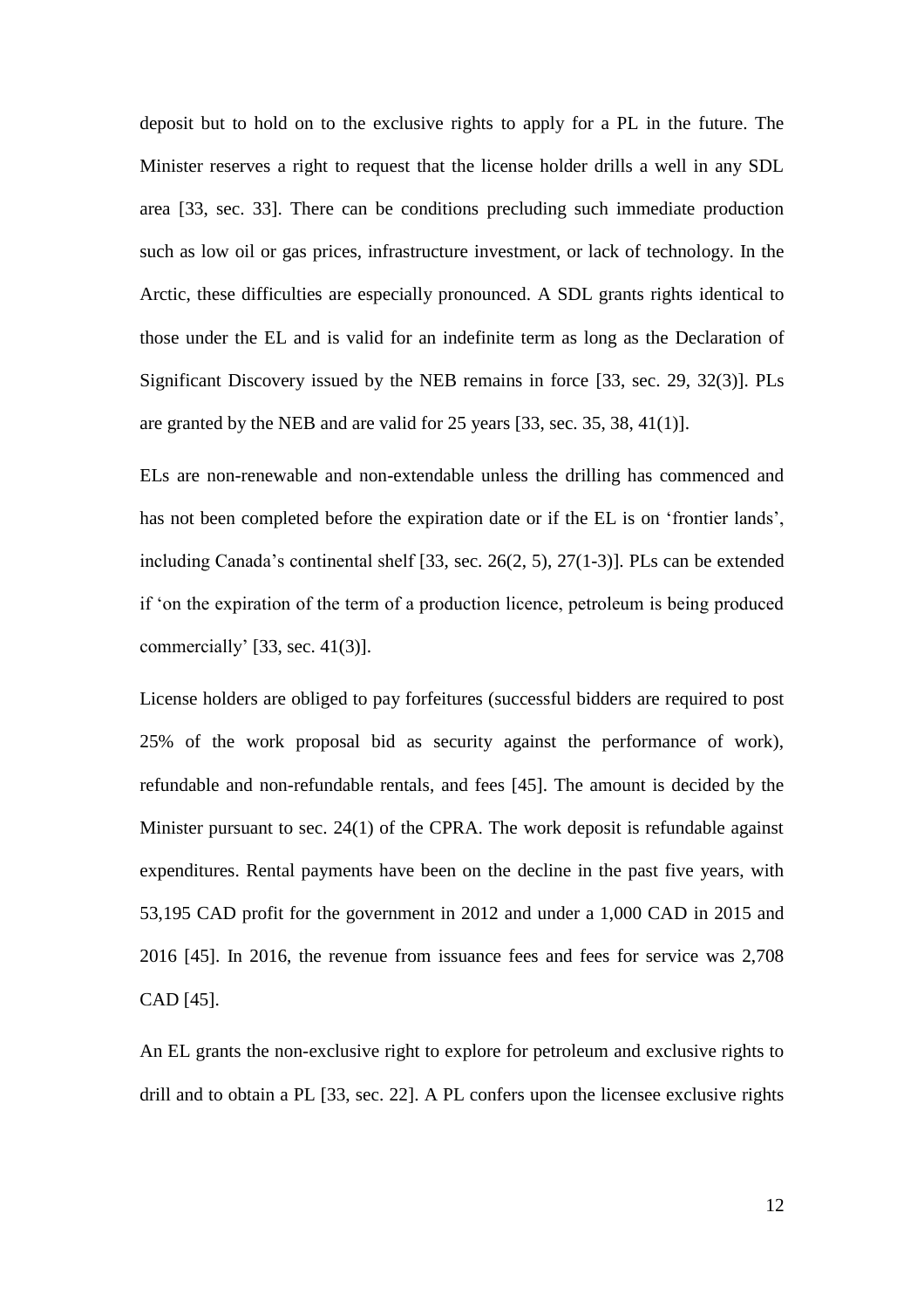to drill for and produce petroleum and the title to such produced petroleum [33, sec. 37].

Despite the current moratorium on new licenses in the Canadian Arctic waters, the long-term policy outlook prioritises the exercise of sovereignty and promotion of Northern economic development, and petroleum exploration and production activities have been identified as appropriate means to achieve this goal.

## **4.2 Greenland (Denmark)**

Following the adoption of the 2009 Act on Greenland Self-Government, the powers to administer rights over offshore petroleum resources in Greenland were devolved to Nuuk. For Greenland, extracting natural resources is a substantial part of its strive towards even further independence from Denmark [46]. The management of petroleum development is regulated by the Greenland Mineral Resources Act (GMRA) [47].

Under the auspices of the Ministry of Mineral Resources, the Mineral Licence and Safety Authority is responsible both for issuing licenses and safety matters. Greenland's Oil and Mineral Strategy indicates that the goal of the country's licence strategy for oil and gas is to 'cultivate and maintain industry interest in oil exploration activities in Greenland' [48, p. 9].

The Greenland Government uses a discretionary method to award licenses based on the applicants' previous experience, financial background, work programme, and safety systems [47, sec. 24]. The GMRA requires that only limited liability companies with a registered office in Greenland and appropriate loan capital may obtain a license [47, sec. 16].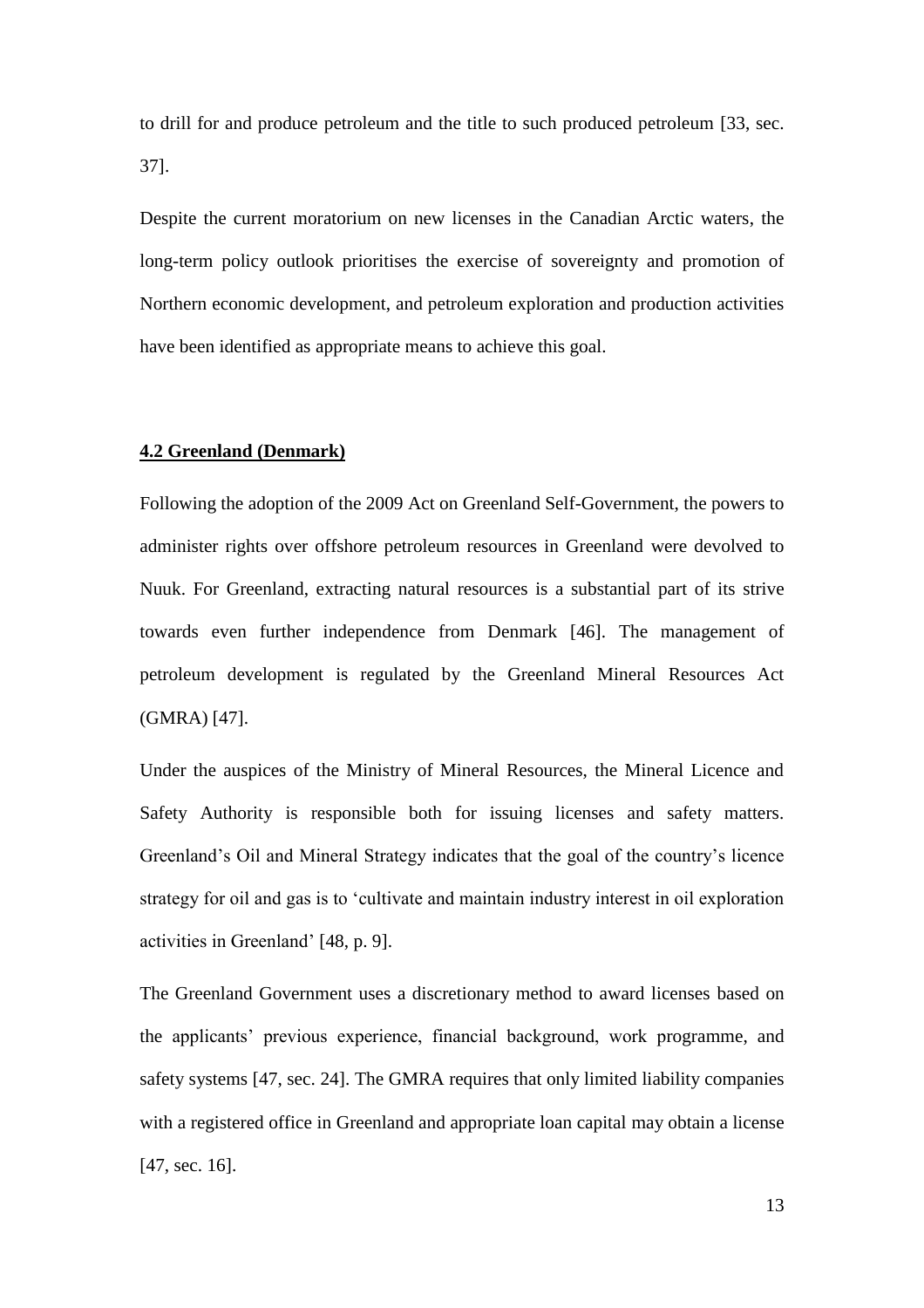Licenses are awarded through licensing rounds, while allowing companies to make applications outside these rounds (*eg* where the application is made for an area neighbouring an existing license) [47, sec. 23]. The latest round was held in December 2017 and no bids were received. The Government attributed the absence of interest to the 'global recession within the exploration industry' [49].

The following types of licenses can be granted: Prospecting, Exploration, and Exploitation license. The Prospecting license is issued for up to five years; Exploration and Exploitation Licenses are granted for up to ten years or, if special circumstances exist, for up to 16 years [47, sec. 15, 22]. Where commercially exploitable deposits are discovered, the license may be extended with production rights for 30 years [47, sec. 22]. An Exploration and Exploitation License may be extended with a view to exploration by up to three years at a time. Any further extensions remain at the discretion of the Government but the total period cannot exceed 50 years [47, sec. 16, 22, 25]. The Exploration and Exploitation licenses are exclusive while Prospecting licenses are not [47, sec. 15, 16].

For the Prospecting license, the fee payable on the granting of the license is adjusted annually. As of 1 January 2017, it amounted to the equivalent of 3,921 USD [52]. For the Exploration and Exploitation License, GMRA required a fee for granting a license and an area fee [47, sec. 16, 17]. The model license for 2017 indicated a license fee equivalent of 34,024 USD [53, 54]. The same amount is payable on each extension of the license. Although the GMRA states that the area fee is calculated on the basis of the size of the area covered by the license, the model license indicates the amount equivalent of 162,050 USD 'regardless of the size of the area'. The costs are higher compared to other States, but exemptions may be granted at the discretion of the Government [47, sec. 17].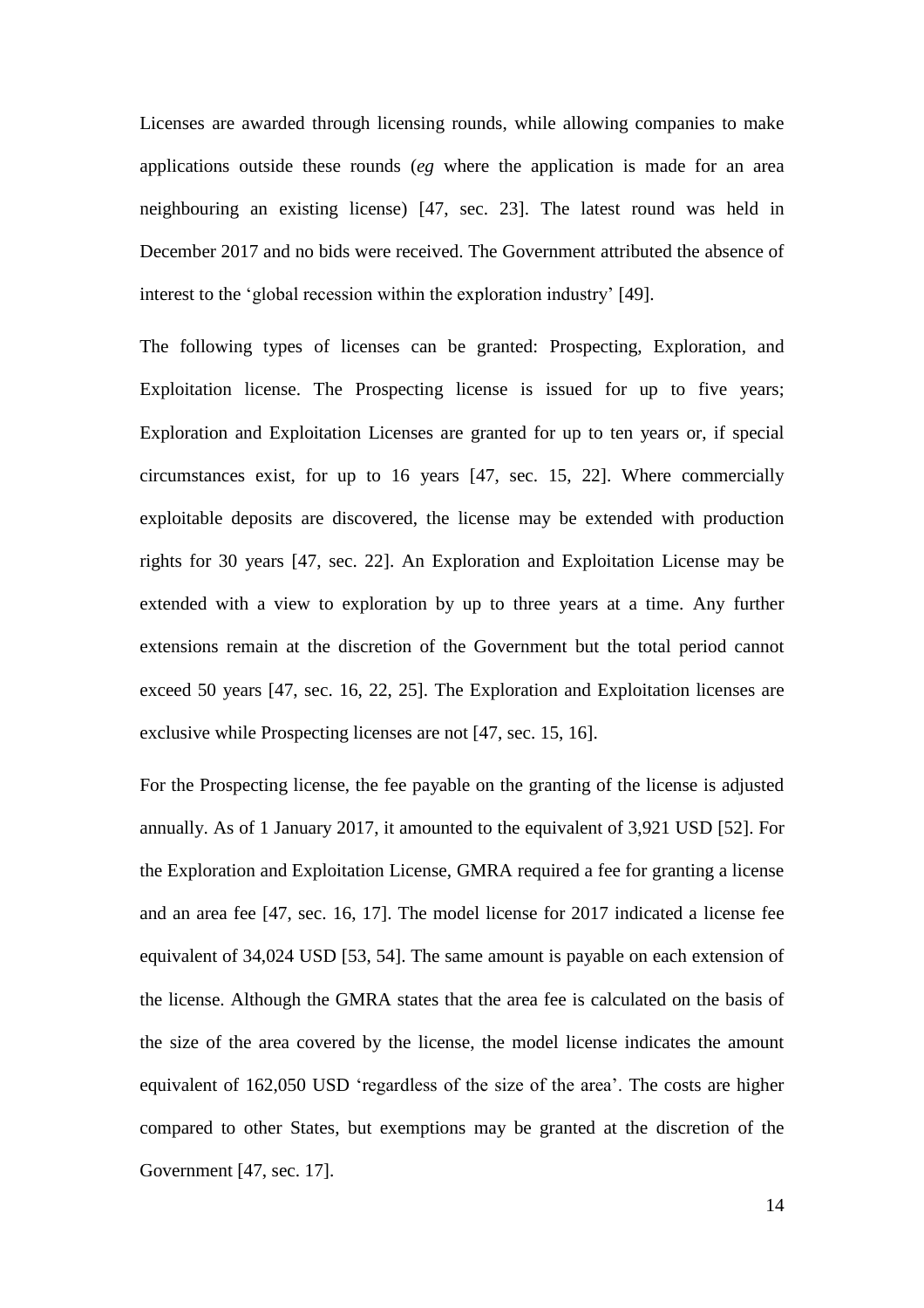Under an Exploration license, work commitments can be established and the area of the license can be reduced in accordance with the fulfilment of such commitments [47, sec. 16]. Further, the license might require the use of local labour and services unless such labour is not available or companies are not commercially or technically competitive [47, sec. 18].

Despite the lack of interest in the latest licensing round, the Greenlandic resource development policy indicates interest to open new areas in an effort to attract private investment in oil exploration [48]. The licensing framework appears to be straightforward and lenient, which supports the Government's resource development ambitions. The lack of industry interest may be attributed to other factors, such as the failures in previous exploration activities [50], remote location, and scarce infrastructure [51].

## **4.3 Norway**

The oil and gas industry is 'the largest contributor to the Norwegian economy' [55, p. 20] and Arctic waters are increasingly in the focus for exploration given the maturing of fields in the Norwegian and North Seas. The government expects that 43% of the undiscovered oil and gas resources on the Norwegian continental shelf are located in the Barents Sea [55, p. 6-7].

The main legal basis for oil and gas development in Norway is the Petroleum Act [20] supplemented by the Petroleum Regulations [23]. It outlines the conditions of granting licenses, production of petroleum, liability for pollution damage, safety requirements, and the management of the State's participation in petroleum activities.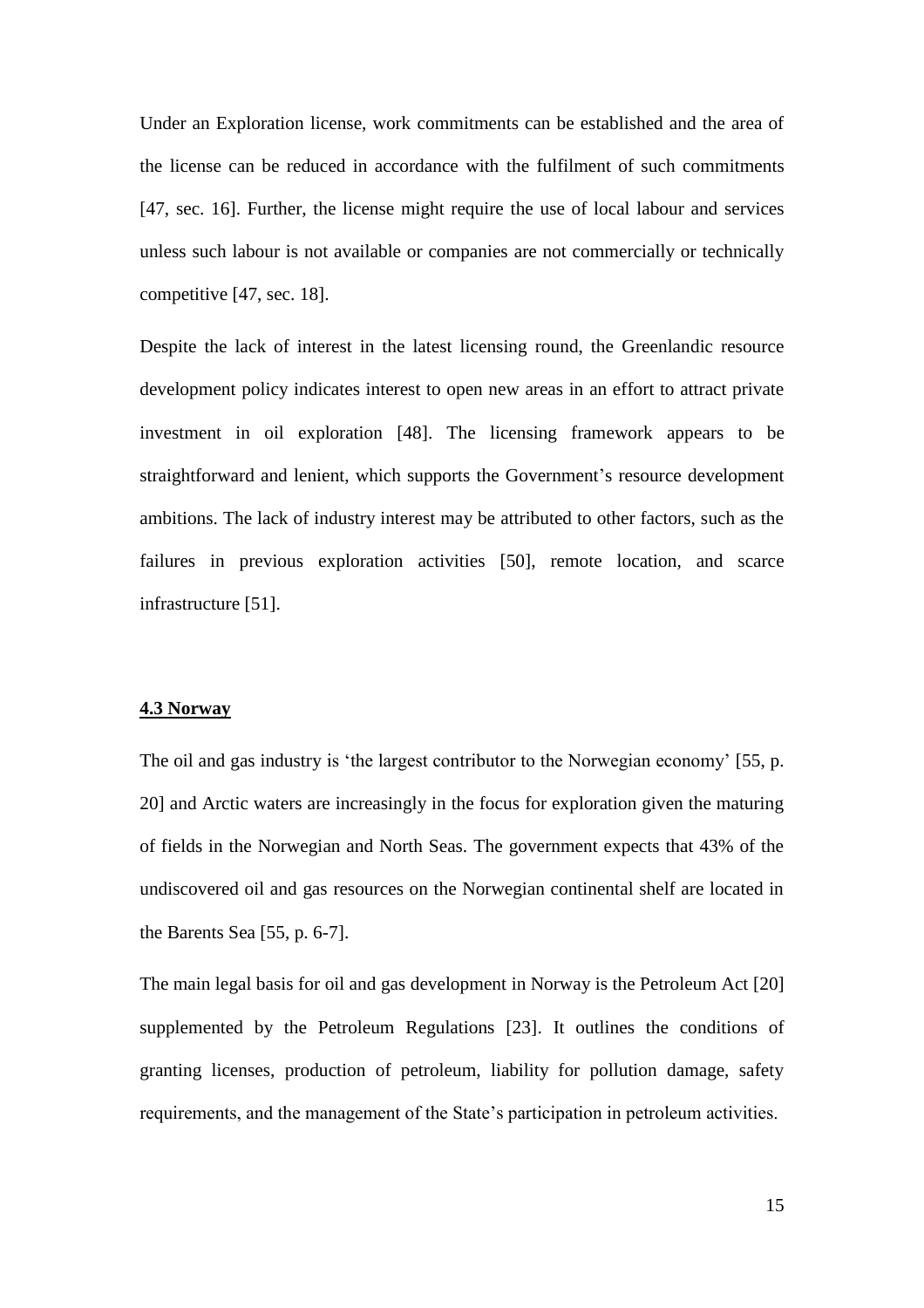In Norway, licenses are awarded at discretion based on 'factual and objective criteria' [23, sec. 4-5] including technical competence, financial capacity, the applicant's exploration and production plan, and previous experience [23, sec. 10]. The Norwegian system assigns licenses to groups of companies [59, p. 368; 60]. Each participant gets a license share and is required to enter into a joint operating agreement (JOA) [61]. The State participates in such joint ventures through Statoil, in which the Norwegian State retains 67% of the shares [62, p. 110-111], and Petoro, which is wholly owned by the State [20, sec. 3-6; 23, sec. 12, 64].

The Ministry of Petroleum and Energy (MPE) is responsible for the Norwegian petroleum sector as a whole. Subordinate to it, the Norwegian Petroleum Directorate *inter alia* exercises authority over petroleum development, issues relevant regulations, and collects fees from the petroleum industry.

An annual system of so-called 'Awards in Predefined Areas (APA)' was established in 2003, covering mature parts of the Norwegian continental shelf [65], which today constitute almost the entire North Sea and some areas in the Norwegian and Barents Seas [66]. So-called 'frontier areas' – large areas of the Barents Sea that are less explored and with fewer infrastructure in place [66] – are subject to ordinary concession rounds. These have been held since 1965 and in recent years usually every second year. The rules under the APA and the frontier areas system differ predominantly in the stages before licensing rounds are announced. For example, companies can nominate a limited number of blocks to be included in new frontier areas licensing rounds but not for mature blocks [71; 66]. Final decisions on whether to open new areas for licensing lie with the Norwegian Parliament [20 sec. 3; 23 sec. 6d].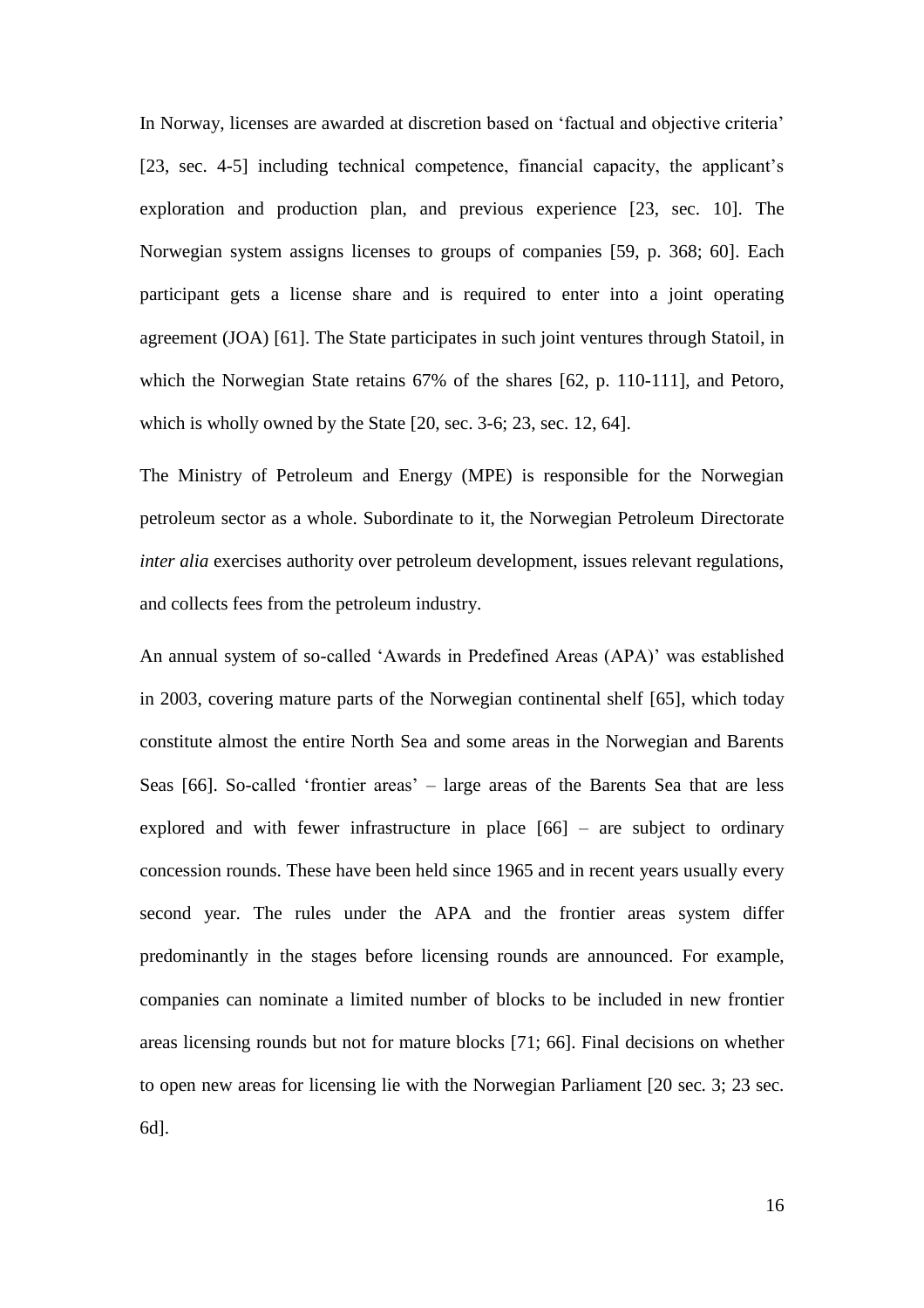After an area is open, the MPE may grant an EL 'for a period of three calendar years unless another period of time is stipulated' [20, sec. 2-1]. A PL is granted for up to ten years [20, sec. 3-9]. In case a company has fulfilled the work obligation in relation to the area covered by the PL, it may apply for an extension for up to 50 years, or even further under certain circumstances [20, sec. 3-9]. On the other hand, the MPE may also decide that exploration drilling or development of a deposit shall be postponed or even that the license shall be revoked [see *eg* 20, sec. 4-5, 3-13]. Within the timeframe of the PL and with a three months' notice, the licensee may relinquish parts of the area covered by the production license or even surrender the PL in its entirety [20, sec. 3-14, 3-15].

Licensees must pay a fee for filing an application for a license [23, sec. 9]; in 2017 the fee was set at 123,000 NOK [67]. For an EL, companies have to pay 65,000 NOK per year and for every seismic survey planned a fee of 33,000 NOK is charged [23, sec. 5, 9]. For a PL, companies pay an annual 'area fee', which is calculated per square kilometre of the area covered [66; 72]. However, companies may apply for exemptions, *eg* if the area is actively explored, production is taking place, or a company is following the mandatory work programme [66; 73].

Work obligations may be imposed such as 'exploration and exploration drilling of a certain number of wells down to specified depths or geological formations', to be specified for each individual PL [20, sec. 3-8].

An EL grants the licensee the non-exclusive right to explore for petroleum and does not provide any preferential right for a PL [20, sec. 2-1]. A PL entails an exclusive right to exploration, exploration drilling, and production of petroleum in the license area [20, sec. 3-3, 3-9].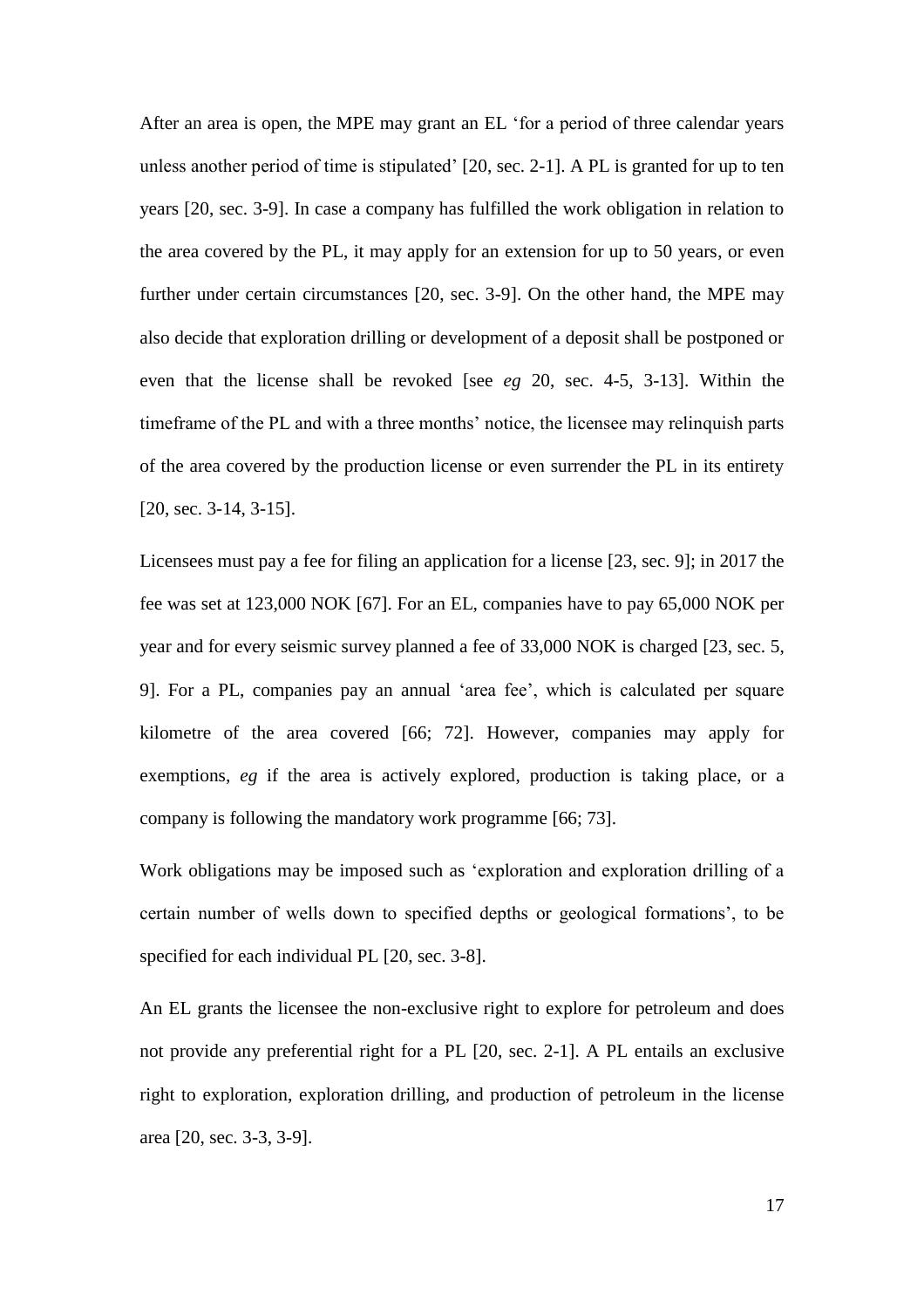#### **4.4. Russia**

Upstream petroleum regulation in the Russian offshore area is heavily controlled by the State [74; 34]. The main legislative basis for rights management in offshore petroleum is the Subsoil Law [74]. It establishes the conditions for granting, transferring, and terminating licenses; State oversight; and payable fees [74, art. 6, 12].

Sites on the continental shelf are subject to exclusive federal regulation [74, art. 2.1]. While Russian petroleum legislation gives preference to the auction method [74, art. 10, 13.1], the licenses for developing offshore Arctic resources are awarded using the discretionary method [74, art. 10.1(1); 75, art. 7; 79]. For the Arctic offshore, there are no licensing rounds as such, and issuances of licenses are made at the discretion of the Government. The (few) qualified companies that can operate in the Arctic offshore can apply for licenses in particular areas [79].

The State governs offshore petroleum production through the Ministry of Energy (Minenergo), which administers the energy sector as a whole; and the Ministry of Natural Resources and Ecology (Minprirody), which oversees the licensing regime for petroleum production through the Federal Agency on Subsoil Use (Rosnedra) [80]. Rosnedra is responsible for the issuance and registration of licenses and the establishment of regular payment rates for the use of the block [80, art. 5.3.8, 5.3.12, 5.3.2].

Since 2009, Russian law imposes restrictions on awarding licenses for development on the continental shelf limiting foreign companies' participation in upstream activities. The Subsoil Law requires that license holders on continental shelf blocks are legal entities with an experience of operating on the Russian continental shelf of at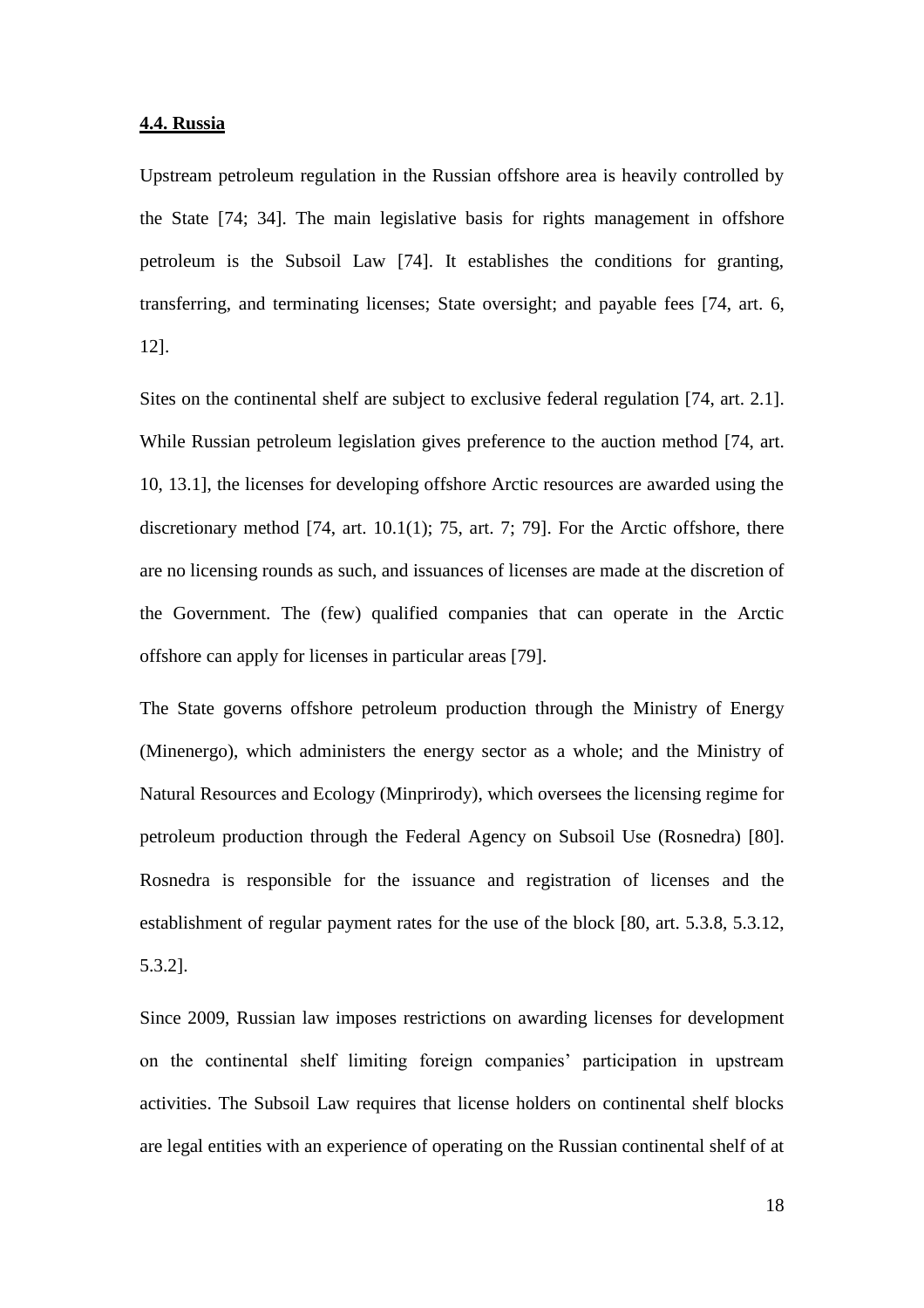least five years, and with a share owned by the Russian State of no less than 50% [74, art. 9]. Thus, the only companies eligible to hold licenses in the Russian Arctic offshore are Gazprom and Rosneft' and their subsidiaries. The five-year experience requirement also precludes special purpose companies incorporated by foreign companies in partnership with Gazprom and Rosneft', as the newly formed company will not have the experience. The law does not explain whether the mothercompanies' experience would count. Russian experts conclude that it would not [82, p. 43]. Such special purpose companies created with foreign partners can operate the field but not hold the license. This model has been used in the Russian Arctic by Eni and ExxonMobil to partner with Rosneft' for exploration operations in the Barents and Kara Seas [83].

Another form of foreign companies' participation in the Russian Arctic offshore development is through a Production Sharing Agreement (PSA) [85]. The PSA is different from the Norwegian JOA in that the State is a necessary party to the agreement [85, art. 3.1]. Investors carry all the risks, cover all the expenses, and get a share of the produced petroleum in return [85, art. 2.1, 8]. PSAs are currently not widely used by companies [81, p. 320]; all three of the existing PSAs were concluded prior to the adoption of the PSA Law (Sakhalin- I, Sakhalin –II, and Kharyaga. [86, p. 157]).

Russian law distinguishes between Exploration, Production, and Combined Licenses [84, art. 6], the latter including several types of subsoil use (*eg* exploration and production) [84, art. 6]. ELs on the continental shelf are awarded for up to ten years [74, art. 10]. PLs are awarded for as long as defined in the feasibility study for the development of minerals [74, art. 10].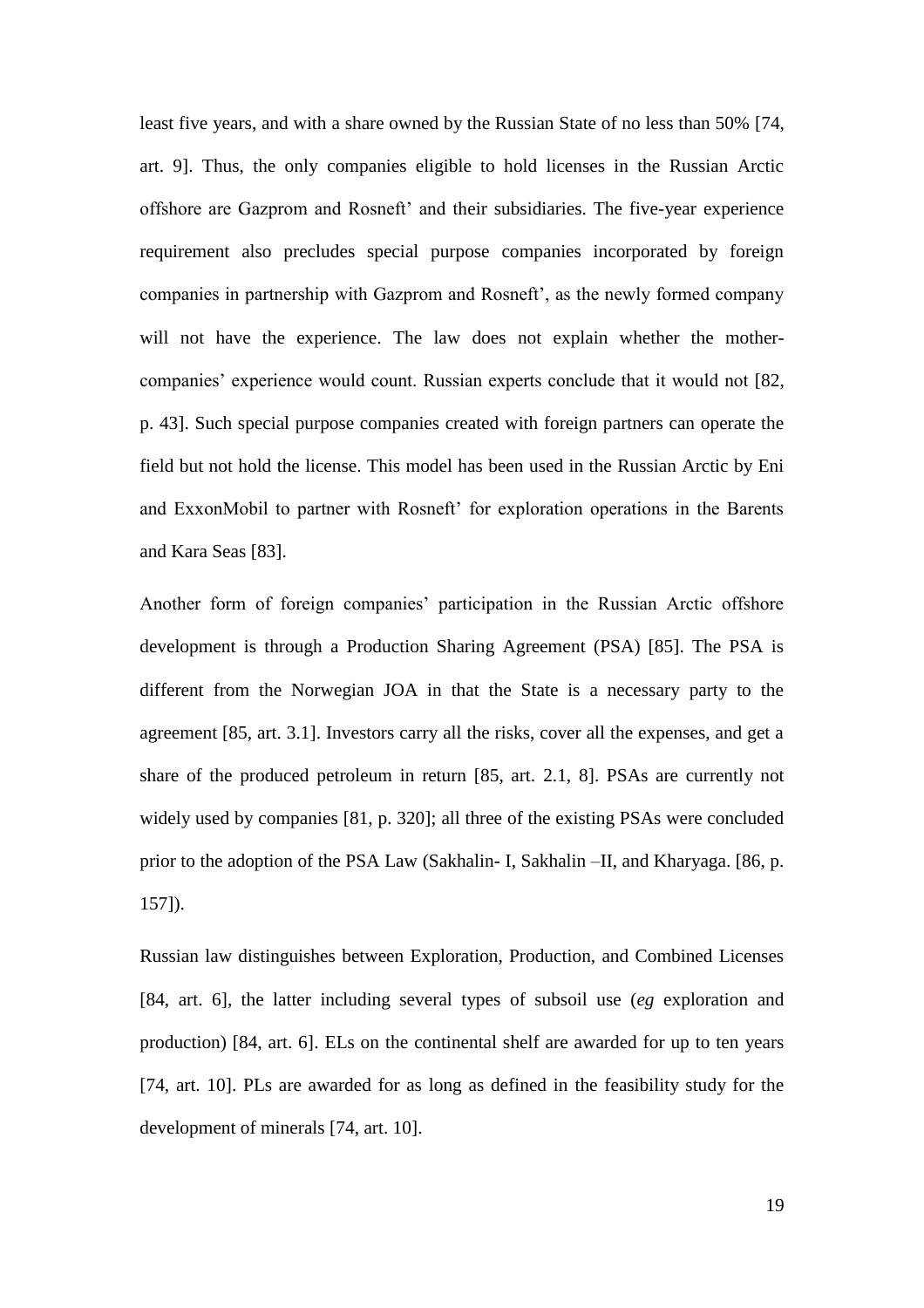The Subsoil Law regulates fees and payments, including one-off payments (*eg* for changing the boundaries of the license area) and regular payments [87, 74, art. 39]. The regular payments are collected for activities such as geological prospecting and construction of certain structures [74, art. 43]. Their size depends on the geographical and economic conditions, size of the license area, type of the resource, risk, and other factors [88]. The subsidies provided by the Russian State to petroleum development in Arctic waters are significant and include government investment in exploration, infrastructure development, and tax breaks [89, p. 1].

Licenses can contain information on the agreed volume of produced petroleum [74, art. 12]. Further, the license holder has a number of standard obligations, such as adhering to the environmental and safety legislation [74, art. 22]. Any resource development activities within the license area are reserved exclusively for the license holder. However, if activities are restricted to non-invasive prospecting, the Government may grant permissions for such activities to more than one company [74, art. 7].

In September 2016, the Russian Government announced a temporary moratorium on issuing new licenses on the Arctic shelf, citing the macroeconomic instability and the significant workload for State companies on the fields already in development [90].

The depleting resources onshore push the Russian industry north and offshore to maintain its leading position as a petroleum exporter. Yet, the technological expertise of Russian companies and the infrastructure in the Russian North are limited. Although Russia was the first country to start producing oil in the Arctic offshore in 2014 (from the Prirazlomnoe field), development has proven to be more costly and time-consuming than expected [89]. Although private companies press for the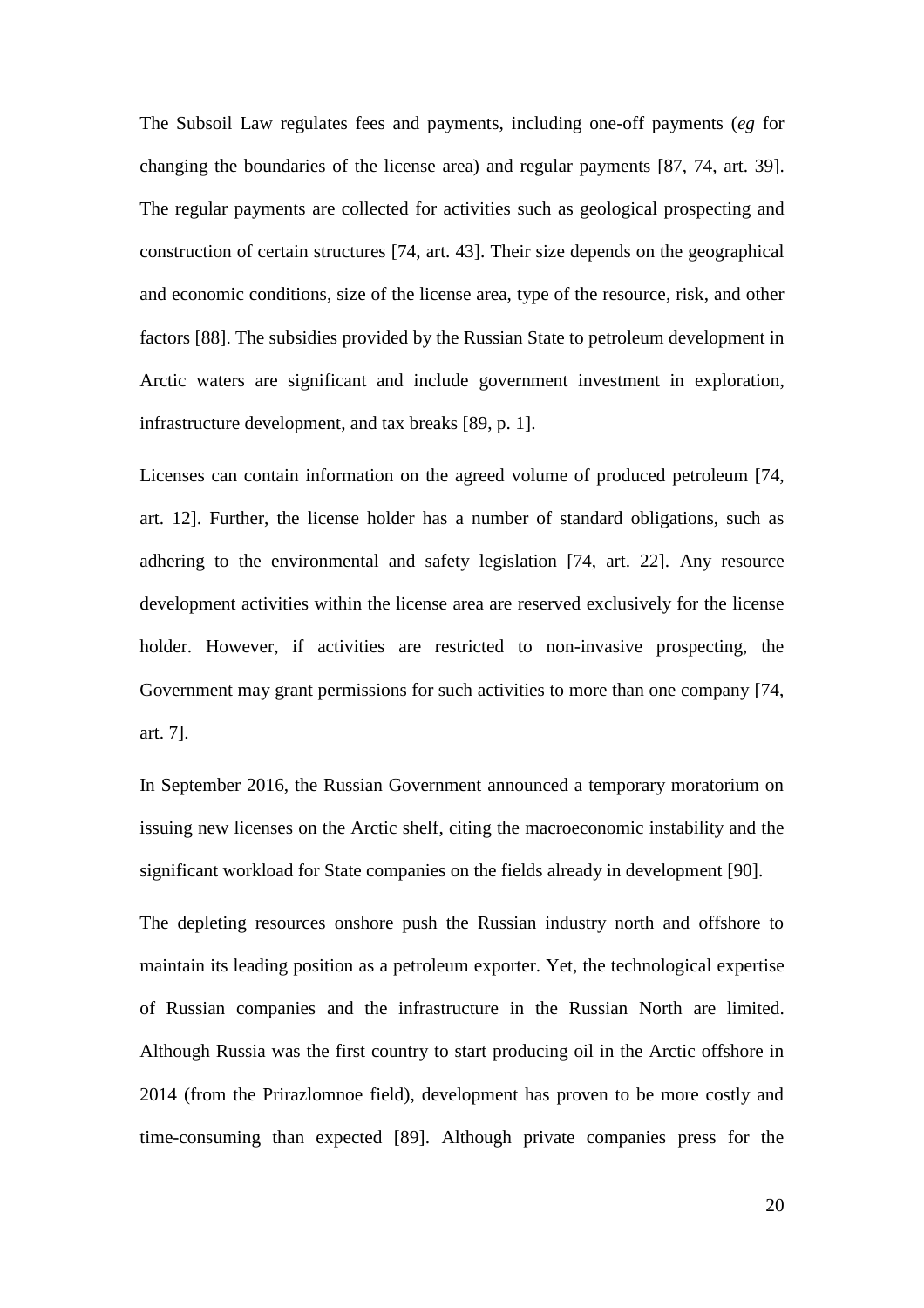liberalisation of the offshore legal regime so as to grant them access to the continental shelf, changes are not expected in the near future [91, p. 5-6].

### **4.5 US**

According to the 1953 Submerged Lands Act, US states have rights to the natural resources of submerged lands from the coastline to no more than three nautical miles (§1312). Therefore, federal laws apply on the Alaska Outer Continental Shelf (OCS). The licensing regime (referred to as leasing in the US) is regulated by the Outer Continental Shelf Lands Act (OCSLA) [94; 32], which determines a four-stage leasing process: (1) a five-year plan, (2) preleasing activities and lease sale, (3) exploration, and (4) development and production [95; 96 p. 5]. While literature offers comprehensive accounts of US offshore petroleum regime [31, 32], this section focuses exclusive on licensing.

The US uses a bidding system for lease sales [94, 1337(a)]. There are three main authorities involved in regulating activities on the Alaska OCS. The Bureau of Ocean Energy Management (BOEM) oversees rights management; the Bureau of Safety and Environment Enforcement is responsible for health, safety, and environmental regulation; and the Office of Natural Resource Revenue manages fees and royalties collection.

Before acceptance of any bid, the OCSLA allows an antitrust review of proposed lease sales. If it is found that a proposed lease sale is inconsistent with antitrust law, the Secretary of the Interior may refuse to issue the lease or refuse bids for the lease  $[94, 1337(c)]$ . Further, a company may not submit a bid if it is not meeting due diligence requirements on leases it already has [94, 1337(d)]. The Code of Federal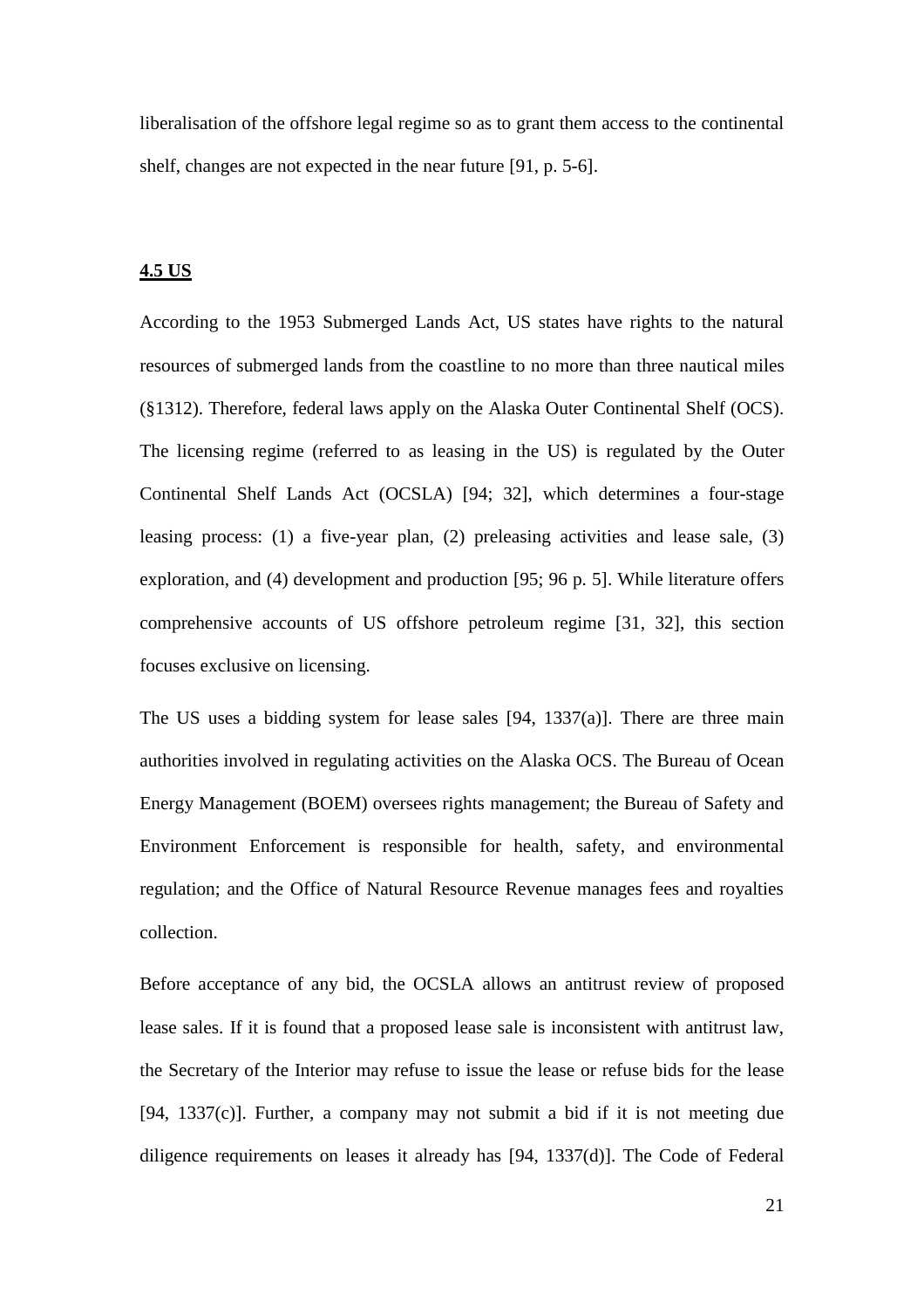Regulations sets qualification requirements for potential lessees concerning nationality and company registration in the US [97, 30 CFR 256.35].

The actual lease process starts with BOEM publishing a call for information and nominations regarding potential lease areas and it 'may receive and consider indications of interest in areas for mineral leasing' [95; 96, p. 10; 97, 30 CFR 556.23, 556.25]. State or local government representatives 'may submit recommendations to the Secretary regarding the size, timing, or location of a proposed lease sale' [94, 1345(a)]. Further, the law hints at the possibility for companies to be involved in the nomination of license blocs [94, 1344(a, 2, E)].

The Secretary of the Interior schedules and maintains the leasing program, which takes into account the national energy needs for a five-year period [94, 1344(a)]. The management of the OCS must consider economic, social, and environmental conditions and concerns  $[94, 1344(a)(1)]$  but scheduling of lease sales is otherwise left to the discretion of the Secretary.

A lease is granted for an initial period of up to five years. This may be extended to ten years if 'necessary to encourage exploration and development' in areas with adverse conditions [94, 1347(b)(2)], which applies to Arctic offshore areas. The production period can last indefinitely as long as 'oil or gas is produced from the area in paying quantities' [94, 1337(b)(2)]. This does not mean that the production must be profitable, rather it must 'exceed only day-to-day costs of well operations' [104, p. 167]. Concerning postponements and adjustments, lessees may request an approval of suspension for all or parts of a lease. Suspension can either refer to a postponement of the requirement to produce (Suspension of Production (SOP)) or of conducting leaseholding operations (Suspension of Operations (SOO)) [30 CFR 250.168].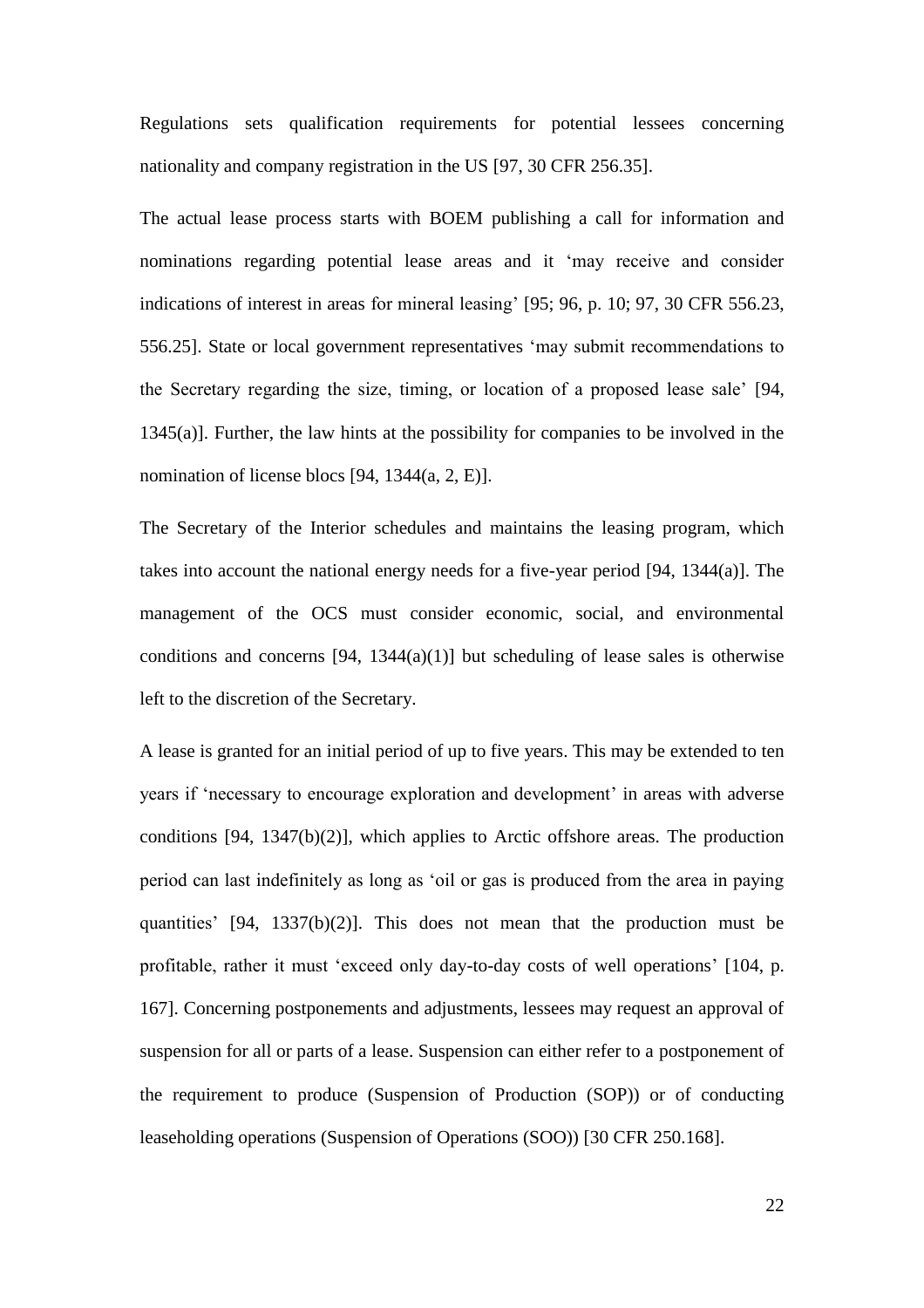Successful lessees must deliver various up-front and performance payments [94, 1337(a)(7); 97, 30 CFR 556.52-556.59]. Rental payments and other financial commitments are decided on a sale-by-sale basis [103, p. 10-19]. Lessees may have work or other commitments, such as 'prompt and efficient exploration, development, and production' [94, 1334 (a)]. Further, companies must sell 20% of produced resources to small or independent refiners [94, 1337(b)(7)]. Finally, lessees have to provide for the suspension or cancellation of a lease if certain circumstances occur [94, 1337(b)(5), 1334]. According to the OCSLA, an oil and gas lease 'shall entitle the lessee to explore, develop, and produce the oil and gas contained within the lease area' [94, 1337(b)(4)], hinting at the exclusive character of the license.

#### **5. Analysis**

The findings from the analysis of the five Arctic States' licensing regimes are summarised in Table 2. Concerning award method, the US and Canada provide the most favourable system for companies, while Greenland, Norway, and Russia use the more stringent discretionary model. The US has the highest number of authorities involved (three) in the licensing process, which is further complicated by the necessity to involve affected US-States. In Greenland, only one government agency is engaged, while in Canada, Norway, and Russia the process is administered by two authorities.

All five States apply eligibility requirements for companies to be able to apply for licenses, but these are different across States. Canada and the US only require few and relatively easy to fulfil pre-qualifications, while in Greenland and Norway the eligibility standards are quite demanding. Russia is an obvious outlier; access to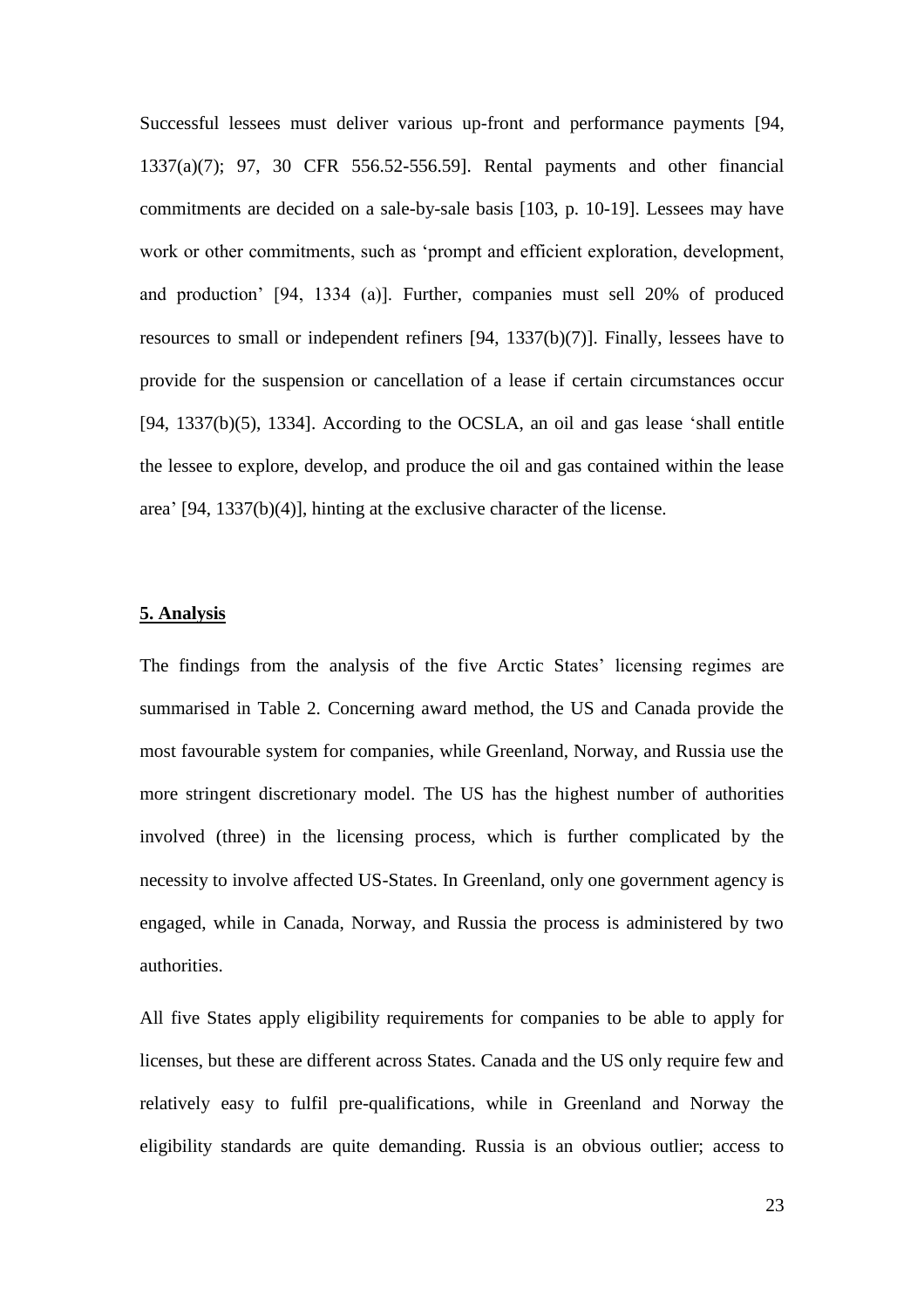license ownership in Russian Arctic waters is restricted to companies with a majority State ownership and over five years of operating experience on the Russian continental shelf.

In Canada and Greenland, licensing rounds are held on demand. Norway applies regular and frequent licensing rounds, while Russia and the US show less favourable criteria. Issuing of licenses in Russia is left to the discretion of the Government, and together with the very limiting eligibility criteria for the Arctic offshore make for unfavourable conditions for all foreign and many Russian companies. In the US, license sales are part of five-year plans, and the State keeps significant discretion as to the frequency of lease sales. All States allow (at least *de facto*) the nomination of potential license blocs by companies; only Norway prohibits this for mature blocks.

The five States provide exploration durations between three and ten years; the relatively short three-year period in Norway is not set in stone and other time periods may be stipulated. Concerning production/exploitation licenses, all five States appear to be flexible on license term extensions as long as drilling operations and/or petroleum production is continuing (only Greenland sets a (albeit generous) time limit at 50 years). Canada, Greenland, and the US allow requests for extension/suspension of licenses, but the US practice has shown that companies may have their request denied [101, 102]. Norway, in contrast, only provides the possibility to relinquish parts of or an entire PL. The Canadian SDL further allows companies to delay production activities once the discovery has been made.

All States require licensees to pay various kinds of fees. In Greenland and Norway, however, basically all fees may be waived under certain circumstances and most of the fees and payments in Canada are refundable. Russian law does not prescribe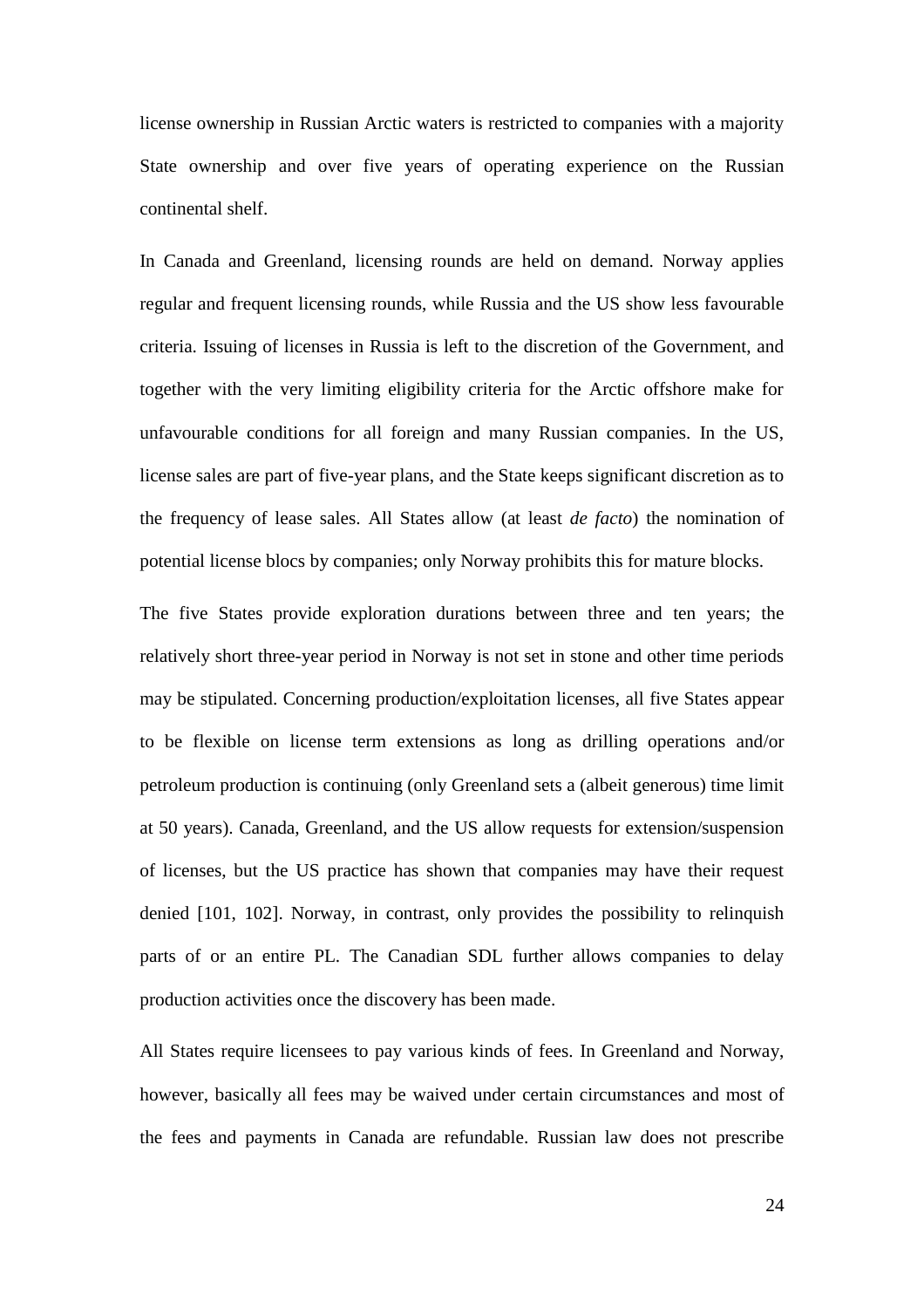refund of payments, but the final amounts are specified in the license itself. In the US, the required up-front and performance payments are substantial and quite a burden to companies. Another common practice is the possibility of placing work obligation on the licensees with a possibility of early license expiration if the required work operations are not conducted. Finally, all five States allow for the suspension or cancellation of a license if the licensee violates relevant laws or license terms. Four of the five States deem non-invasive exploration licenses as non-exclusive, but as the drilling starts, the production licenses grant exclusive rights to the area. Only the US provides exclusive rights to explore, develop, and produce oil and gas in a given license area.

The comparative analysis of these findings can be broken down into two steps: access to licenses and operation. With regards to access, Canada appears to have the most lenient system with a bidding method, few authorities involved, minimal prequalification requirements, possibility for companies to nominate blocs, and licensing rounds held on demand. Greenland and Norway share many of these lenient features but are put apart by the discretionary award method and stricter eligibility criteria. While lenient on award method, pre-qualifications, and nomination by companies, heavy US bureaucracy, infrequent license calls, and the heavy influence of inconsistent attitudes of political administrations might create difficulties and uncertainties for potential license applicants in US Arctic waters. Russia proves the strictest in terms of access by using the discretionary method, license calls on discretion of the government, and especially by putting in place very restricting eligibility criteria.

In terms of operation, all five States show overall relatively lenient licensing regimes. Comparatively, Norway appears to apply the strictest regime because of potentially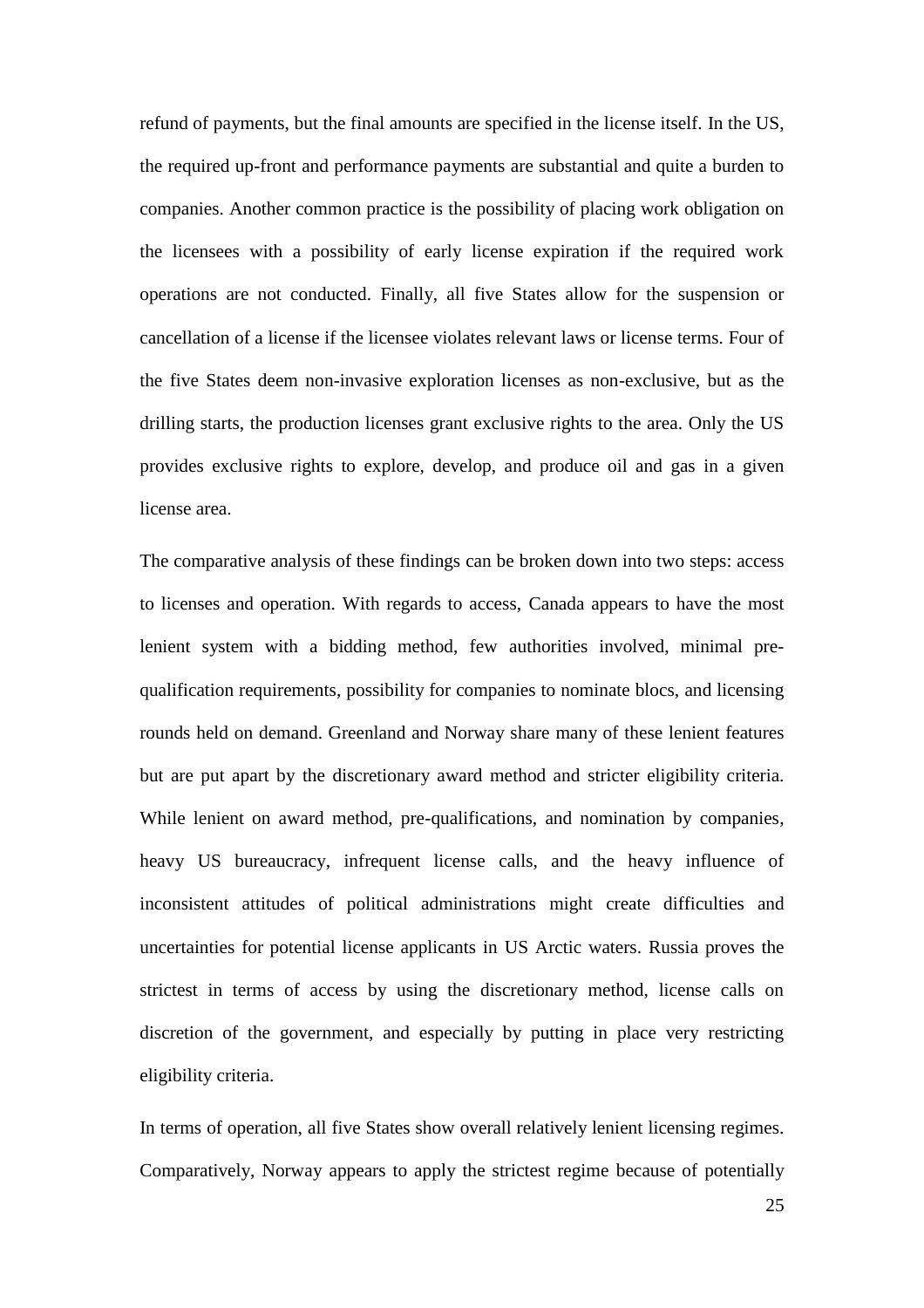short durations of ELs, comparatively stricter duties under the license, and nonexclusive ELs. Russia and the US take a middle position. Russia shows non-waivable fee requirements and non-exclusive exploration/prospecting licences. The US requires substantial and non-waivable up-front and performance payments as well as extensive duties under the license; albeit, the US shows the most favourable situation in terms of exclusivity of licences. Canada and Greenland have been found to be the most favourable system with a non-exclusive prospecting license the only fly in the ointment for companies.

|                                            | Canada          | Greenland            | Norway                                               | Russia                        | US.                                                         |
|--------------------------------------------|-----------------|----------------------|------------------------------------------------------|-------------------------------|-------------------------------------------------------------|
| Award<br>method                            | Bidding         | Discretionary        | Discretionary                                        | Discretionary                 | Bidding                                                     |
| Authorities/sc<br>ales involved            | 2               | - 1                  | 2                                                    | 2                             | 3                                                           |
| Pre-<br>qualification                      | Yes but minimal | Yes, quite demanding | Yes, quite<br>demanding                              | Yes, very limiting            | Yes but minimal                                             |
| Nomination<br>by companies                 | Yes             | Yes                  | APA: no, Frontier<br>areas: yes                      | Yes <sup>4</sup>              | Yes                                                         |
| Frequency of<br>issuance and<br>regularity | On demand       | On demand            | APA: annual.<br>Frontier areas: every<br>second year | At discretion of<br>the Gov-t | 5 year plans; sales<br>frequency under<br>discretion of DOI |

Table 2. License regime indicators

 $\overline{a}$ 

<sup>4</sup> In the Russian system, companies do not nominate blocs as there are no license round calls for Arctic waters. But qualified companies can *de facto* apply for licenses by lodging specified documents to Rosnedra [79].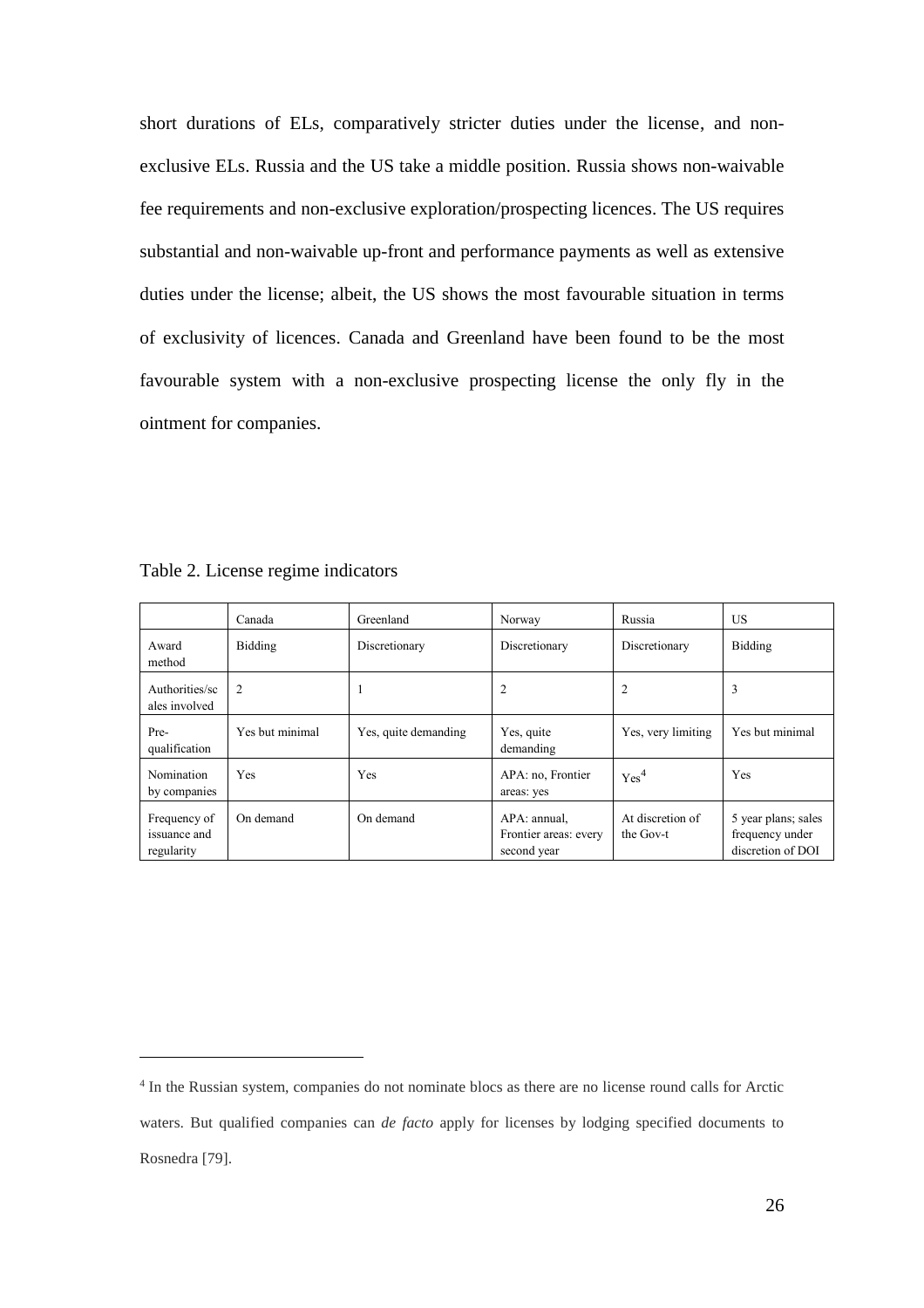| Duration,<br>extension and<br>adjustment | EL: 9 years, SDL: as<br>long as declaration<br>is valid. PL: 25<br>years. EL<br>extendable if drilling<br>started. PL<br>extendable if<br>petroleum is being<br>commercially<br>produced. | Prospecting license: 5<br>years. Exploration and<br>exploitation: 10 or 16<br>years, extensions 3 years<br>at a time. For production,<br>license extended for 30<br>years for areas with<br>deposits. Discretion of<br>the Gov-t for further<br>extensions, but total<br>period up to 50 years | EL: 3 years, PL: 10<br>vears, extension to<br>50 years and beyond<br>possible | EL: 10 years, PL:<br>as long as<br>required to<br>complete the<br>development                                               | Initially 5 years,<br>extension to 10<br>years possible;<br>production: as<br>long as covers<br>costs of well<br>operations;<br>request for<br>suspension<br>possible |
|------------------------------------------|-------------------------------------------------------------------------------------------------------------------------------------------------------------------------------------------|------------------------------------------------------------------------------------------------------------------------------------------------------------------------------------------------------------------------------------------------------------------------------------------------|-------------------------------------------------------------------------------|-----------------------------------------------------------------------------------------------------------------------------|-----------------------------------------------------------------------------------------------------------------------------------------------------------------------|
| Fees                                     | Forfeitures, rentals,<br>fees, may be waived                                                                                                                                              | License and area fees,<br>may be waived                                                                                                                                                                                                                                                        | Various but many<br>may be waived                                             | One-off and<br>regular payments                                                                                             | Up-front and<br>performance<br>payments, rental<br>payments and<br>other financial<br>commitments                                                                     |
| Duties under<br>the license              | May apply                                                                                                                                                                                 | May apply                                                                                                                                                                                                                                                                                      | Apply but may be<br>waived                                                    | Agreed volumes,<br>standard<br>obligations                                                                                  | May apply                                                                                                                                                             |
| Exclusivity of<br>licenses               | EL: exclusive rights<br>only to drill; PL:<br>exclusive; SDL:<br>exclusive rights to<br>apply for PL                                                                                      | Prospecting: non-<br>exclusive; Exploration<br>and exploitation:<br>exclusive                                                                                                                                                                                                                  | EL: non-exclusive;<br>PL: exclusive                                           | Exclusive, but<br>where non-<br>invasive<br>prospecting, other<br>companies may be<br>granted similar<br>rights in the area | Exclusive                                                                                                                                                             |
| Regime for<br>access                     | <b>Most lenient</b>                                                                                                                                                                       | Rather lenient                                                                                                                                                                                                                                                                                 | Rather lenient                                                                | <b>Most strict</b>                                                                                                          | Rather strict                                                                                                                                                         |
| Regime for<br>operation                  | <b>Most lenient</b>                                                                                                                                                                       | <b>Most lenient</b>                                                                                                                                                                                                                                                                            | <b>Most strict</b>                                                            | Rather lenient                                                                                                              | Rather lenient                                                                                                                                                        |

To test the hypothesis on whether a more lenient licensing regime results in more petroleum activity in offshore Arctic areas, this paper now turns to the figures on the current rates of activities. If the hypothesis were confirmed, States with most activities would include Canada and Greenland, while less activity would be observed in Norway and Russia. Table 3 below outlines the number of active petroleum licences for Arctic offshore areas, number of currently producing fields, and the rate of exploration activities.

Table 3. Numbers of active ELs and PLs

| $\sim$ 40.<br>$\sim$ $   -$<br>$-$<br><br>vav.<br>'Nr<br>ж<br>апас<br>"We<br>нан<br>$\cdots$ |  |  |  |                    |
|----------------------------------------------------------------------------------------------|--|--|--|--------------------|
|                                                                                              |  |  |  | $T$ $T$ $C$<br>ັບເ |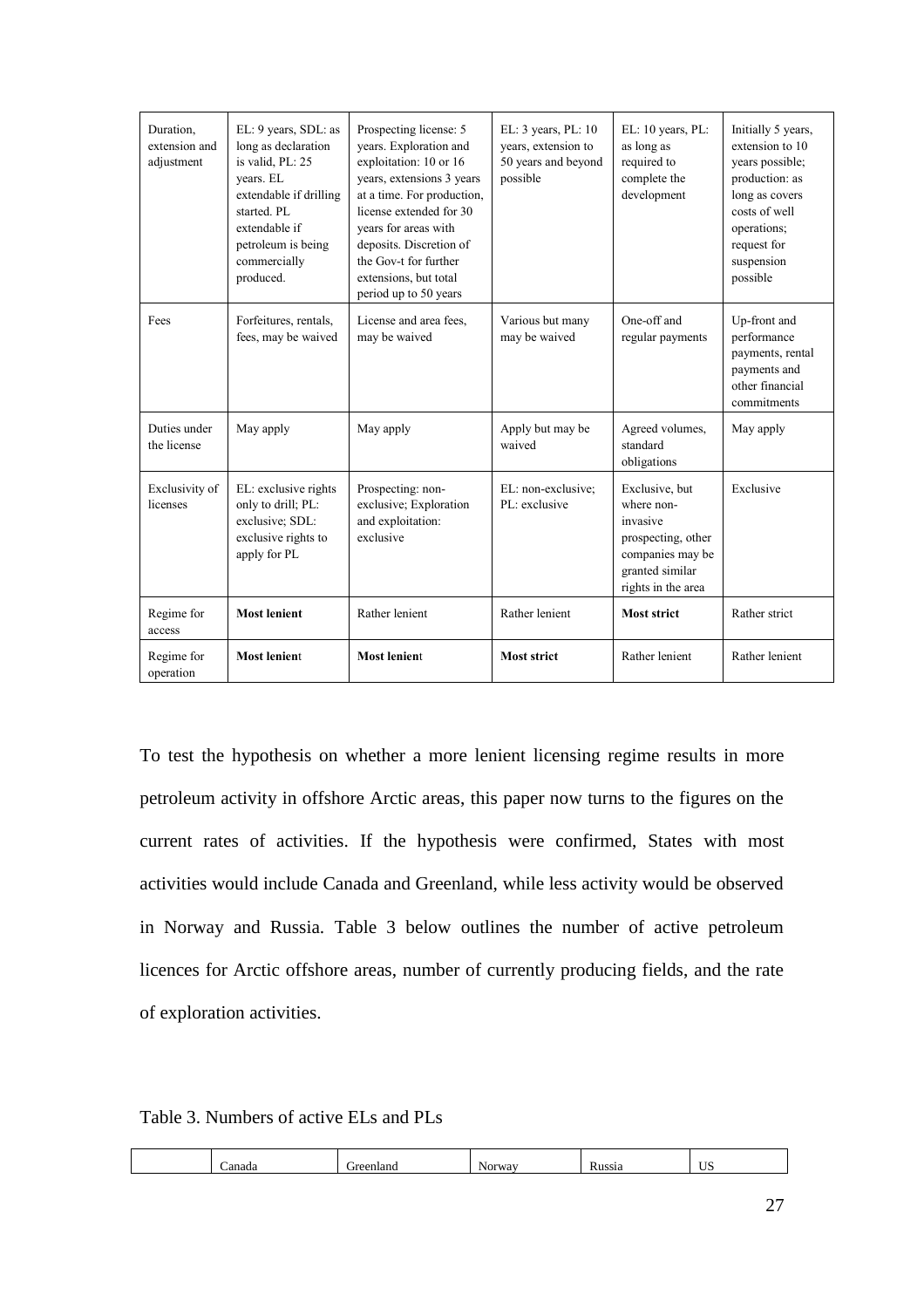| Number of<br>active<br>licenses                                 | As of end 2016, 15<br>ELs in the Canadian<br>Arctic offshore, all<br>Beaufort Sea: no PLs<br>in Canadian Arctic<br>waters; 69 SDLs in<br>the Beaufort Sea.<br>Arctic Islands of<br>Nunavut, and Eastern<br>Arctic Offshore [45] | As of January 2018, 9<br>non-exclusive<br>prospective licenses;<br>11 exploration and<br>exploitation licenses (2<br>expire in May 2018)<br>[106] | As of April 2018,<br>60 licenses in the<br>Barents Sea, 8 of<br>which awarded in<br>the 2017 APA:<br>exploration<br>acreage in Barents<br>Sea expanding<br>[67, 110, 116]          | As of January<br>2017, 28<br>combined licenses<br>for Rosneft': as of<br>2016, 21 for<br>Gazprom [107;<br>1081                                                     | As of April<br>2018, 54 active<br>licenses (35 of<br>which have<br>operations<br>suspended) [40] |
|-----------------------------------------------------------------|---------------------------------------------------------------------------------------------------------------------------------------------------------------------------------------------------------------------------------|---------------------------------------------------------------------------------------------------------------------------------------------------|------------------------------------------------------------------------------------------------------------------------------------------------------------------------------------|--------------------------------------------------------------------------------------------------------------------------------------------------------------------|--------------------------------------------------------------------------------------------------|
| Number of<br>producing<br>fields                                | $\Omega$                                                                                                                                                                                                                        | $\Omega$                                                                                                                                          | 2 - Gas field<br>Snøhvit and oil<br>field Goliat                                                                                                                                   | $1 - Oil$ field<br>Prirazlomnaya                                                                                                                                   | 0 <sup>5</sup>                                                                                   |
| Number of<br>exploration<br>wells<br>drilled/fields<br>explored | 142 since 1970 (92 in<br>Beaufort Sea); last<br>wells drilled 2005,<br>although regular<br>drilling activity<br>finished in 1989<br>[109]                                                                                       | 15 since the<br>commencement of<br>drilling activity in<br>1975, no commercial<br>deposits [28]                                                   | Exploration<br>drilling on 5<br>licenses in 2017:<br>one well drilled in<br>2018 [111, 112];<br>11 discoveries in<br>the Barents Sea, in<br>6 production<br>deemed likely<br>[105] | Rosneft $\cdot$ 2.<br>commercial<br>discoveries<br>announced in the<br>past 4 years.<br>[107]. Gazprom $-$<br>data n/a for Arctic<br>projects<br>separately [117]. | 2 wells in the<br>past 3 years (1)<br>in Beaufort Sea.<br>1 in Chukchi<br>Sea) [113; 114].       |
| <b>Notes</b>                                                    | Moratorium                                                                                                                                                                                                                      | No applications in the<br>latest round,<br>relinquishment of<br>licenses in recent years<br>[115]                                                 |                                                                                                                                                                                    | Sanctions                                                                                                                                                          | Moratorium.<br>but overturned                                                                    |

Table 3 shows that the State with the most active petroleum development in the Arctic offshore is Norway with two producing fields and a growing number of exploration activities. The most recent APA 2017 licensing round marks the largest expansion of exploration acreage yet in the Barents Sea with 53 included blocs [67]. In early 2018, the government announced plans to extend the APA area by another 56 blocs in the Barents Sea [39]. The 24<sup>th</sup> ordinary licensing round for frontier areas, announced in June 2017, included 93 blocks in the Barents Sea. During the 23rd licensing round in 2016, for the first time since 1994 a new area for production was opened up, namely in the south-eastern Barents Sea [69]. For APA 2017, a record number of 39

 $\overline{a}$ 

<sup>5</sup> There are, however, fields producing within the Alaska OCS using artificial islands. One is the Northstar in the Beaufort Sea (in production since 2001). The final Environmental Impact Statement for another such field, Liberty, has been approved by the BOEM in August 2018.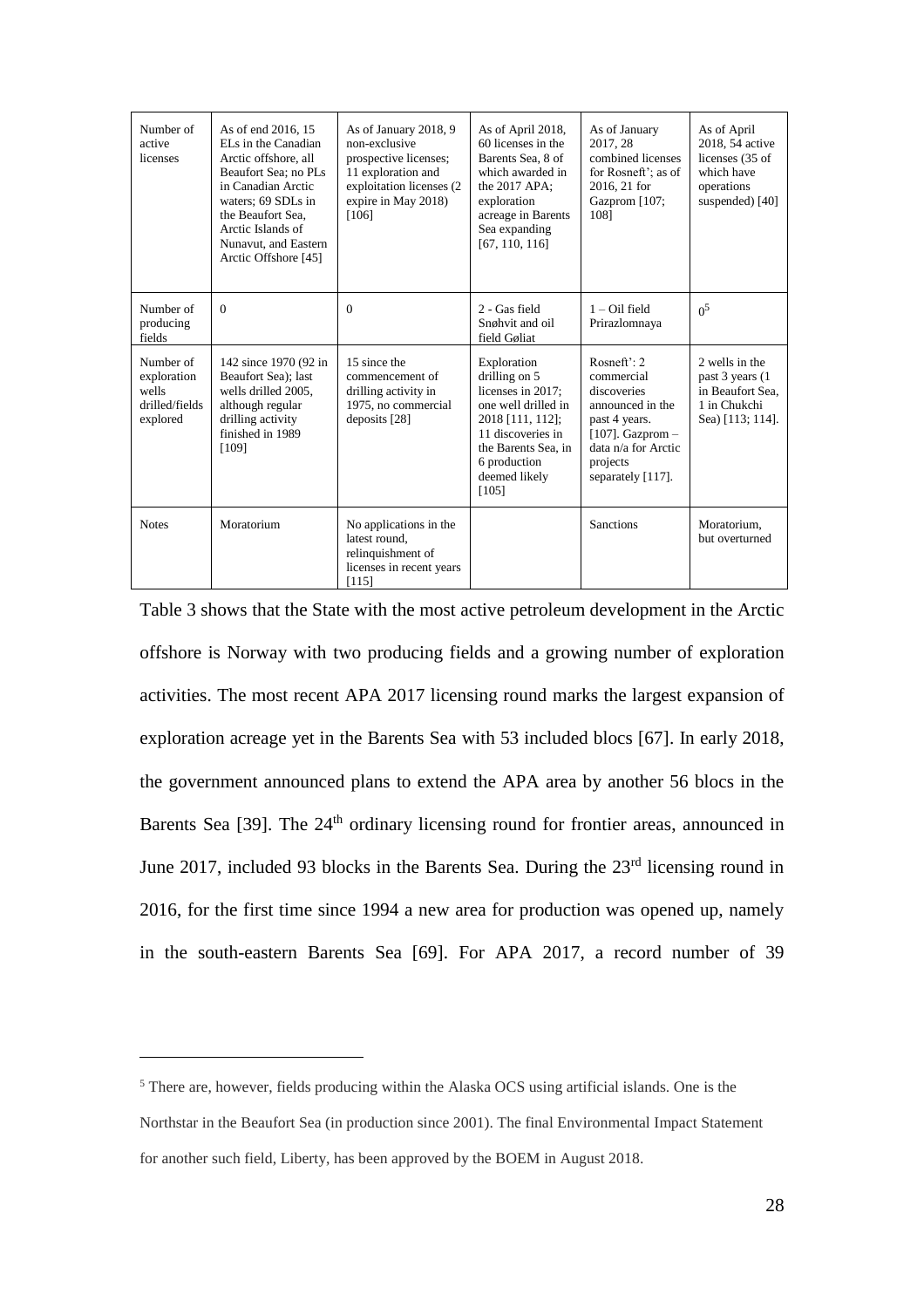companies sent applications; 75 PLs were awarded, 8 of which in the Barents Sea [110].

Russia is second most active. Although not a lot of data is available on the current rate or exploratory drilling, there is a producing oil field and a good number of active petroleum licenses. The US ranks third with a tendency for license relinquishment and no producing fields. The same holds for Canada but is augmented by the moratorium on new ELs in Arctic waters. The country with the least activity is Greenland with lower industry interest and rather low exploration activities.

This data suggests that there is very little correlation between the stringency of the licensing regime and the rate of offshore petroleum activity in the Arctic. Norway shows rather strict criteria on many factors analysed, and even shows the strictest regime in terms of license operations, but is most active in Arctic offshore petroleum development. In contrast, Greenland has been found to be most lenient on license operations but shows the lowest rate of activities. Equally, Canada has overall a very lenient licensing regime but very little exploration and no production activity. The strict license access in Russia does not correspond with comparatively high petroleum activities. Only the US could fit the hypothesis with a mix of strict and lenient licensing regime factors corresponding with medium level of industry activity. Overall, the rates of petroleum activities in Arctic waters are generally low, despite predictions of a 'race for Arctic riches' [37; 38].

While the stringency of the licensing regime is not the decisive factor for industry interest and petroleum activities in Arctic waters, there are a number of other factors that might provide a better explanation. Although a detailed analysis of these factors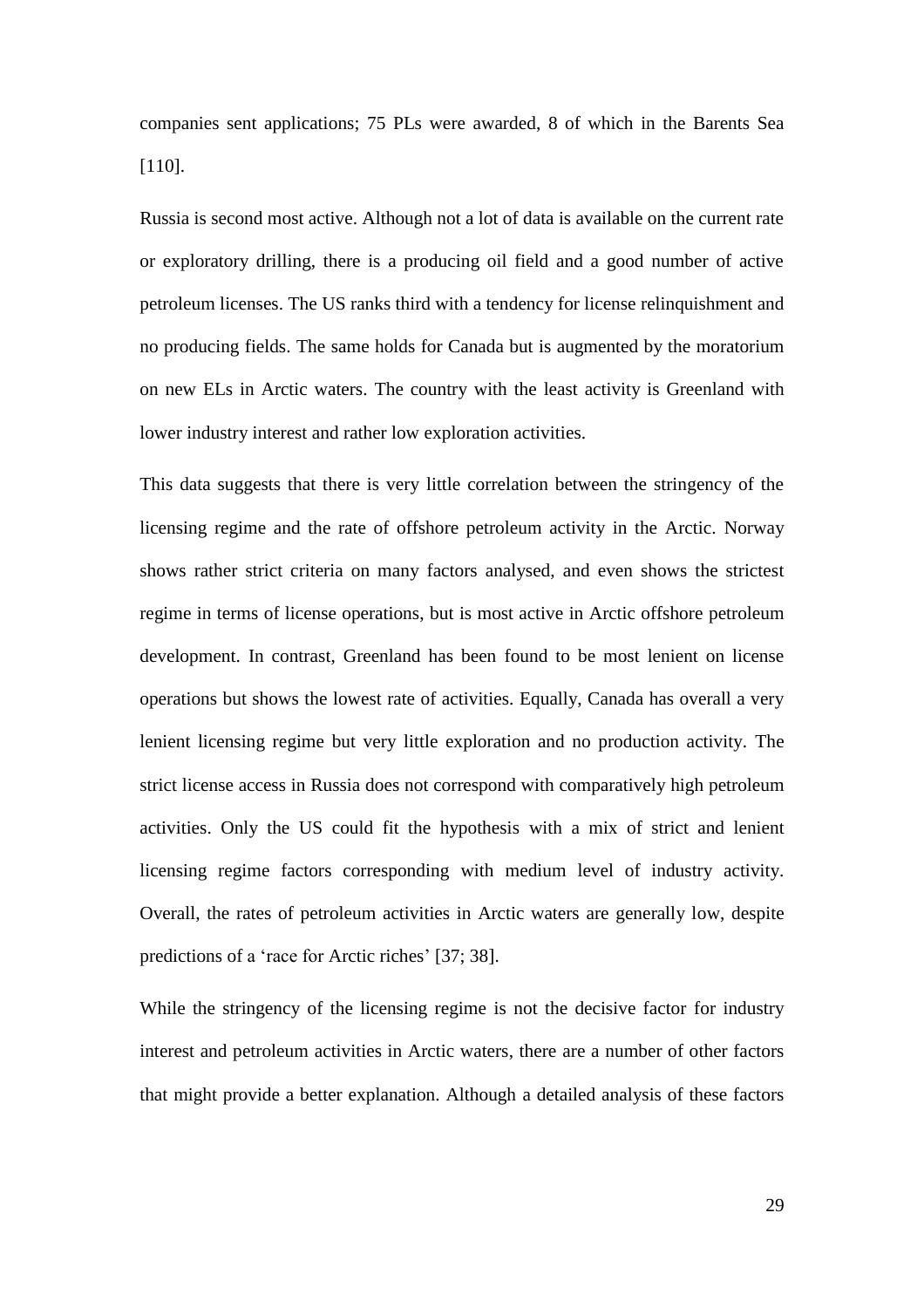is outwith the scope of this paper, they are briefly outlined below with references to further studies.

### **6. Additional Factors**

 $\overline{a}$ 

#### **6.1 Companies' testimonies**

To elucidate on the potential factors of companies disinterest in Arctic offshore petroleum licenses, a survey of the relevant companies' testimonies was conducted from the statements provided on their websites or given to the media. While the companies do not comment on every decision to (not) participate in licensing processes, they usually provide more details when they withdraw from existing licenses. We considered 11 cases of withdrawal from licenses in the US, Canada, and Greenland. Only in one case, concerning Greenland, was the high price of maintaining licenses quoted as part of the reason for withdrawal [100]. In another case, in Canada, unfavourable license terms were cited as the primary reason for withdrawal.<sup>6</sup> In all other cases the reasons for withdrawal were associated with other factors, such as disappointing drilling results (Shell, Alaska, 2015) (Statoil, GDF Suez, Greenland, 2015<sup>7</sup>) (Statoil, Alaska, 2015<sup>8</sup>), high costs of operation (Shell,

<sup>6</sup> Imperial Oil and BP said 'under the current licence term, there is insufficient time to conduct the necessary technical work and complete the regulatory process.' They reiterated that the price of oil did not play a role in the decision [99].

<sup>7</sup> Statoil gave back three of their four licences in Greenland as they 'saw no further potential'. GDF Suez said it did not see any prospects of actually drilling any wells. Cairn Energy has been the biggest explorer in Greenland but yielded no commercial finds [98].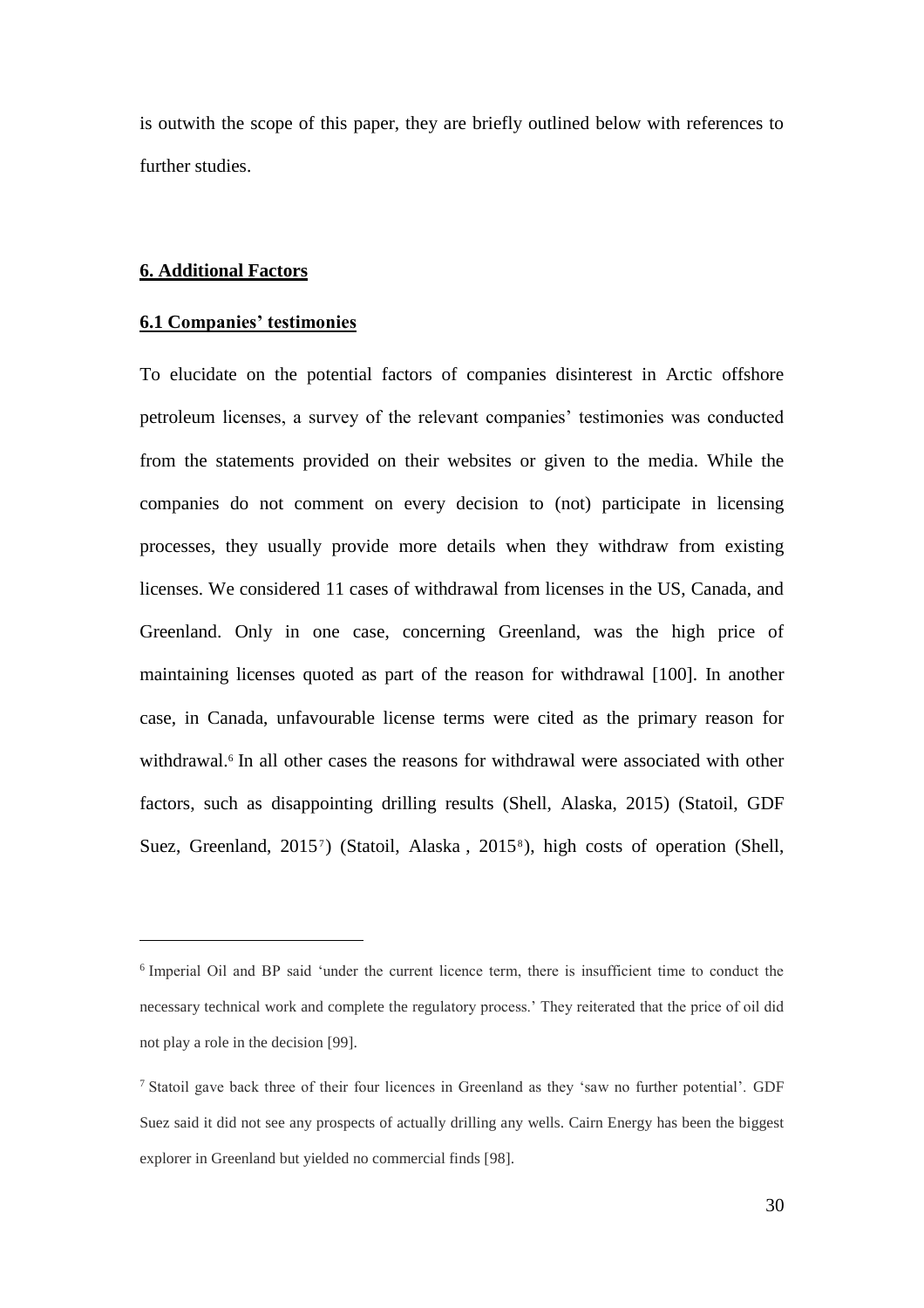Alaska, 2015), 'challenging and unpredictable federal regulatory environment' (Shell, Alaska,  $2015$ ), establishment of a marine conservation area (Shell, Baffin Bay,  $2016$ ) [45, 76]), and lack of economic stability in the industry (Chevron, Canada, 2014 [70]). In Russia, a number of companies expressed dissatisfaction with the current licensing regime and are eager to participate if the access to licenses is open to private and/or foreign companies [68]. Another important factor for the lack of activities is the ongoing sanctions from the European Union and the US [56; 42]. In February 2018, ExxonMobil confirmed that it is pulling out of its Arctic cooperation with Rosneft' in the Kara Sea because of the sanctions [57].

#### **6.2 Regulatory requirements other than licensing**

 $\overline{a}$ 

Obtaining a license is only the first step in developing petroleum resources. The regulatory frameworks associated with obtaining drilling permits, health and safety, and taxation regimes arguably take up a lot of companies' legal and financial resources. Adhering to these rules is essential to perform work commitments under the license and to ensure that licenses are not revoked due to violations.

Some Arctic States have developed specific rules for operations in Arctic waters [43; 58]. Moreover, usually acceptable operation requirements can become a hurdle in the

<sup>8</sup> Statoil exited 16 Statoil-operated leases, and its stake in 50 leases operated by ConocoPhillips, all in the Chukchi Sea, mainly because of 'the results of the prospecting in the neighbouring bloc conducted by Shell' [77].

<sup>&</sup>lt;sup>9</sup> Given that no fundamental changes in the licensing regime were observed at the time, but rather a new regulation on the exploratory drilling rules was adopted, the licensing regime was unlikely to have caused Shell's decision [114].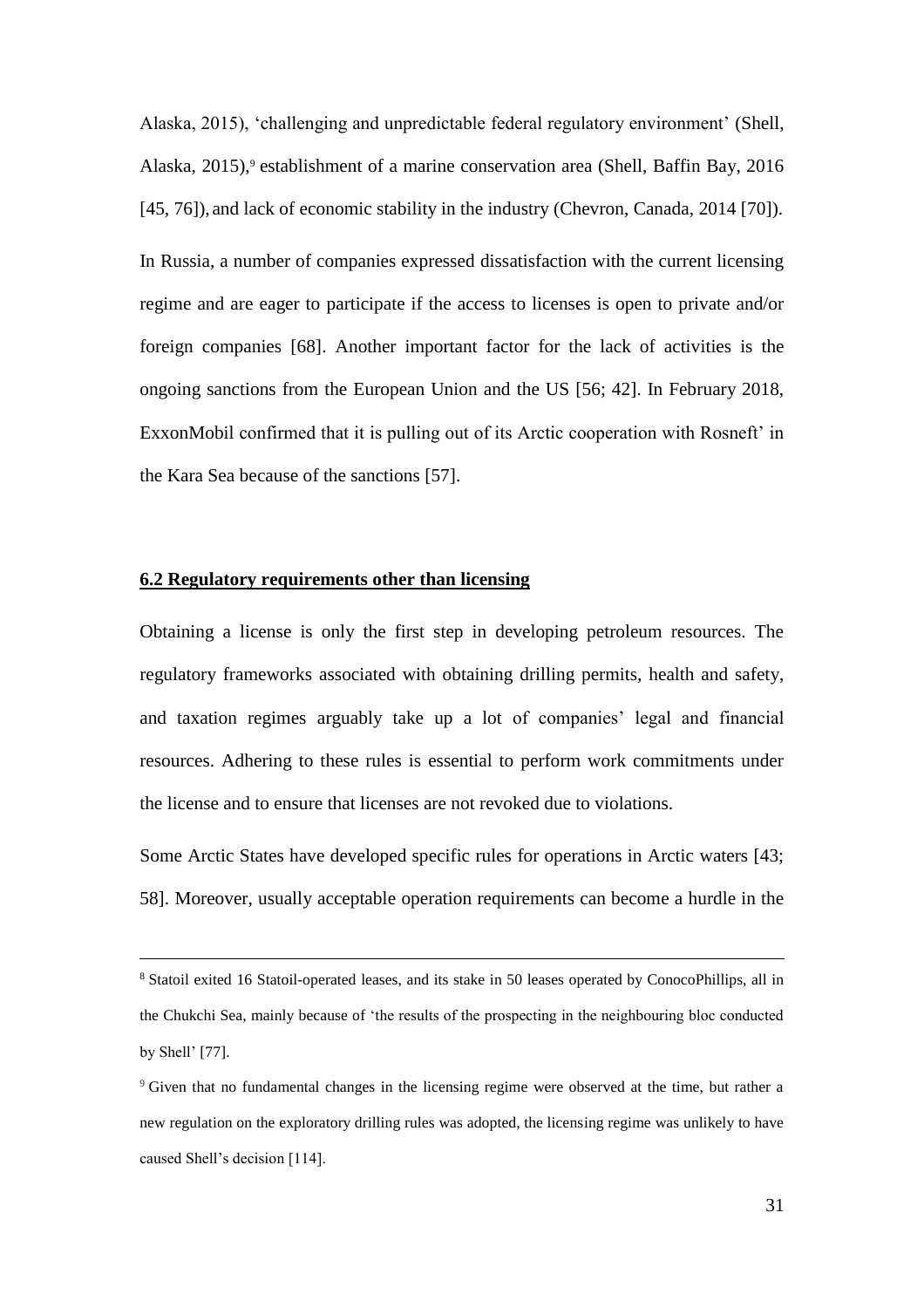Arctic due to remote locations and short drilling seasons. Despite arguably favourable licensing conditions in the Canadian Arctic, the requirement for a same season relief well has been quoted as one of the main reasons making deeper exploration 'not feasible' [63]. In the US, Shell quoted an unpredictable legislative framework as a reason for withdrawal in September 2015 [114]. Current developments in the Norwegian offshore petroleum tax regime might lead to divestment movements on the Norwegian continental shelf [44]. Conversely, tax incentives for offshore production in Russia are quoted by companies to have sparked increasing interest by foreign companies to enter into Strategic Cooperation Agreements with Russian companies for offshore exploration.

#### **6.3 Location and infrastructure**

More activity in Norway could be explained by its milder climate and more developed petroleum infrastructure compared to the US and Canadian Arctic. Further, the possibilities of transportation of oil and gas are not equal across the Arctic. Largescale development requires pipelines infrastructure and/or ports large enough to accommodate tankers. In the case of gas, either access to pipelines or liquefied natural gas infrastructure is required. These concerns might be an important factor in the petroleum companies' decision-making on investment in the Arctic offshore.

## **7. Conclusions and Policy Implications**

Energy law literature sheds some light on the balance between energy development, environmental and climate concerns, and considerations of energy security [118-120]. Building on the existing literature analysing the Arctic petroleum regimes [28, 30, 32,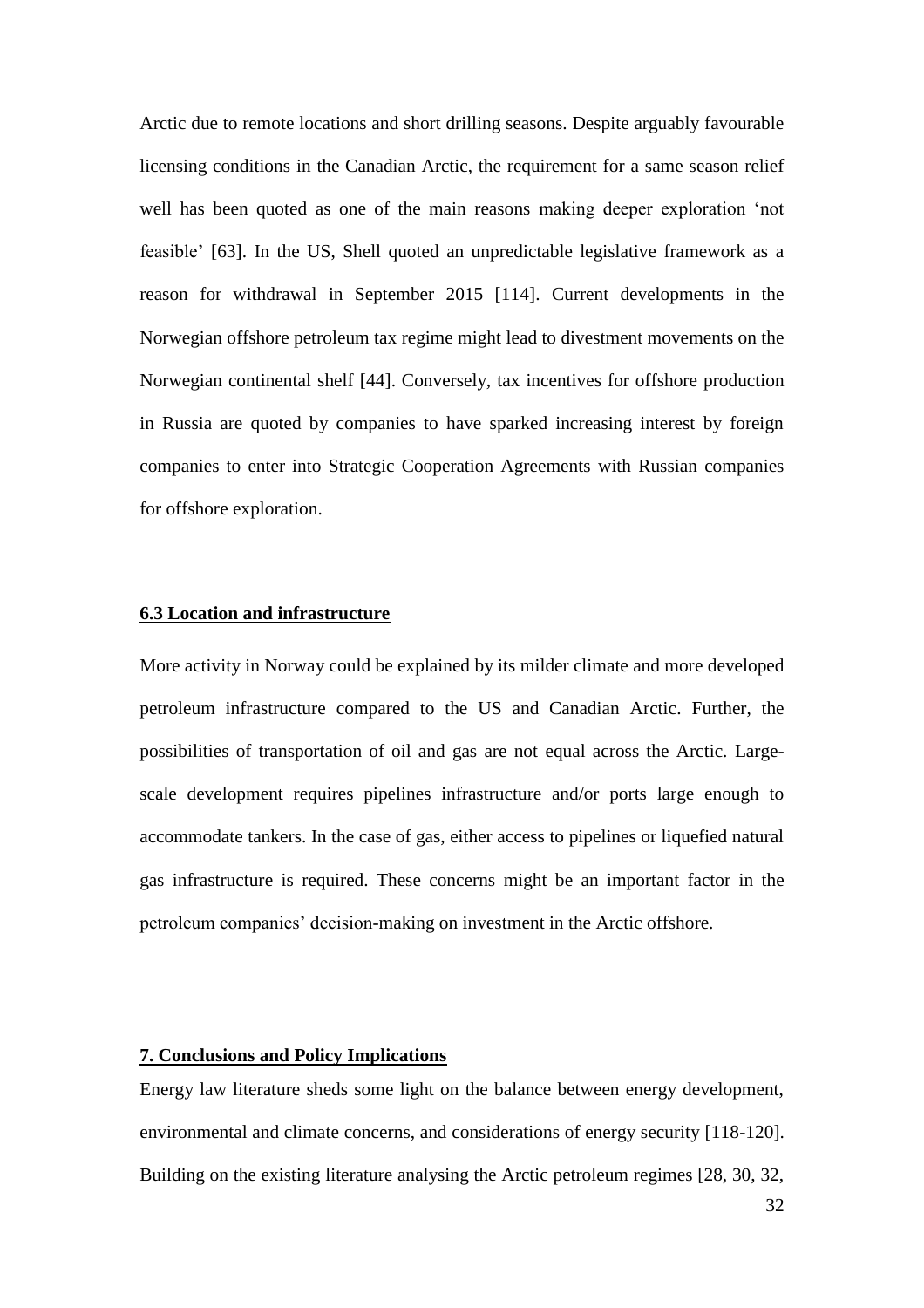34] and the role of licensing in energy development [12, 41], this paper explored if there is a connection between the level of offshore petroleum activities in the five Arctic coastal States and their respective licensing regime. Very little correlation could be found between licensing regime type and petroleum activity, highlighting the role of other factors in determining the pace and extent of offshore petroleum exploration and production in the Arctic. The additional factors outlined above provide ample food for thought and further investigation as well as for other, thus far not considered determinants in the academic debate.

The comparative analysis of the five Arctic coastal States' licensing regimes found that all systems are relatively lenient, especially when it comes to operation activities in the Arctic offshore. This mirrors the States' interest in revenues from offshore oil and gas development, which stems mostly from tax on oil and gas production and the resulting profits.

This paper has further shown that the legal, political, and economic conditions for offshore petroleum activities are very different across Arctic countries, warranting further research efforts on country-specific circumstances in relation to Arctic offshore oil and gas. Some efforts are discernible in this regard, for example in explaining the relatively high foreign industry interest in getting involved in cooperation agreements on the Russian continental shelf to rather unfavourable license and production conditions [36, p. 279-299.].

#### **List of References**

\*all web resources were accessed 20 August 2018.

[1] Arctic Climate Impact Assessment, 2004. Cambridge University Press, Cambridge.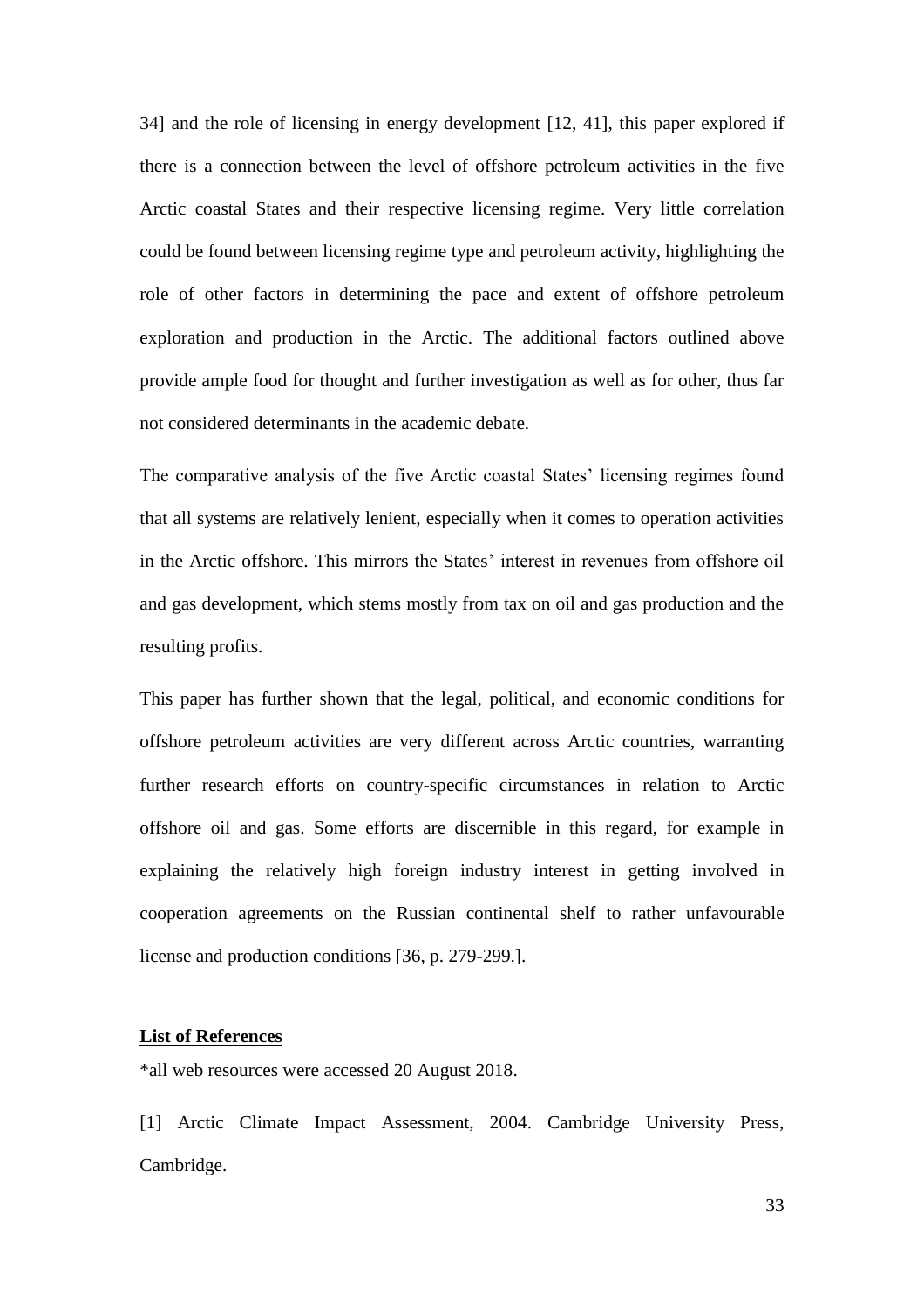[2] Arctic Human Development Report, 2004. Stefansson Arctic Institute, Akureyri.

[3] Larsen, J. N. and Fondahl, G. (Eds.) 2015. Arctic Human Development Report II, Nordisk Ministerråd, Copenhagen.

[4] Krauss, C., and Reed S., 2015. Shell Exits Arctic as Slump in Oil Prices Forces Industry to Retrench. The New York Times.

[5] Arctic Monitoring and Assessment Programme, 2008. Assessment 2007: Oil and Gas Activities in the Arctic - Effects and Potential Effects vol. 1.

[6] Aboriginal Affairs and Northern Development Canada, 2015. Northern Oil and Gas Report 2014.

[7] US Bureau of Ocean Energy Management, n.d. Alaska Leasing Office, <https://www.boem.gov/Alaska-Leasing/>.

[8] United States-Canada Joint Arctic Leaders' Statement, 2016. <http://pm.gc.ca/eng/news/2016/12/20/united-states-canada-joint-arctic-leadersstatement>.

[9] Arctic Monitoring and Assessment Programme, 2007. Arctic Oil and Gas 2007.

[10] United Nations General Assembly, 1962. Resolution 1803 (XVII) Permanent Sovereignty over Natural Resources.

[11] United Nations Convention on the Law of the Sea 1982.

[12] Hunter, T., 2015. Access to Petroleum under the Licensing and Concession System in: Hunter, T. (Ed.) Regulation of the Upstream Petroleum Sector: A Comparative Study of Licensing and Concession Systems. Edward Elgar, Cheltenham/Northampton.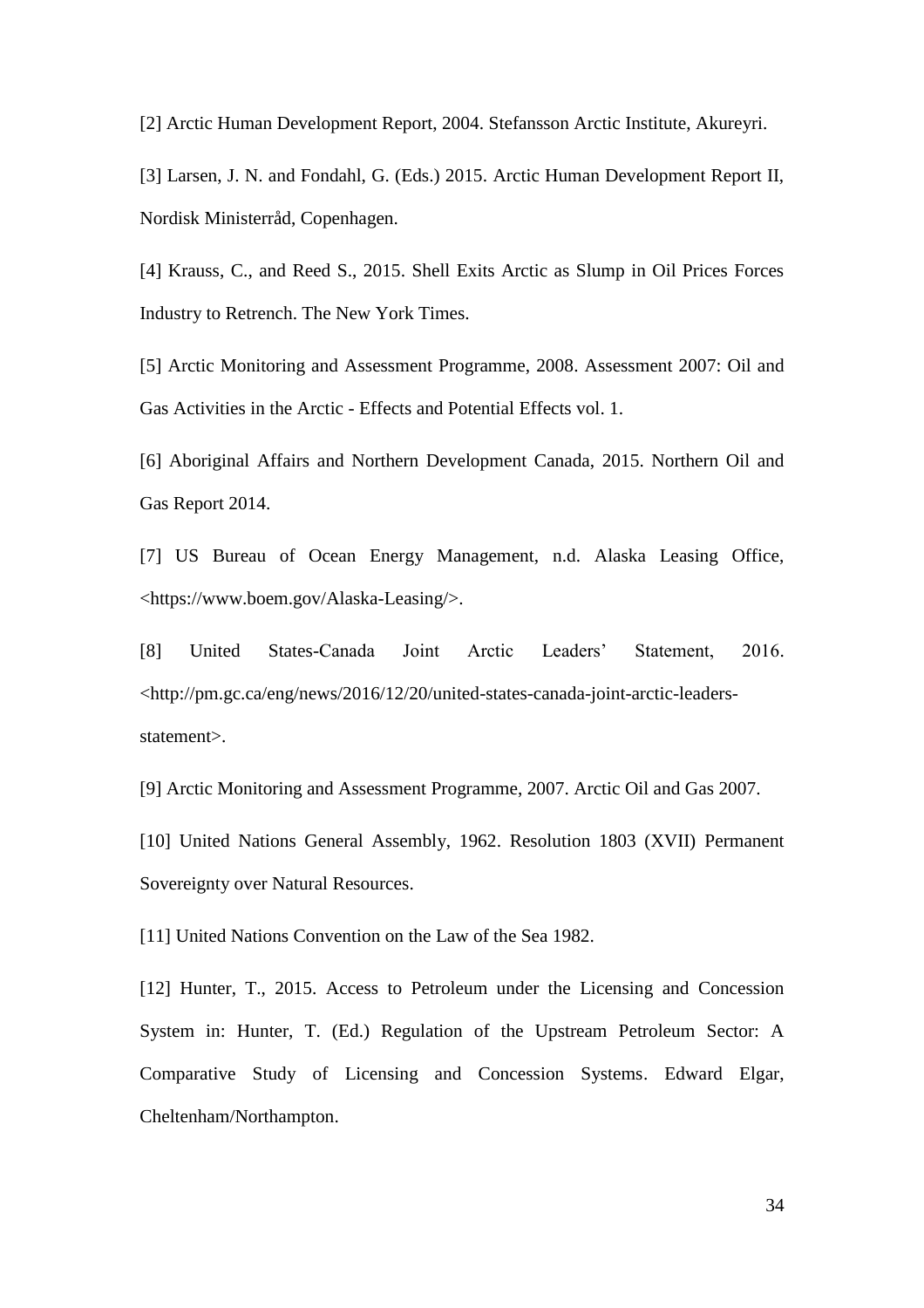[13] Bunter, M.A.G., 2002. The Promotion and Licensing of Petroleum Prospective Acreage. Kluwer Law, The Hague.

[14] CMS, 2017. Oil and Gas: UK Petroleum Licences – Contract or Regulation? <http://www.cms-lawnow.com/ealerts/2017/08/oil-and-gas-uk-petroleum-licences- contract-or-regulation>.

[15] Gordon, G., 2010. Petroleum Licensing, in: Gordon, G. et al. (Eds) Oil and Gas Law: Current Practice & Emerging Trends, second ed. Edinburgh University Press, Edinburgh.

[16] Hammerson, M., 2011. Upstream Oil and Gas: Cases, Materials and Commentary. Globe Law and Business, The Hague.

[17] Norwegian Petroleum, 2017. Government Revenues. <http://www.norskpetroleum.no/en/economy/governments-revenues/#dividends>.

[18] The Constitution of the Russian Federation (12 December 1993).

[19] Russian Federation Federal Law no 2395-1 'On Subsoil' (21 February 1992).

[20] Norway Act no 72 Relating to Petroleum Activities (29 November 1996).

[21] Canada Petroleum Resources Act RSC 1985 c 36 2nd sup.

[22] Sindig, K., 1999. Auctions and Discretion in Oil and Natural Gas Licensing. Centre for Energy, Petroleum and Mineral Law and Policy.

[23] Norway Regulations to Act Relating to Petroleum Activities (27 June 1997).

[24] UK Oil and Gas Authority, 2017. Types of Licenses. <https://www.ogauthority.co.uk/licensing-consents/types-of-licence/>.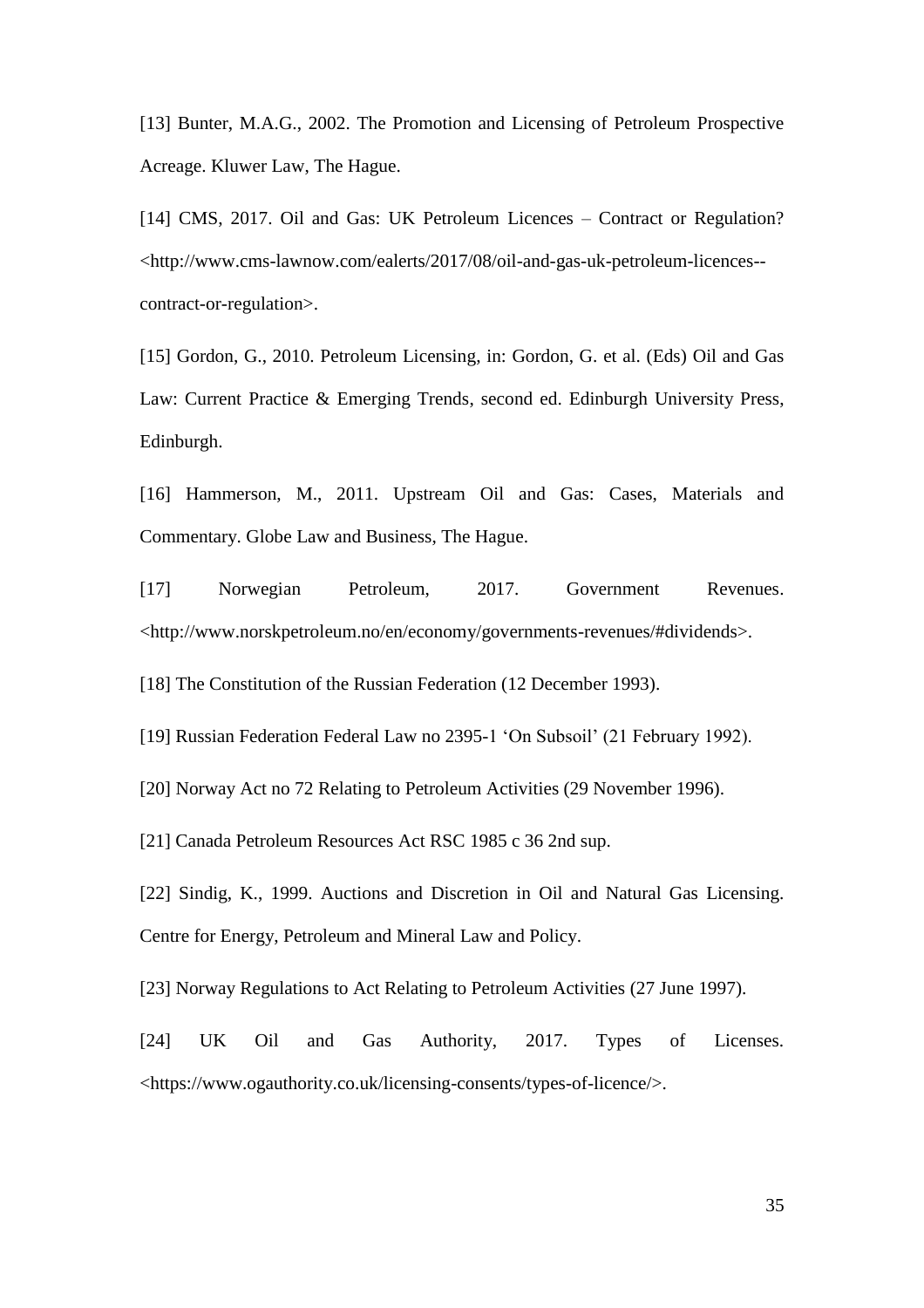[25] Wawryk, A., 2015. Petroleum Regulation in an International Context: The Universality of Petroleum Regulation and the Concept of Lex Petrolea, in: Hunter T. (Ed.) Regulation of the Upstream Petroleum Sector: A Comparative Study of Licensing and Concession Systems. Edward Elgar, Cheltenham/Northampton.

[26] Eilperin, J., 2016. Oil Companies are Abandoning the Arctic as Temperatures Are Rising on the Drilling Debate. The Star. <https://www.thestar.com/news/world/2016/05/11/oil-companies-are-abandoning-thearctic-as-temperatures-are-rising-on-the-drilling-debate.html>.

[27] Davidson, S., 2015. Oil Companies Give Arctic a Cold Shoulder. CBC News. <http://www.cbc.ca/news/business/oil-arctic-drilling-shell-1.3248233>.

[28] Pelaudeix, C., 2018. 'Governance of Offshore Hydrocarbon Activities in the Arctic and Energy Policies: A Comparative Approach between Norway, Canada and Greenland/Denmark' in: Pelaudeix, C., and Basse, E.M. (Eds.) Governance of Arctic Offshore Oil and Gas. Routledge, Abingdon.

[29] Bankes, N., 2008. 'Legal and Institutional Framework: A Comparative Analysis' in: Mikkelsen, A. and Langhelle, O. (Eds.) Arctic Oil and Gas: Sustainability at Risk? Routledge, London/New York.

[30] Henderson, J. and Loe, J., 2014. The Prospects and Challenges for Arctic Oil Development. The Oxford Institute for Energy Studies.

[31] Baker, B. and Sidortsov R., 2014. The Legal and Regulatory Regime for Offshore Hydrocarbon Resources in the U.S. Arctic, ABA-SEER.

[32] Canuel E.T., 2018. 'Alaska and Offshore Hydrocarbon Extraction: A Legal and Socio-Economic Review' in: Pelaudeix, C., and Basse, E.M. (Eds.) Governance of Arctic Offshore Oil and Gas. Routledge, Abingdon.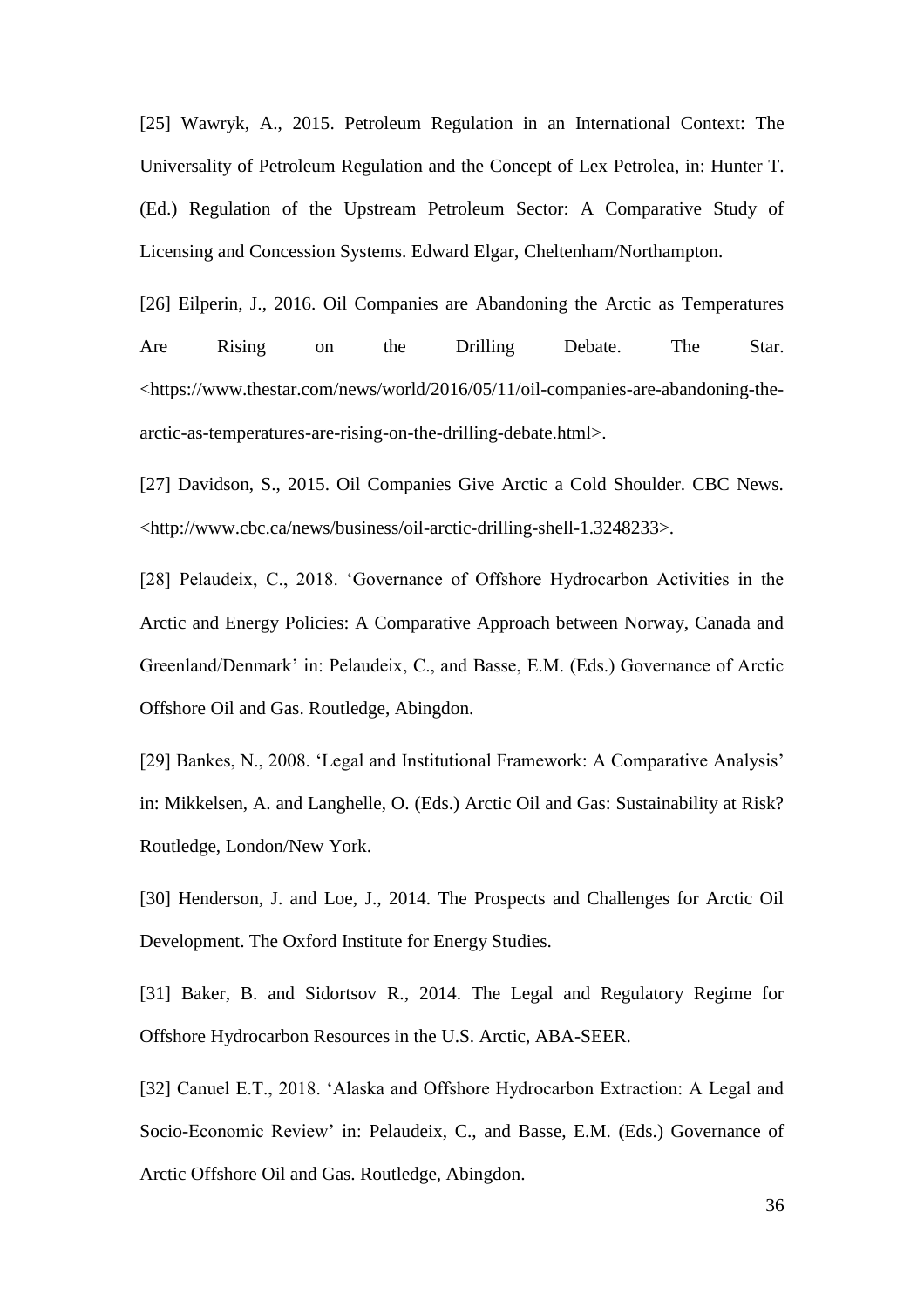[33] Canada Petroleum Resources Act RSC 1985 c 36 2nd Supp.

[34] Sidortsov R., 2018. 'The Russian Offshore Oil and Gas Regime: When Tight Control Means Less Order' in: Pelaudeix, C., and Basse, E.M. (Eds.) Governance of Arctic Offshore Oil and Gas. Routledge, Abingdon.

[35] Indigenous and Northern Affairs Canada, 2016. Northern Oil and Gas Report 2015.

[36] Keil, K., 2017. The Arctic in a Global Energy Picture: International Determinants of Arctic Oil and Gas Development, in: Keil, K., and Knecht, S., (Eds.) Governing Arctic Change: Global Perspectives. Palgrave, Basingstoke.

[37] ABC News, 2017. The Race for the Arctic: as New Frontier Opens, Russia Leaves US in Its Wake. <http://abcnews.go.com/International/race-arctic-frontieropens-russia-leaves-us-wake/story?id=47304875>.

[38] New Statesman, 2018. The Race to Conquer the Arctic – the World's Final Frontier**.** <https://www.newstatesman.com/2018/03/race-conquer-arctic-world-s-finalfrontier>.

[39] Norwegian Petroleum, 2018. <https://www.norskpetroleum.no/en/exploration/licensing-position-for-thenorwegian-continental-shelf/#apa-2018>.

[40] BOEM, 2018. Alaska Detailed Listing of Active Leases <https://www.boem.gov/Alaska-Detailed-Listing-of-Active-Leases/>.

[41] Daintith, T. (Ed.) 1981. The Legal Character of Petroleum Licences: A Comparative Study. University of Dundee, Dundee.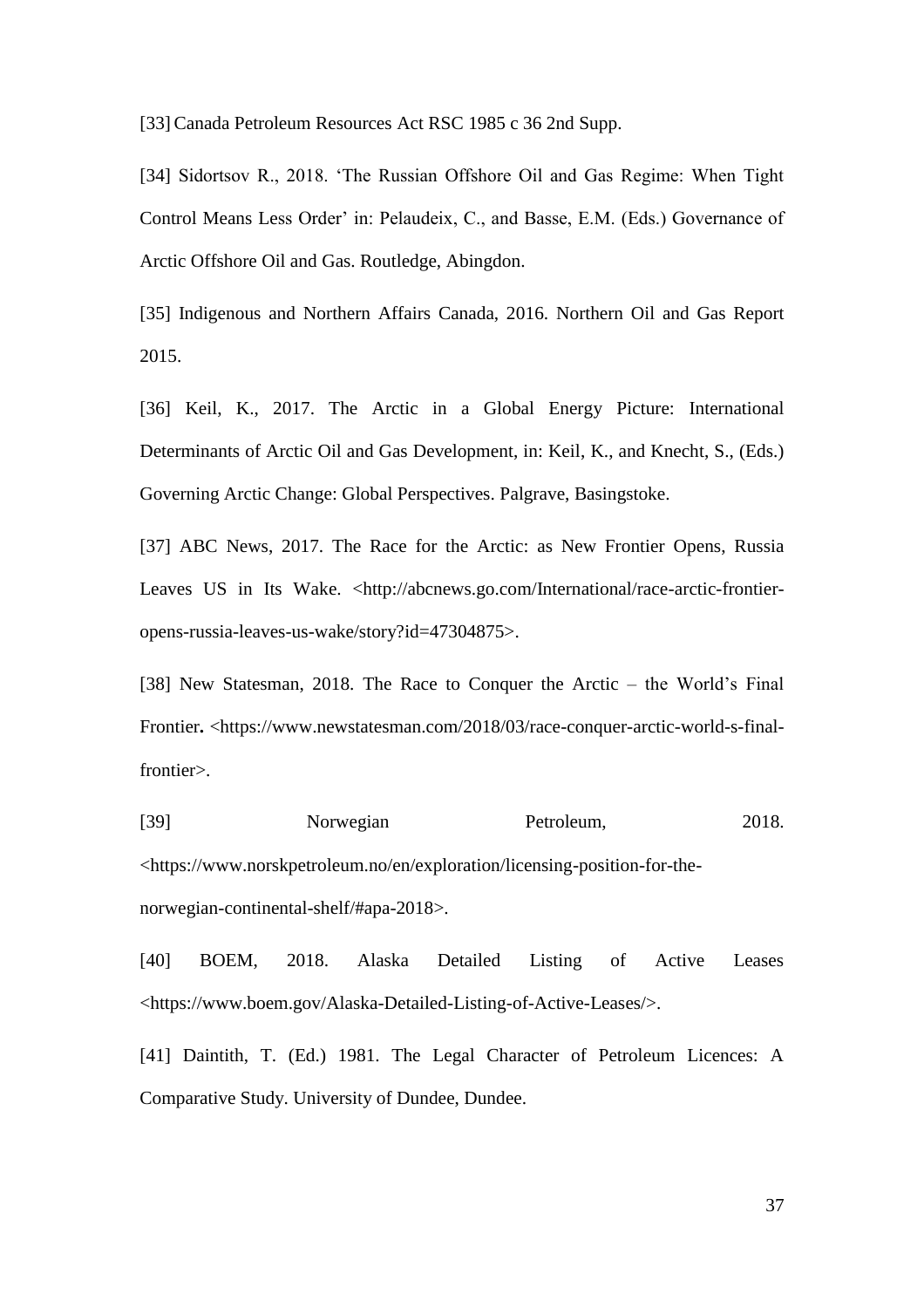[42] US Executive Order 13662 Blocking Property of Additional Persons Contributing to the Situation in Ukraine 79 (56) CFR 16169 (24 March 2014).

[43] National Energy Board, 2014. Filing Requirements for Offshore Drilling in the Canadian Arctic.

[44] Upstream Online, 2017. Norway Exodus Looms as Fiscal Terms Worsen, <http://www.upstreamonline.com/live/1207368/norway-exodus-looms-as-fiscalterms-worsen>.

[45] Indigenous and Northern Affairs Canada, 2017. Northern Oil and Gas Annual Report 2016.

[46] Taagholt, J. and Brooks, K., 2016. Mineral Riches: A Route to Greenland's Independence? Polar Record. 52(3) 360-371.

[47] Greenland Parliament Act No. 7 (7 December 2009) on Mineral Resources and Mineral Resource Activities.

[48] Government of Greenland, 2014. Greenland's Oil and Mineral Strategy 2014-2018.

[49] Government of Greenland, 2017. The Baffin Bay Oil and Gas Licensing Round 2017.

<http://naalakkersuisut.gl/en/Naalakkersuisut/News/2017/12/1512\_baffinbugten>.

[50] BBC, 2011. Cairn Energy Turns Up Another Dry Well in Greenland. <http://www.bbc.co.uk/news/uk-scotland-scotland-business-15087783>.

[51] Pfeifer, S. and Thompson C., 2011. The Struggle for Greenland's Oil. Financial Times. <https://www.ft.com/content/1440b166-cea1-11e0-a22c-00144feabdc0>.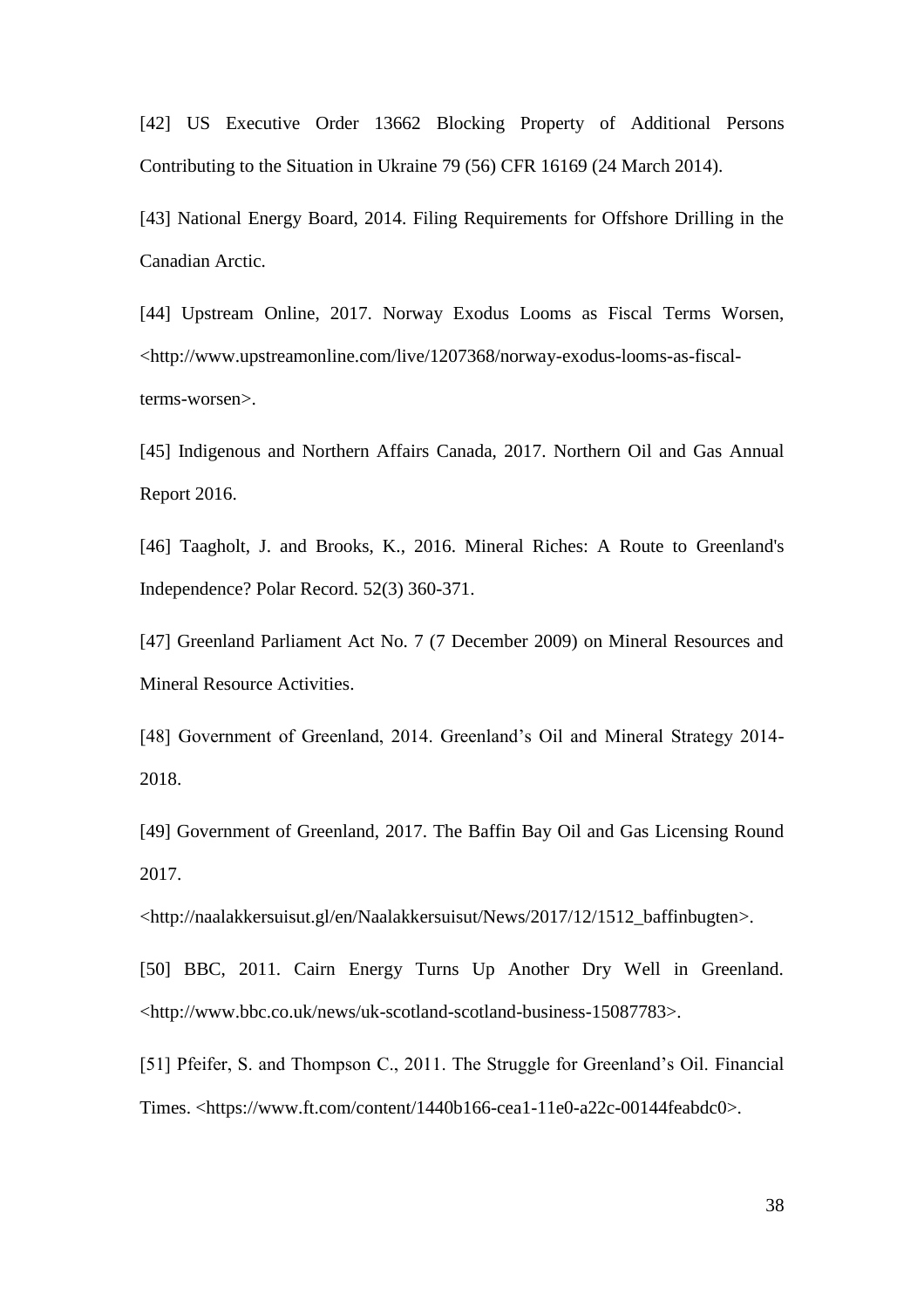[52] Government of Greenland, 2017. Fees for Hydrocarbon Prospecting Licenses as of January 1, 2017. <https://www.govmin.gl/images/Fees\_2017.pdf >.

[53] Government of Greenland, 2017. Model Licence for Exploration for and Exploitation of Hydrocarbons in an Offshore Area and Baffin Bay, North West Greenland.

<https://www.govmin.gl/images/stories/petroleum/udbud/udbud\_2018\_2018/Baffin\_ Bay\_2017/Model%20Licence%202014%20-%20Baffin%20Bay%202017%20- %20rev010316.pdf>.

[54] Government of Greenland, 2018. Model Licence for Exploration for and Exploitation of Hydrocarbons in an Offshore Area and Davis Strait, West Greenland. </https://www.govmin.gl/images/stories/petroleum/udbud/udbud\_2018\_2018/Davis\_ Strait\_2018/Model%20Licence%202014%20-%20Davis%20Strait%202018%20- %20rev010316.pdf>.

[55] Government of Norway, 2014. Norway's Arctic Policy.

[56] Council Regulation 833/2014 (31 July 2014) Concerning Restrictive Measures in View of Russia's Actions Destabilising the Situation in Ukraine 2014 OJ L229/1–11 art 3, annex II.

[57] The Independent Barents Observer, 2018. They Found One of Russia's Biggest Arctic Oil Fields, but Now Abandon It. <https://thebarentsobserver.com/en/industryand-energy/2018/03/they-found-one-russias-biggest-offshore-arctic-oil-field-nowabandon-it>.

[58] Arctic OCS Final Rule. 'Oil and Gas and Sulfur Operations on the Outer Continental Shelf—Requirements for Exploratory Drilling on the Arctic Outer Continental Shelf' (81 FR 46478 2016).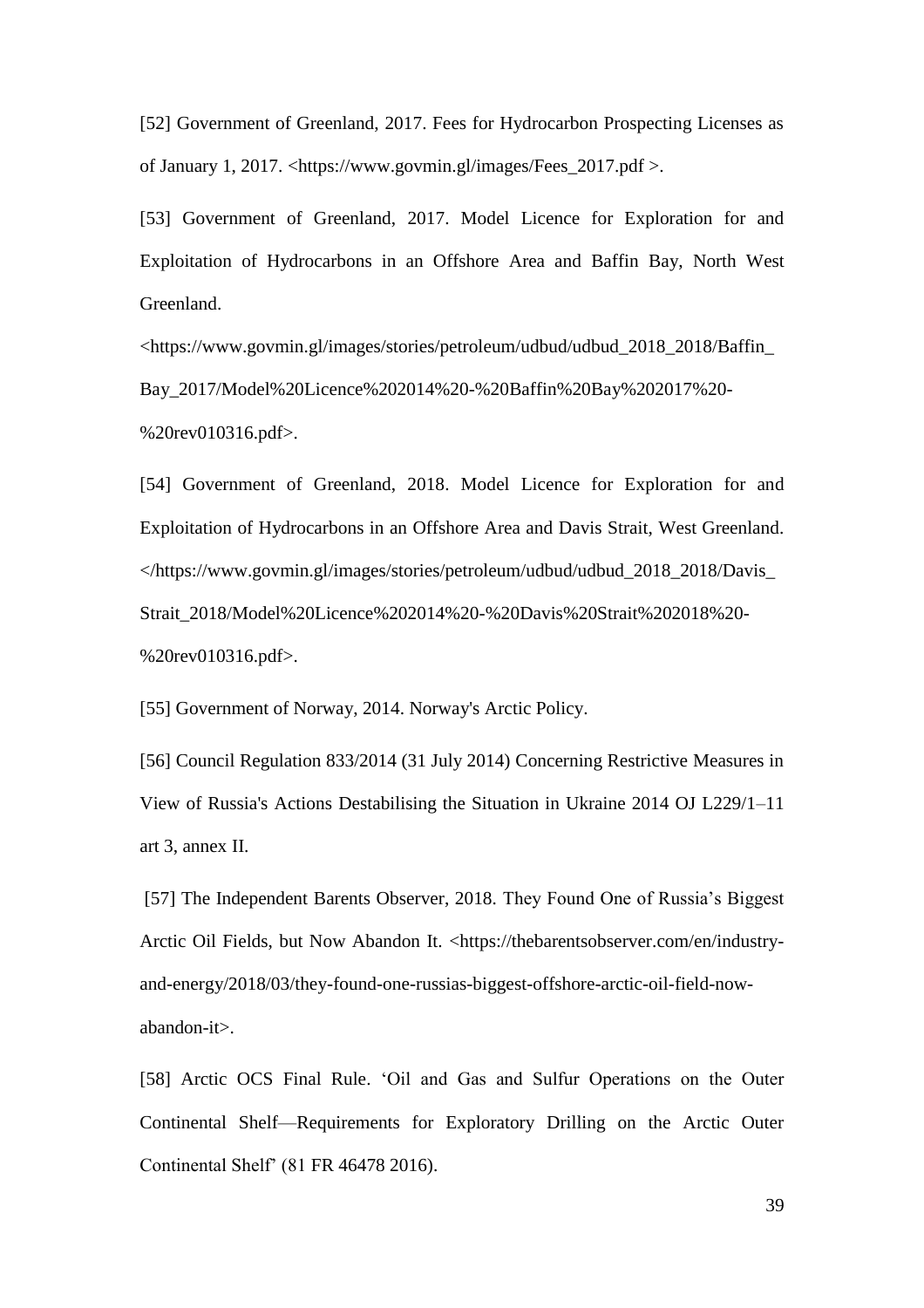[59] Alvik, I., 2013. 'Norway' in: Talus K, and Pereira, E.G. (Eds.). Upstream Law and Regulation: A Global Guide. Globe Business Publishing, London.

[60] Nordtveit, E., 2015. 'Regulation of the Norwegian Upstream Petroleum Sector' in Hunter, T. (Ed.) Regulation of the Upstream Petroleum Sector: A Comparative Study of Licensing and Concession Systems. Edward Elgar Publishing, Cheltenham/Northampton, MA.

[61] Norwegian Model JOA Agreement Concerning Petroleum Activities. <https://www.regjeringen.no/en/find-document/dep/OED/Laws-and-rules-

2/Rules/konsesjonsverk/id748087/>.

[62] Statoil, 2016. 2015 Annual Report on Form 20-F.

[63] Chevron Canada Ltd, 2011. AODR Submission Part 1: Briefing Document <https://docs.neb-one.gc.ca/ll-

eng/llisapi.dll/fetch/2000/90463/621169/649241/679739/A1Y4U0\_-

\_Chevron\_AODR\_Submission\_-\_Part\_I-

\_Briefing\_Document.pdf?nodeid=679743&vernum=-2>.

[64] Sovereign Wealth Fund Institute Rankings, 2017. <http://www.swfinstitute.org/fund-rankings/>.

[65] Norwegian Petroleum Directorate, 2017. Licensing Rounds on the Norwegian Continental Shelf. [<http://www.npd.no/en/Licensing-rounds/Licensing-rounds/>](http://www.npd.no/en/Licensing-rounds/Licensing-rounds/).

[66] Norwegian Petroleum, 2017. Exploration Policy. [<http://www.norskpetroleum.no/en/exploration/exploration-policy/>](http://www.norskpetroleum.no/en/exploration/exploration-policy/).

[67] Norwegian Petroleum Directorate, 2017. Awards in Predefined Areas Announcement.  $\langle \text{http://www.npd.no/Global/Norsk/2-} \rangle$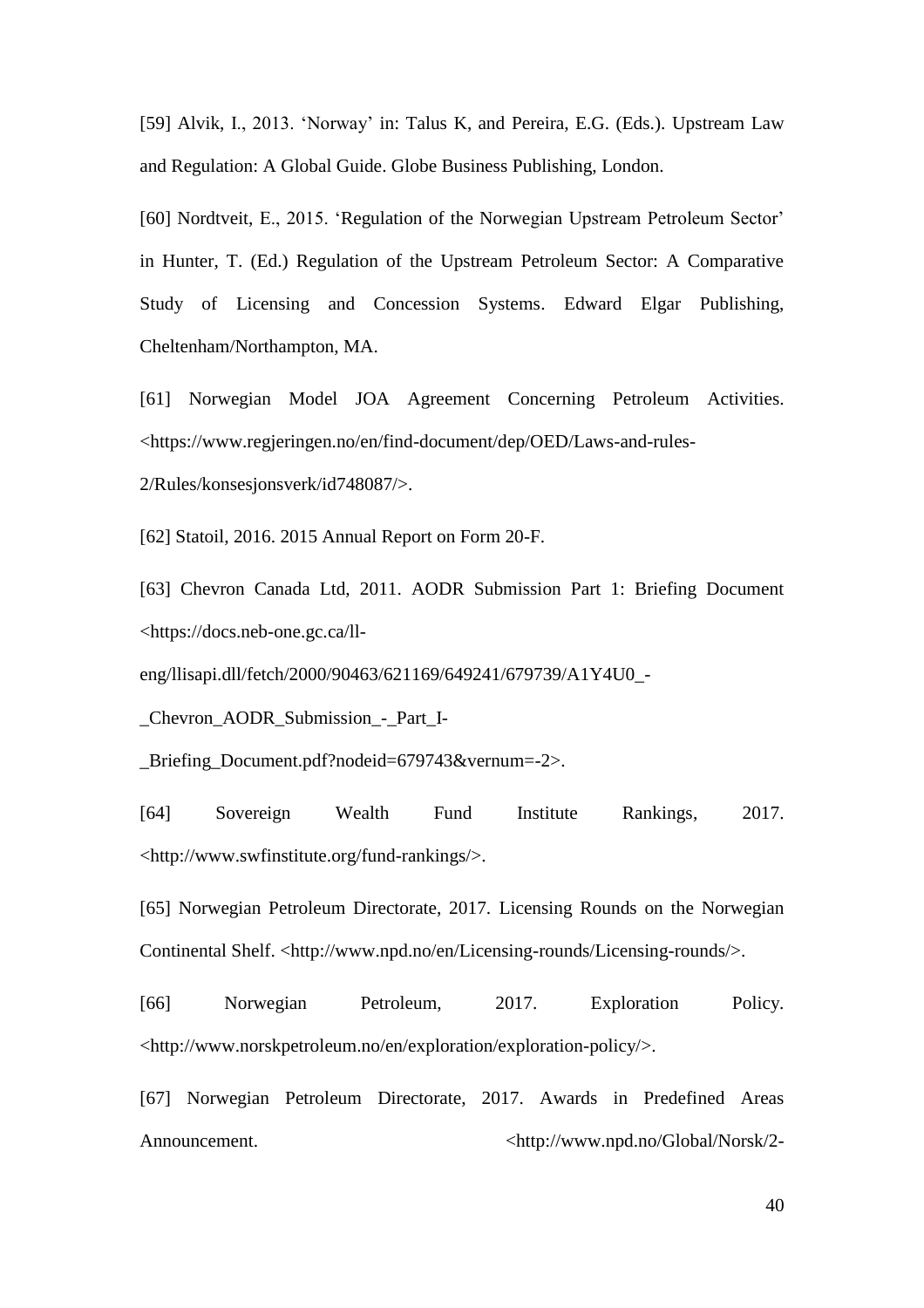Tema/Utvinningstillatelser/TFO2017/Utlysning/APA2017\_english\_announcement.pd f>.

[68] Kommersant, 2015. President's Administration Is Helping Lukoil to Enter the Continental Shelf. <https://www.kommersant.ru/doc/2694390> [in Russian].

[69] Government of Norway, 2015. 23 Round: New, Major Opportunities for Northern Norway. <https://www.regjeringen.no/en/aktuelt/new-major-opportunitiesfor-northern-norway/id2362200/>.

[70] CBC News, 2014. Chevron Puts Arctic Drilling Plans on Hold Indefinitely. <http://www.cbc.ca/news/canada/north/chevron-puts-arctic-drilling-plans-on-holdindefinitely-1.2877713>.

[71] Norwegian Petroleum, 2018. The Petroleum Act and the License System. <http://www.norskpetroleum.no/en/framework/the-petroleum-act-and-the-licensingsystem/#exploration>.

[72] Norwegian Petroleum Directorate, 2013. Area Fees – Stipulation of New Rates', <http://www.npd.no/en/news/News/2013/Area-fees--Stipulation-of-new-rates/>.

[73] Norwegian Petroleum Directorate, 2016.Area Fee Exemption – Digital Map Formats. <http://www.npd.no/en/Reporting/Area-Fee/>.

[74] Federal Law No 2395-1 On Subsoil (21 February 1992).

[75] Federal Law No 187-FZ On the Continental Shelf of Russian Federation (30 November 1995).

[76] Shell, 2016. Shell Contributes Offshore Rights near Lancaster Sound to the Nature Conservancy of Canada. <https://www.shell.ca/en\_ca/media/news-and-mediareleases/news-releases-2016/nature-conservancy-of-canada.html>.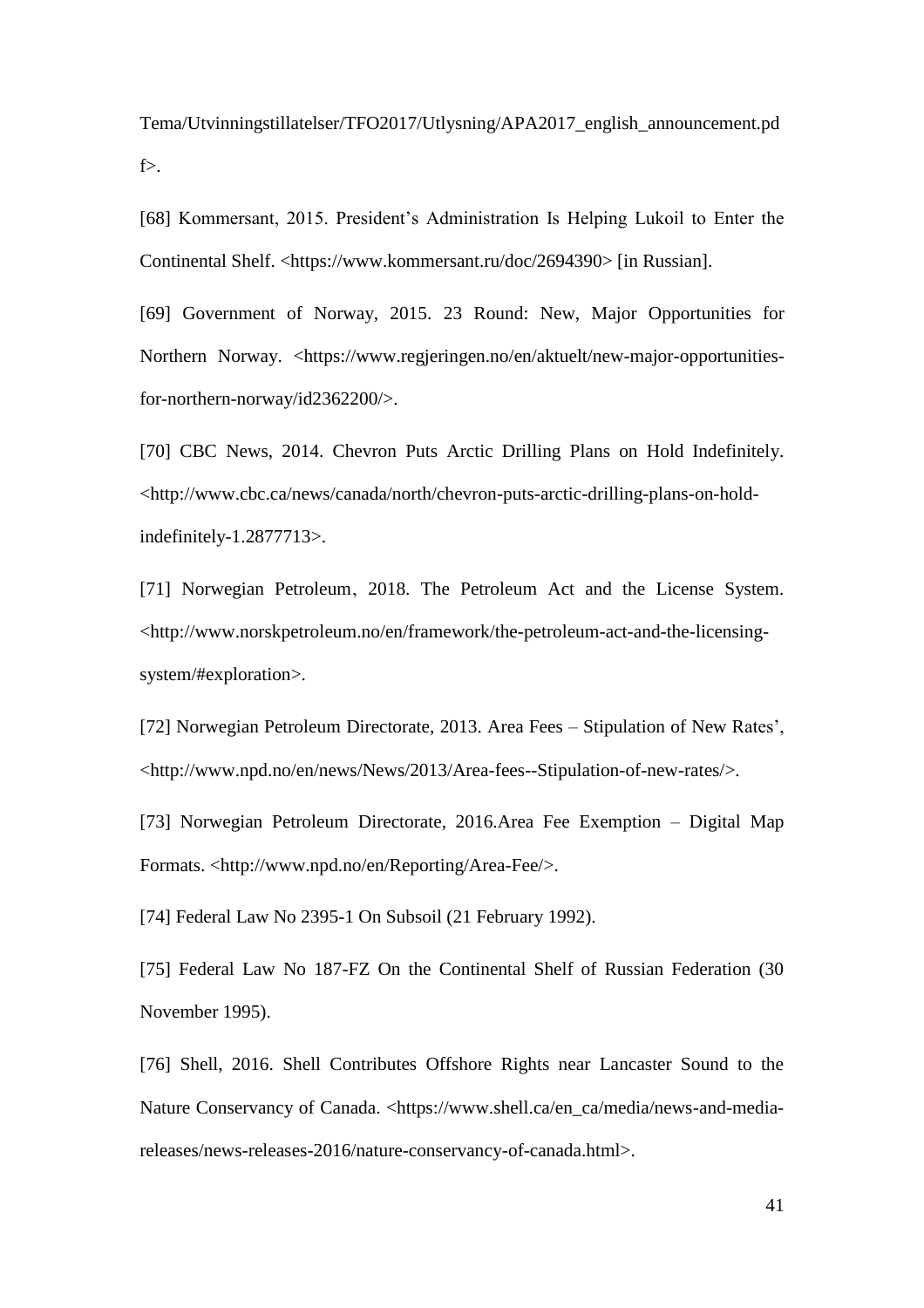[77] The Local Norway, 2015. Norway's Statoil pulls out of Alaskan Arctic.

<https://www.thelocal.no/20151117/norways-statoil-pulls-out-of-alaskan-arctic>.

[78] Stauffer, P., 2009. US Geological Survey Circum-Arctic Resource Appraisal: Estimates of Undiscovered Oil and Gas North of the Arctic Circle Project Report.

[79] Russian Government Decree No 4 On the Approval of the Provision on the Review of Applications for the Right of Subsoil Use for Exploration and Production of Minerals, Geological Study, Exploration and Production of Minerals Carried Out under Combined License on the Subsoil Blocks of Federal Importance on the Continental Shelf of Russian Federation and the Blocks of Federal Importance Located on the Territory of the Russian Federation and Extending on Its Continental Shelf, and on the Blocks of Federal Importance Containing Gas Deposits, That Are Awarded without an Auction (8 January 2009).

[80] Russian Government Decree No 293 On the Regulations on the Federal Agency on Subsoil Use (17 June 2004).

[81] Svendsen, K., and Kompaniets, A., 2015. 'Regulation of the Russian Federation Petroleum Licensing Regime' in: Hunter, T. (Ed.) Regulation of Upstream Petroleum Sector: A Comparative Study of Licensing and Concession Systems. Edward Elgar, Cheltenham/Northampton.

[82] Bardin, A.A. and Kuvshinov, E.S., 2015. Regulation of Investment Cooperation between Russian and Foreign Companies for the Realisation of Subsoil Development Projects in Russian Federation. Direct Media, Moscow/Berlin [in Russian].

[83] Rosneft', 2014. 'Rosneft and ExxonMobil Start Drilling in the Kara Sea'. <https://www.rosneft.com/press/releases/item/153643*>.*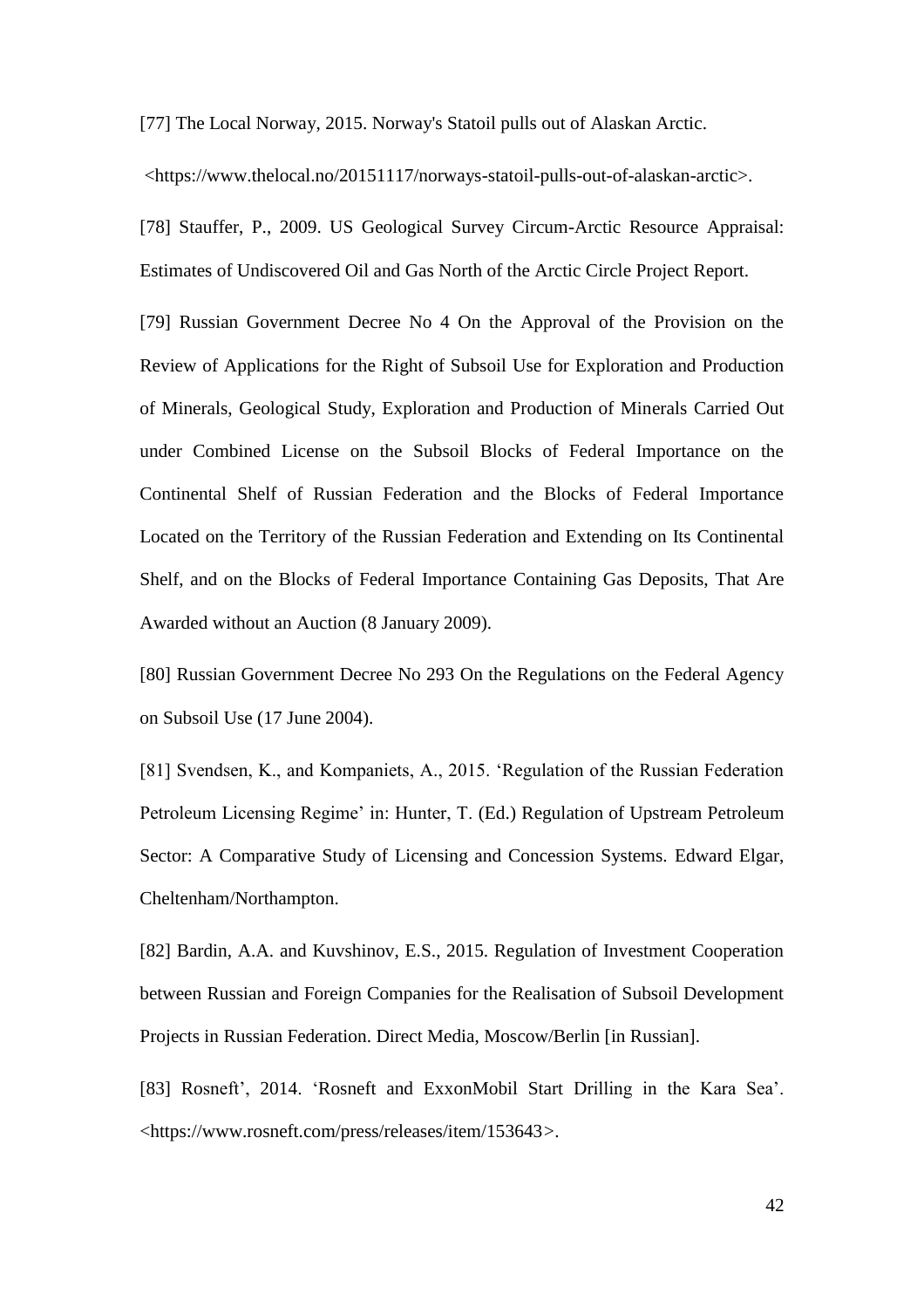[84] Supreme Council of the Russian Federation Decree No 3314-1 On the Regulations for the Licensing of Subsoil (15 July 1992).

[85] Federal Law No 225-FZ On Production Sharing Agreements (30 December 1995).

[86] Volgina, N.A., 2009. Foreign IOCs in Russian Oil and Gas Sector. Vestnik Tomskogo Gosudarstvennogo Universiteta. 329 155-159 [in Russian].

[87] Russian Government Decree No 94 on Rules on the Determination of One Off Payments for the Use of Subsoil Blocks the Licenses for Which Are Awarded without an Auction (4 February 2009).

[88] Ministry of Natural Resources and Environment Decree No 134 On the Approval of the Procedure for the Determination of Regular Payments for the Use of Subsoil (7 March 2014).

[89] Lunden, L.P., and Fjaertoft, D., 2014. Government Support to Upstream Oil & Gas in Russia: How Subsidies Influence the Yamal LNG and Prirazlomnoe Projects. The International Institute for Sustainable Development/WWF, Geneva/Oslo/ Moscow.

[90] Ria Novosti, 2016. Government Declares a Moratorium on Issuing New Licenses on the Shelf [in Russian].

[91] Filimonova, N., 2013. Scramble for the Arctic Offshore Oil and Gas Resources in Russia. Arctic Yearbook.

[92] The White House, 2017. Remarks by President Trump at Signing of Executive Order on an America-First Offshore Energy Strategy.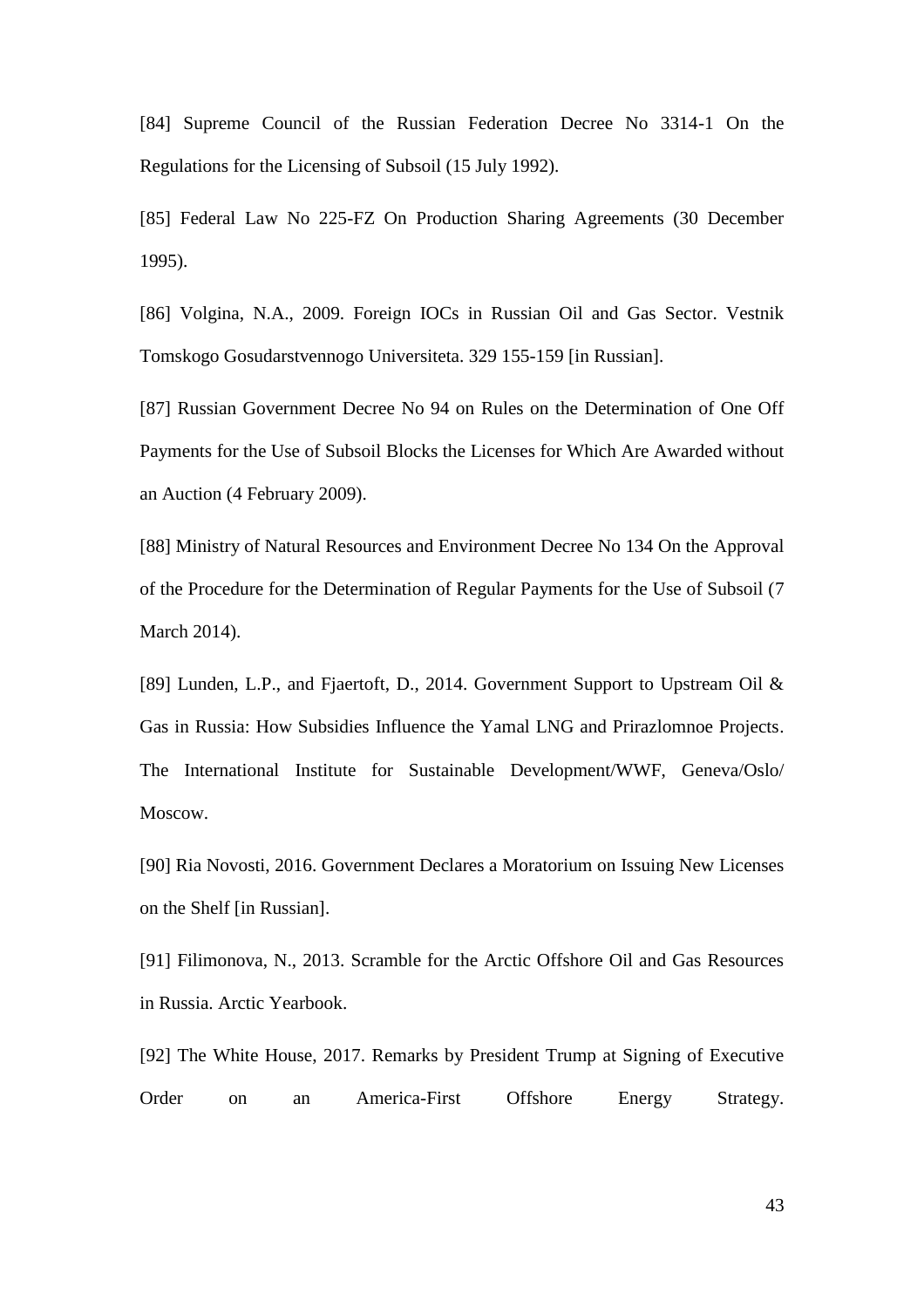<https://www.whitehouse.gov/briefings-statements/remarks-president-trump-signingexecutive-order-america-first-offshore-energy-strategy/>.

[93] AMAP, 2017. Snow, Water, Ice and Permafrost in the Arctic (SWIPA) 2017. Arctic Monitoring and Assessment Programme, Oslo.

[94] US Outer Continental Shelf Lands Act 43 USC §1331 et seq.

[95] LeVine, M. et al., 2014. Oil and Gas in America's Arctic Ocean: Past Problems Counsel Precaution. Seattle U L Rev. 37 (4) 1309-1370.

[96] Vann, A., 2014. Offshore Oil and Gas Development: Legal Framework. Congressional Research Service.

[97] US Code of Federal Regulations.

[98] Reuters, 2015. RPT-Statoil Hands Back Three Greenland Exploration Licences. <https://www.reuters.com/article/statoil-greenland/rpt-statoil-hands-back-threegreenland-exploration-licences-idUSL6N0UT33R20150114>.

[99] CBC News, 2015. Imperial Oil, BP Delay Beaufort Sea Drilling Plans Indefinitely. [<http://www.cbc.ca/news/canada/north/imperial-oil-bp-delay-beaufort](http://www.cbc.ca/news/canada/north/imperial-oil-bp-delay-beaufort-sea-drilling-plans-indefinitely-1.3129505)[sea-drilling-plans-indefinitely-1.3129505>](http://www.cbc.ca/news/canada/north/imperial-oil-bp-delay-beaufort-sea-drilling-plans-indefinitely-1.3129505).

[100] US Department of Interior, 2015. Interior Department Cancels Arctic Offshore Lease Sales. <https://www.doi.gov/pressreleases/interior-department-cancels-arcticoffshore-lease-sales>.

[101] US Department of Interior, 2015. <https://www.doi.gov/sites/doi.gov/files/uploads/ShellSOOLtr.pdf>

[102] US Department of Interior, 2015. <https://www.doi.gov/sites/doi.gov/files/uploads/StatoilSOOLtr.pdf>.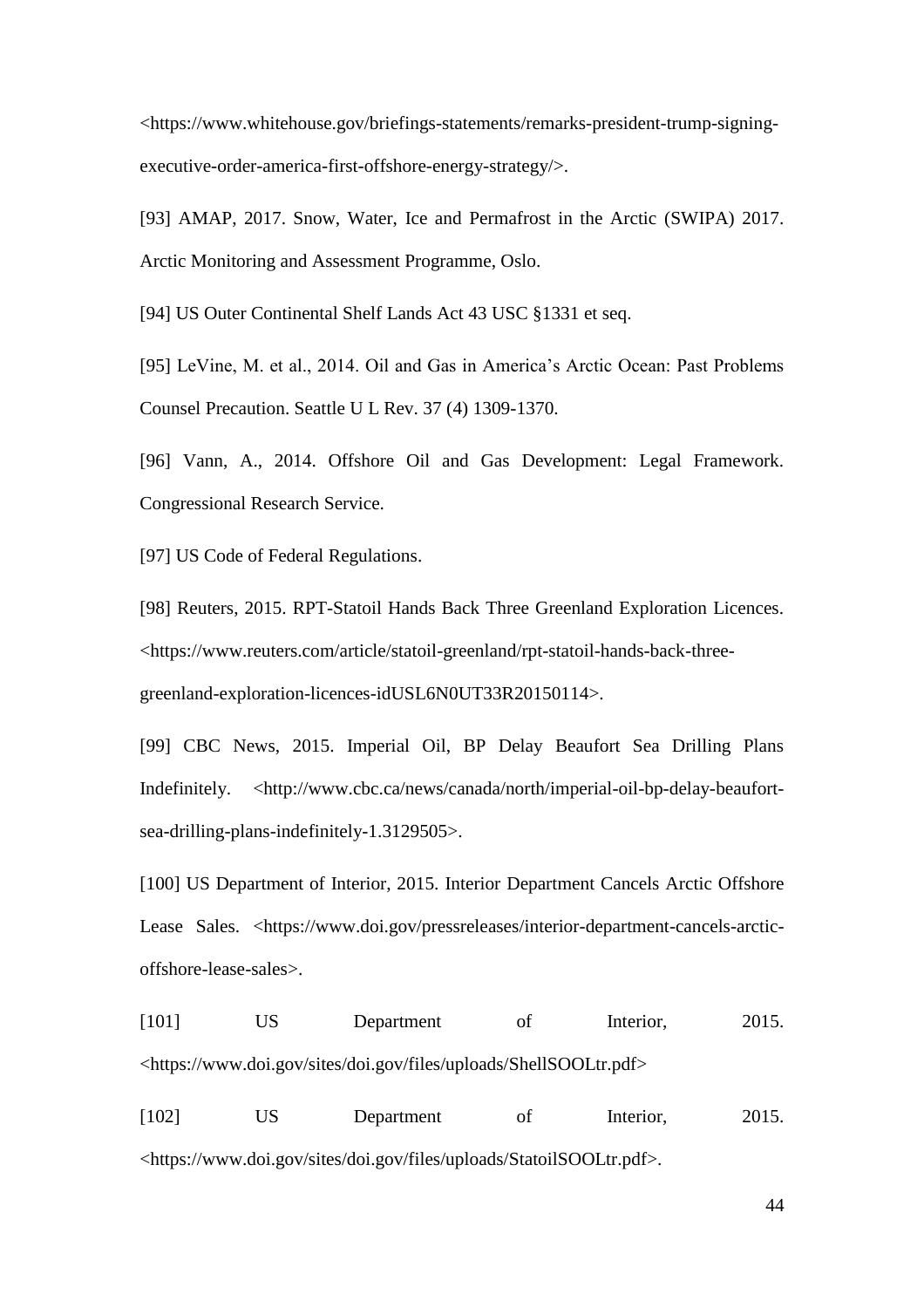[103] US BOEM, 2016. 2017-2022 Outer Continental Shelf Oil and Gas Leasing Proposed Final Program.

[104] Anderson, O.L, and Kulander, C., 2015. The Offshore Petroleum Licensing Regime in the United States, in: Hunter T. (Ed.) Regulation of the Upstream Petroleum Sector: A Comparative Study of Licensing and Concession Systems. Edward Elgar, Cheltenham/Northampton.

[105] Norwegian Petroleum, 2018. Discoveries. <https://www.norskpetroleum.no/en/facts/discoveries/>.

[106] Government of Greenland, 2018. Current licences and activities. <https://www.govmin.gl/en/licensing/current-licences-and-activities/>.

[107] Rosneft', n.d. Continental shelf projects. <https://www.rosneft.ru/business/Upstream/offshore/ > [in Russian].

[108] Amiragyan, A., 2016. Oil and Gas in the Russian Arctic. TEK Rossii. 9 34-39 [in Russian].

[109] Callow, L., 2012. Oil and Gas Exploration & Development Activity Forecast Canadian Beaufort Sea 2012 – 2027. Beaufort Regional Environmental Assessment Aboriginal Affairs and Northern Development Canada. <https://www.beaufortrea.ca/wp-content/uploads/2012/04/Beaufort-Sea-OG-activityforecast-2012-2017.pdf >.

[110] Icenews, 2014. Statoil Considers Quitting West Greenland in Cost-Cutting Move. <http://www.icenews.is/2014/01/27/statoil-considers-quitting-west-greenlandin-cost-cutting-move/#ixzz5Cfh7wAmM>.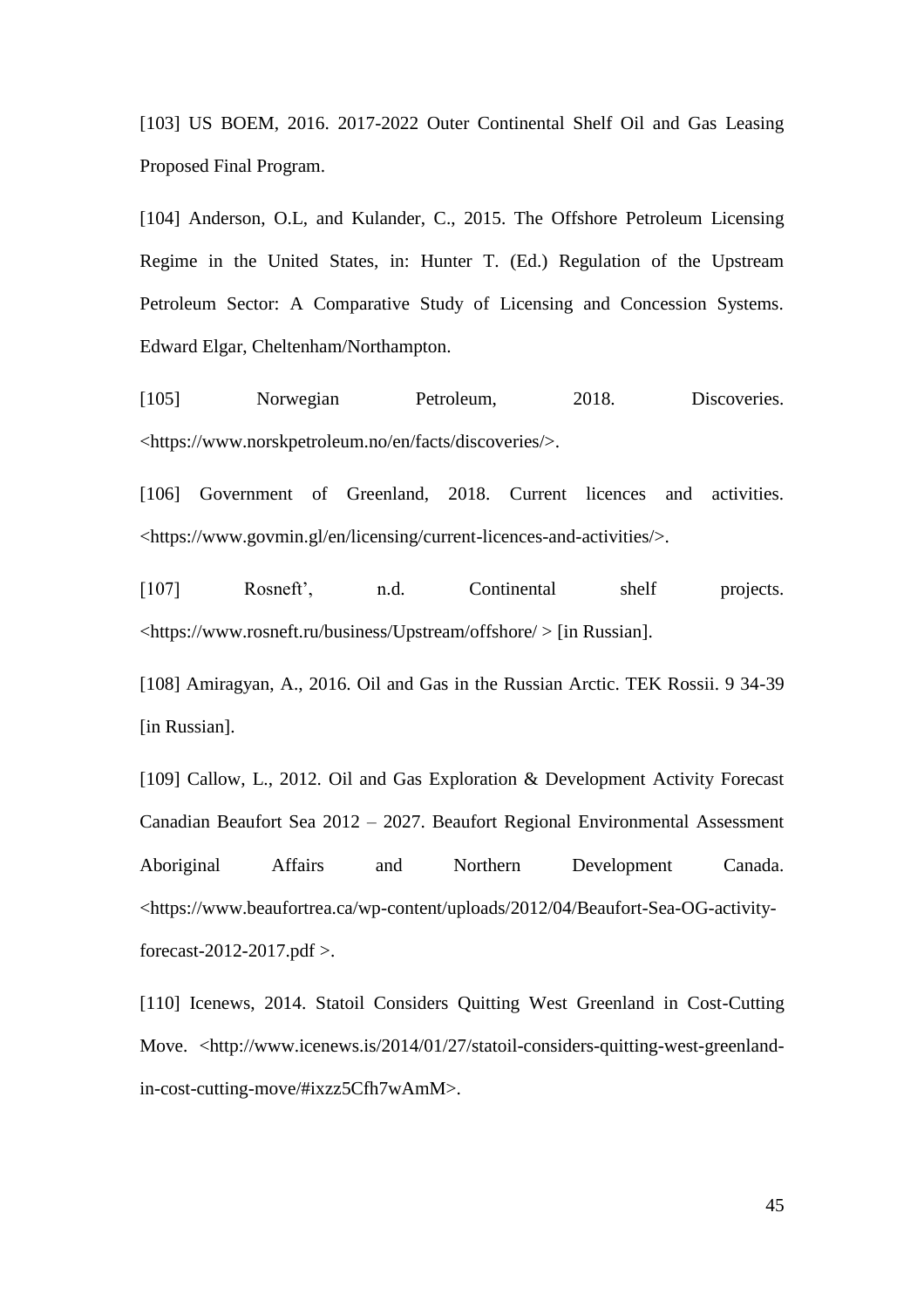[111] Norwegian Petroleum, 2018. Exploration Wells. <https://www.norskpetroleum.no/en/facts/exploration-wells/>.

[112] Statoil, 2017. Exploring the Barents. <https://www.statoil.com/en/what-wedo/responsible-drilling-in-the-barents-sea/in-brief--exploring-the-barents-sea-- 2017.html>.

[113] US Bureau of Safety and Environmental Enforcement, 2017. BSEE Oversees Spudding of New Oil Well in Arctic. <https://www.bsee.gov/newsroom/latestnews/statements-and-releases/press-releases/bsee-oversees-spudding-of-new-oilwell>.

[114] Shell, 2015. Shell Updates on Alaska Exploration. <https://www.shell.com/media/news-and-media-releases/2015/shell-updates-onalaska-exploration.html>.

[115] Nunaoil, 2017. Annual Report 2016. <http://nunaoil.gl/fileadmin/nunaoil/pdf/Annual\_reports/Nunaoil\_Aars2016\_UK\_web  $.pdf$ .

[116] Norwegian Petroleum, 2018. Licenses. <https://www.norskpetroleum.no/en/facts/licences/>.

[117] Gazprom, n.d. Annual Reports. <http://www.gazprom.com/investors/disclosure/reports/>.

[118] Heffron, R. J. and Talus, K., 2016. The Evolution of Energy Law and Energy Jurisprudence: Insights for Energy Analysts and Researchers. Energy Research and Social Science. 19, 1-10.